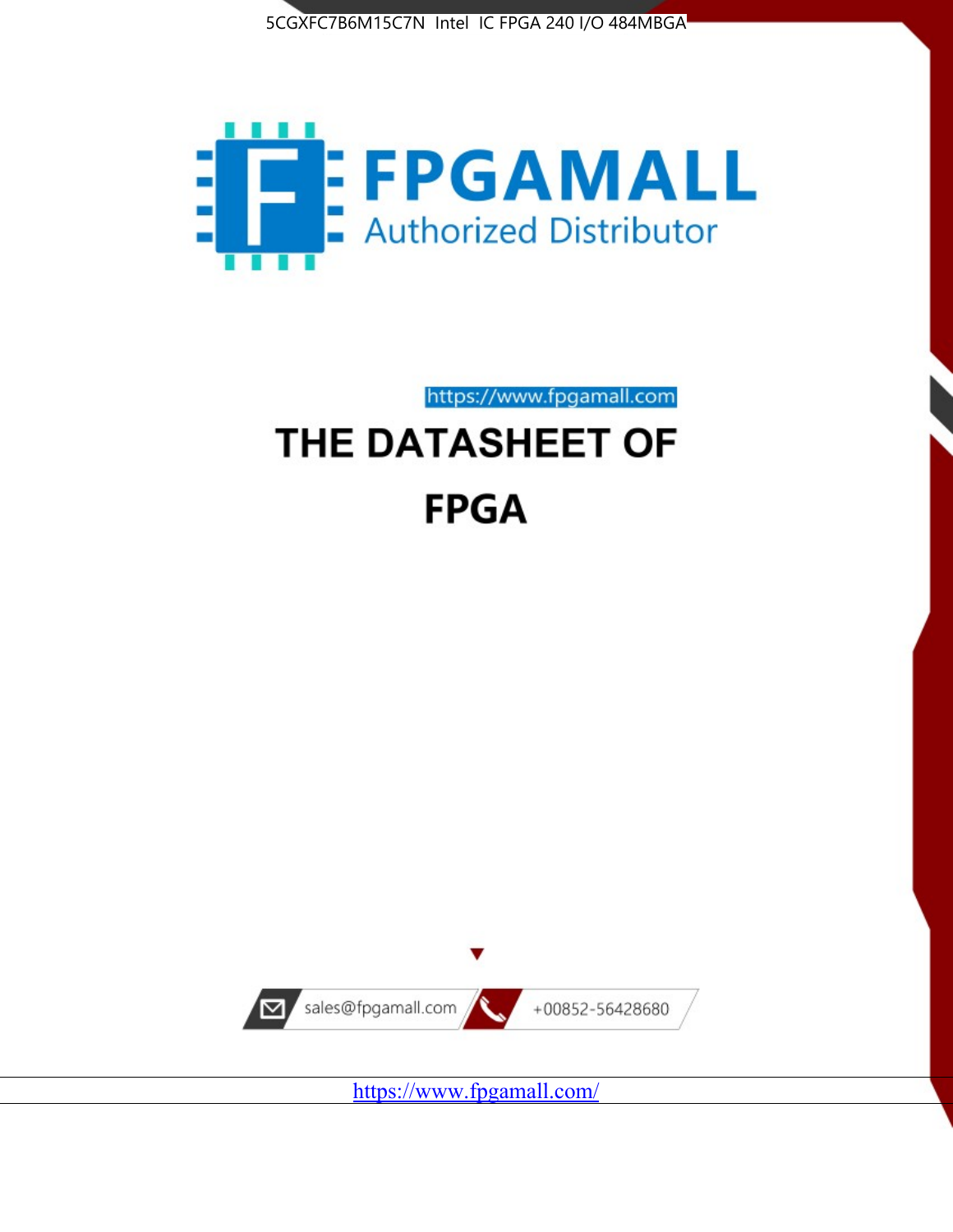5CGXFC7B6M15C7N Intel IC FPGA 240 I/O 484MBGA



# **Cyclone V Device Overview**



**CV-51001 | 2018.05.07** Latest document on the web: **[PDF](https://www.altera.com/en_US/pdfs/literature/hb/cyclone-v/cv_51001.pdf)** | **[HTML](https://www.altera.com/documentation/sam1403480548153.html)**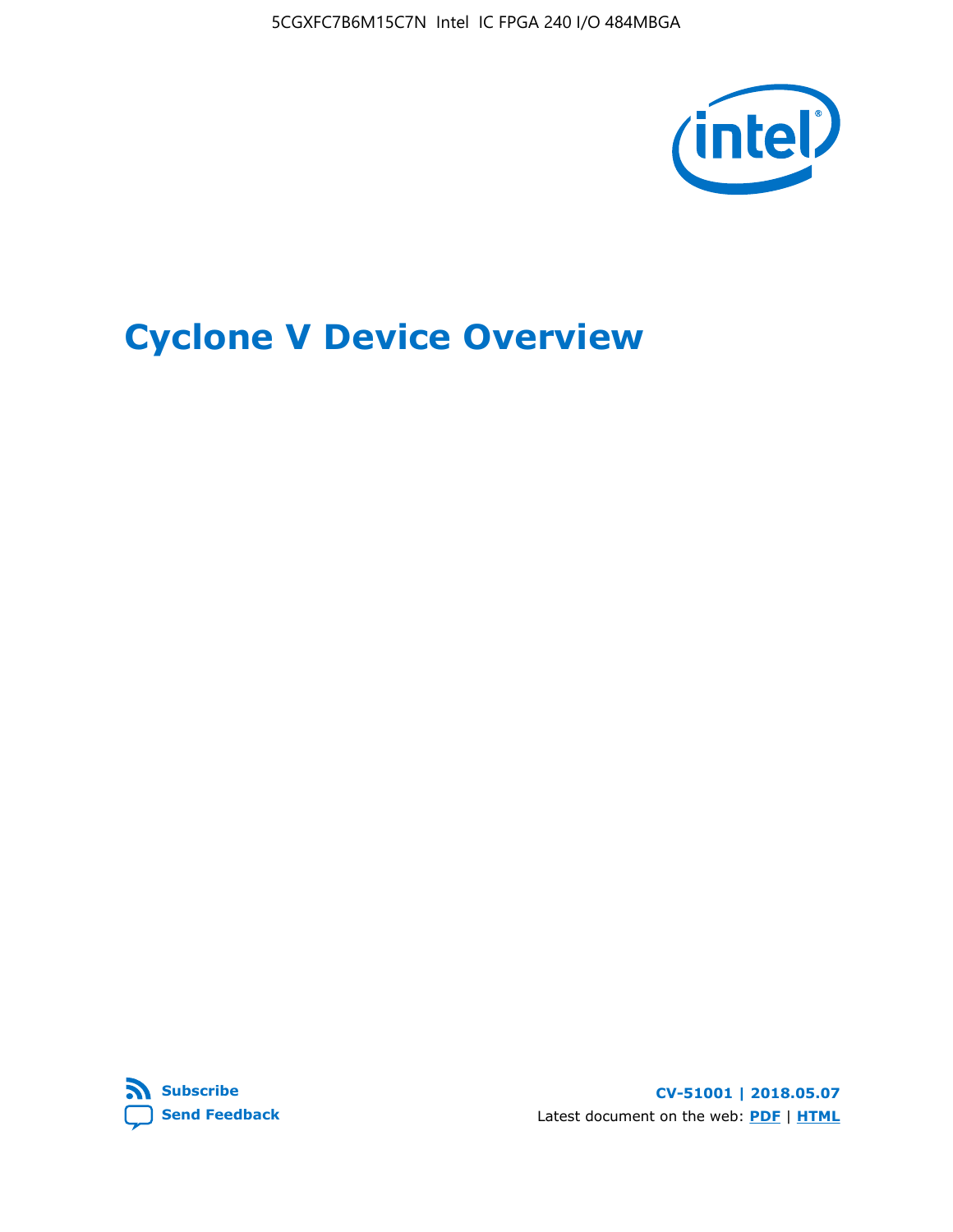

**Contents** 

## **Contents**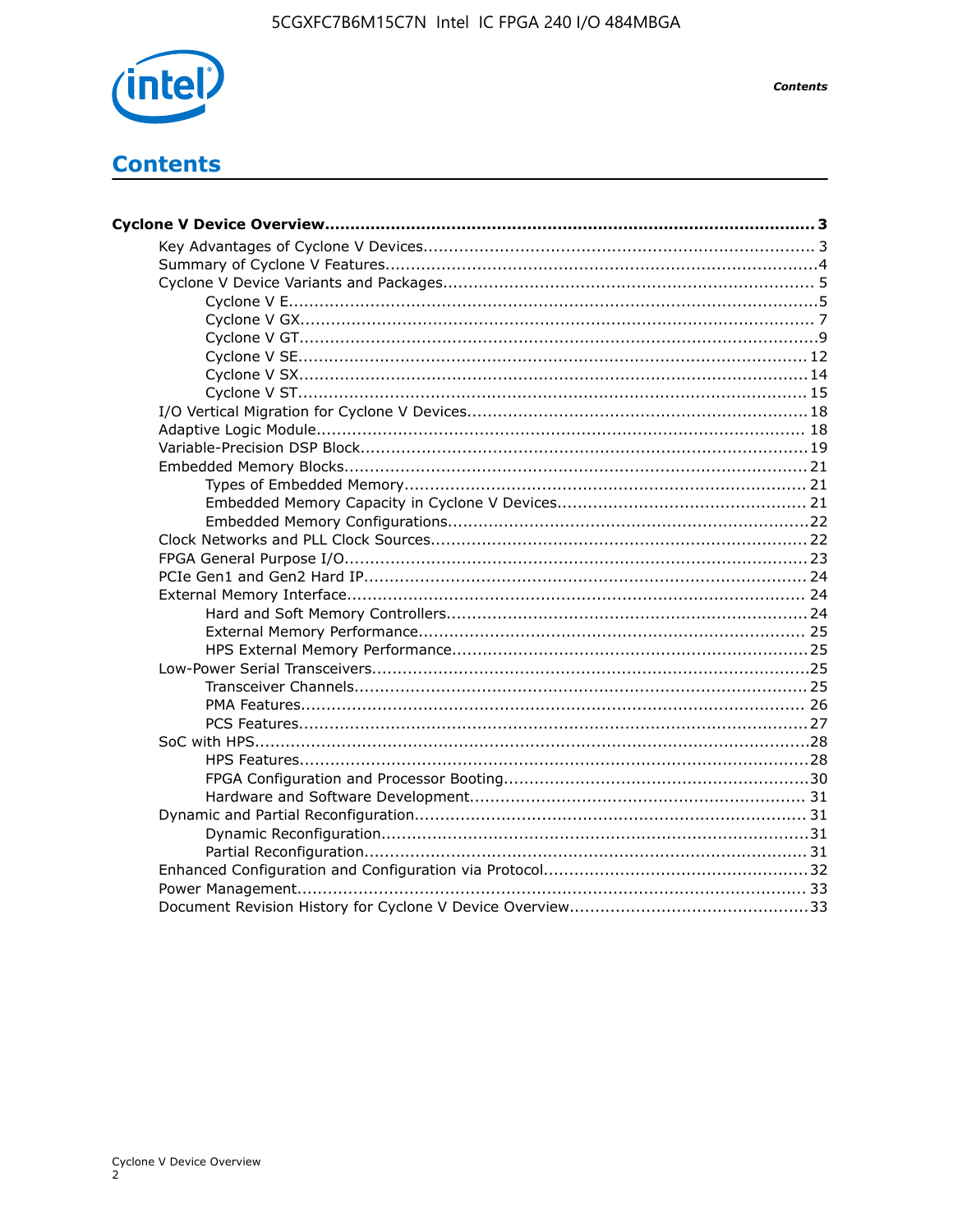**CV-51001 | 2018.05.07**



## **Cyclone V Device Overview**

The Cyclone® V devices are designed to simultaneously accommodate the shrinking power consumption, cost, and time-to-market requirements; and the increasing bandwidth requirements for high-volume and cost-sensitive applications.

Enhanced with integrated transceivers and hard memory controllers, the Cyclone V devices are suitable for applications in the industrial, wireless and wireline, military, and automotive markets.

#### **Related Information**

[Cyclone V Device Handbook: Known Issues](https://www.altera.com/support/support-resources/knowledge-base/solutions/rd12152011_347.html) Lists the planned updates to the Cyclone V Device Handbook chapters.

## **Key Advantages of Cyclone V Devices**

#### **Table 1. Key Advantages of the Cyclone V Device Family**

| <b>Advantage</b>                                                                    | <b>Supporting Feature</b>                                                                                                                                                                                                                                                    |
|-------------------------------------------------------------------------------------|------------------------------------------------------------------------------------------------------------------------------------------------------------------------------------------------------------------------------------------------------------------------------|
| Lower power consumption                                                             | Built on TSMC's 28 nm low-power (28LP) process technology and includes an<br>٠<br>abundance of hard intellectual property (IP) blocks<br>Up to 40% lower power consumption than the previous generation device<br>٠                                                          |
| Improved logic integration and<br>differentiation capabilities                      | 8-input adaptive logic module (ALM)<br>٠<br>Up to 13.59 megabits (Mb) of embedded memory<br>٠<br>Variable-precision digital signal processing (DSP) blocks<br>٠                                                                                                              |
| Increased bandwidth capacity                                                        | 3.125 gigabits per second (Gbps) and 6.144 Gbps transceivers<br>٠<br>Hard memory controllers<br>٠                                                                                                                                                                            |
| Hard processor system (HPS)<br>with integrated Arm* Cortex*-A9<br>MPCore* processor | Tight integration of a dual-core Arm Cortex-A9 MPCore processor, hard IP, and an<br>$\bullet$<br>FPGA in a single Cyclone V system-on-a-chip (SoC)<br>Supports over 128 Gbps peak bandwidth with integrated data coherency between<br>٠<br>the processor and the FPGA fabric |
| Lowest system cost                                                                  | Requires only two core voltages to operate<br>٠<br>Available in low-cost wirebond packaging<br>٠<br>Includes innovative features such as Configuration via Protocol (CvP) and partial<br>٠<br>reconfiguration                                                                |

Intel Corporation. All rights reserved. Intel, the Intel logo, Altera, Arria, Cyclone, Enpirion, MAX, Nios, Quartus and Stratix words and logos are trademarks of Intel Corporation or its subsidiaries in the U.S. and/or other countries. Intel warrants performance of its FPGA and semiconductor products to current specifications in accordance with Intel's standard warranty, but reserves the right to make changes to any products and services at any time without notice. Intel assumes no responsibility or liability arising out of the application or use of any information, product, or service described herein except as expressly agreed to in writing by Intel. Intel customers are advised to obtain the latest version of device specifications before relying on any published information and before placing orders for products or services. \*Other names and brands may be claimed as the property of others.

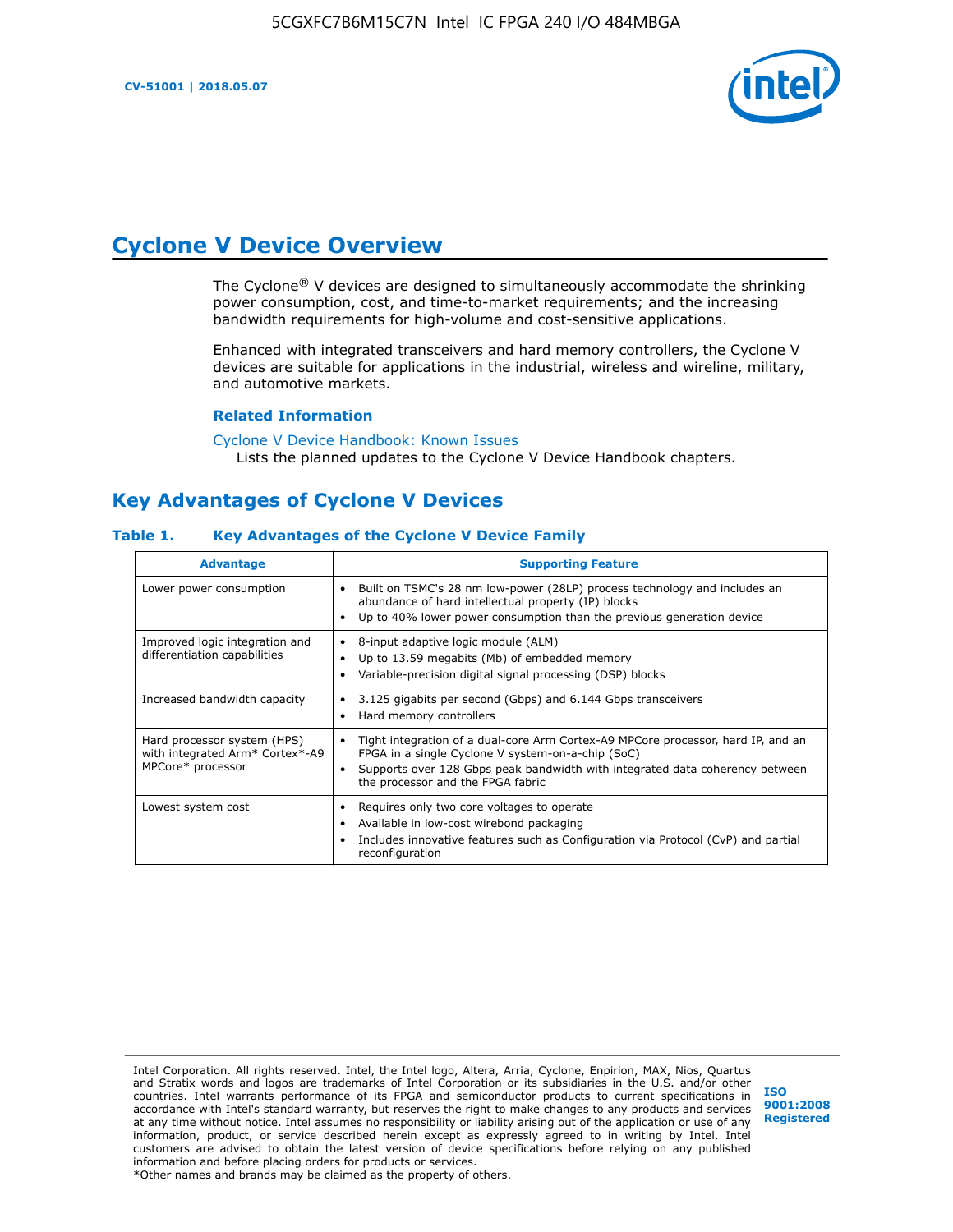

## **Summary of Cyclone V Features**

## **Table 2. Summary of Features for Cyclone V Devices**

| <b>Feature</b>                                           | <b>Description</b>                                                                                                                                                                                                                            |                                                                                                                                                                                                                                                                                                                                                                                                                                                                                                                                                                                                                                                                                                         |  |  |  |  |
|----------------------------------------------------------|-----------------------------------------------------------------------------------------------------------------------------------------------------------------------------------------------------------------------------------------------|---------------------------------------------------------------------------------------------------------------------------------------------------------------------------------------------------------------------------------------------------------------------------------------------------------------------------------------------------------------------------------------------------------------------------------------------------------------------------------------------------------------------------------------------------------------------------------------------------------------------------------------------------------------------------------------------------------|--|--|--|--|
| Technology                                               | $\bullet$<br>1.1 V core voltage<br>$\bullet$                                                                                                                                                                                                  | TSMC's 28-nm low-power (28LP) process technology                                                                                                                                                                                                                                                                                                                                                                                                                                                                                                                                                                                                                                                        |  |  |  |  |
| Packaging                                                | Wirebond low-halogen packages<br>$\bullet$<br>different device densities<br>RoHS-compliant and leaded $(1)$ options                                                                                                                           | Multiple device densities with compatible package footprints for seamless migration between                                                                                                                                                                                                                                                                                                                                                                                                                                                                                                                                                                                                             |  |  |  |  |
| High-performance<br>FPGA fabric                          | Enhanced 8-input ALM with four registers                                                                                                                                                                                                      |                                                                                                                                                                                                                                                                                                                                                                                                                                                                                                                                                                                                                                                                                                         |  |  |  |  |
| Internal memory<br>blocks                                | of the ALMs as MLAB memory                                                                                                                                                                                                                    | M10K-10-kilobits (Kb) memory blocks with soft error correction code (ECC)<br>Memory logic array block (MLAB)-640-bit distributed LUTRAM where you can use up to 25%                                                                                                                                                                                                                                                                                                                                                                                                                                                                                                                                     |  |  |  |  |
| Embedded Hard IP<br>blocks                               | Variable-precision DSP                                                                                                                                                                                                                        | Native support for up to three signal processing precision levels<br>(three $9 \times 9$ , two $18 \times 18$ , or one 27 x 27 multiplier) in the same<br>variable-precision DSP block<br>64-bit accumulator and cascade<br>Embedded internal coefficient memory<br>Preadder/subtractor for improved efficiency                                                                                                                                                                                                                                                                                                                                                                                         |  |  |  |  |
|                                                          | Memory controller                                                                                                                                                                                                                             | DDR3, DDR2, and LPDDR2 with 16 and 32 bit ECC support                                                                                                                                                                                                                                                                                                                                                                                                                                                                                                                                                                                                                                                   |  |  |  |  |
|                                                          | Embedded transceiver<br>I/O                                                                                                                                                                                                                   | PCI Express* (PCIe*) Gen2 and Gen1 (x1, x2, or x4) hard IP with<br>multifunction support, endpoint, and root port                                                                                                                                                                                                                                                                                                                                                                                                                                                                                                                                                                                       |  |  |  |  |
| Clock networks                                           | Up to 550 MHz global clock network<br>$\bullet$<br>$\bullet$                                                                                                                                                                                  | Global, quadrant, and peripheral clock networks<br>Clock networks that are not used can be powered down to reduce dynamic power                                                                                                                                                                                                                                                                                                                                                                                                                                                                                                                                                                         |  |  |  |  |
| Phase-locked loops<br>(PLLs)                             | $\bullet$<br>Integer mode and fractional mode<br>$\bullet$                                                                                                                                                                                    | Precision clock synthesis, clock delay compensation, and zero delay buffering (ZDB)                                                                                                                                                                                                                                                                                                                                                                                                                                                                                                                                                                                                                     |  |  |  |  |
| FPGA General-purpose<br>$I/Os$ (GPIOs)                   | 875 megabits per second (Mbps) LVDS receiver and 840 Mbps LVDS transmitter<br>$\bullet$<br>400 MHz/800 Mbps external memory interface<br>$\bullet$<br>On-chip termination (OCT)<br>3.3 V support with up to 16 mA drive strength<br>$\bullet$ |                                                                                                                                                                                                                                                                                                                                                                                                                                                                                                                                                                                                                                                                                                         |  |  |  |  |
| Low-power high-speed<br>serial interface                 | 614 Mbps to 6.144 Gbps integrated transceiver speed<br>$\bullet$<br>Transmit pre-emphasis and receiver equalization<br>$\bullet$<br>Dynamic partial reconfiguration of individual channels<br>$\bullet$                                       |                                                                                                                                                                                                                                                                                                                                                                                                                                                                                                                                                                                                                                                                                                         |  |  |  |  |
| <b>HPS</b><br>(Cyclone V SE, SX,<br>and ST devices only) | $\bullet$<br>$\bullet$<br>interfaces<br>On-chip RAM and boot ROM                                                                                                                                                                              | Single or dual-core Arm Cortex-A9 MPCore processor-up to 925 MHz maximum frequency with<br>support for symmetric and asymmetric multiprocessing<br>Interface peripherals-10/100/1000 Ethernet media access control (EMAC), USB 2.0<br>On-The-GO (OTG) controller, quad serial peripheral interface (QSPI) flash controller, NAND<br>flash controller, Secure Digital/MultiMediaCard (SD/MMC) controller, UART, controller area<br>network (CAN), serial peripheral interface (SPI), I <sup>2</sup> C interface, and up to 85 HPS GPIO<br>System peripherals—general-purpose timers, watchdog timers, direct memory access (DMA)<br>controller, FPGA configuration manager, and clock and reset managers |  |  |  |  |
|                                                          |                                                                                                                                                                                                                                               | continued                                                                                                                                                                                                                                                                                                                                                                                                                                                                                                                                                                                                                                                                                               |  |  |  |  |

<sup>(1)</sup> Contact Intel for availability.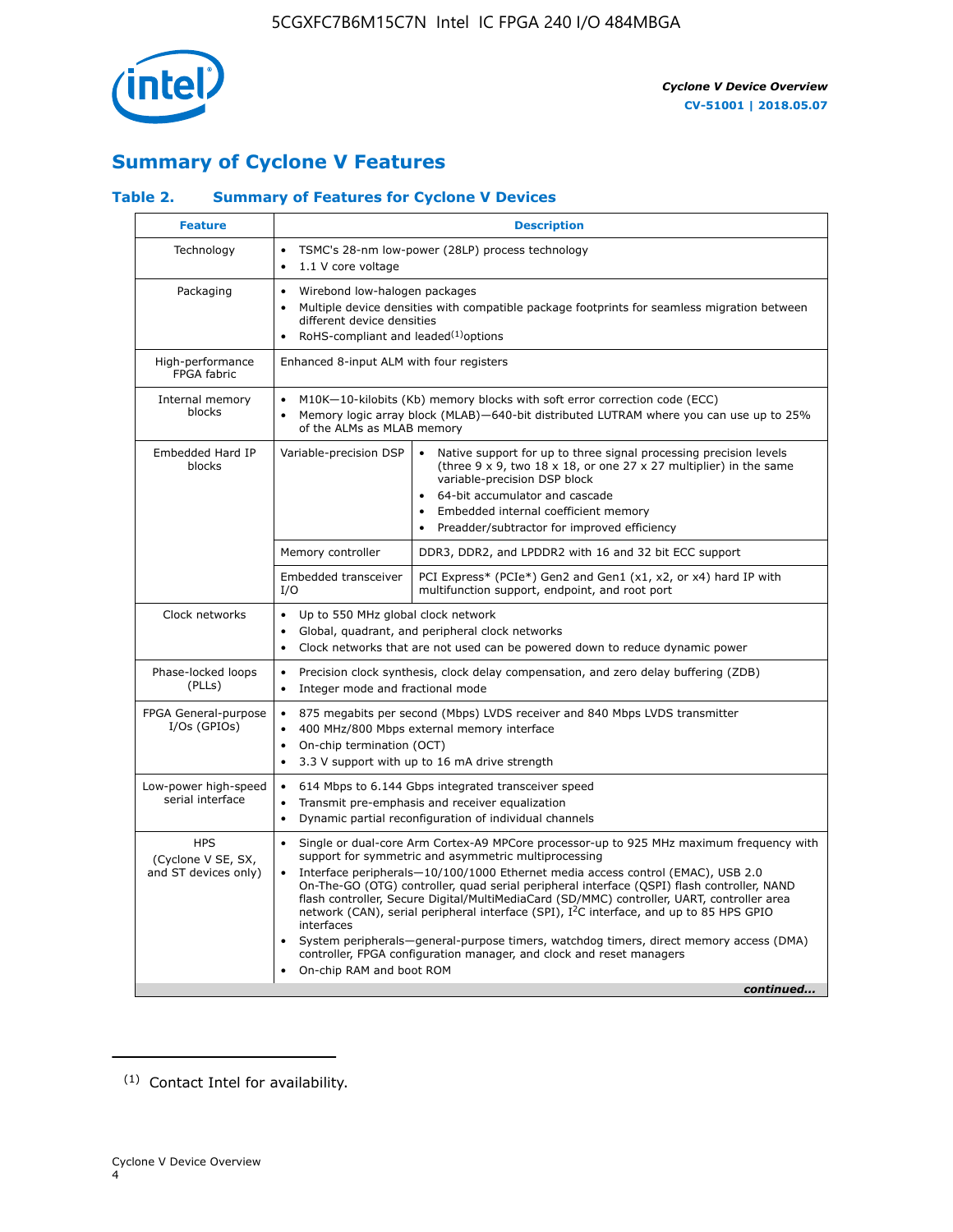

| <b>Feature</b> | <b>Description</b>                                                                                                                                                                                                                                                                                                                                                                                                           |
|----------------|------------------------------------------------------------------------------------------------------------------------------------------------------------------------------------------------------------------------------------------------------------------------------------------------------------------------------------------------------------------------------------------------------------------------------|
|                | HPS-FPGA bridges—include the FPGA-to-HPS, HPS-to-FPGA, and lightweight HPS-to-FPGA<br>bridges that allow the FPGA fabric to issue transactions to slaves in the HPS, and vice versa<br>FPGA-to-HPS SDRAM controller subsystem—provides a configurable interface to the multiport<br>front end (MPFE) of the HPS SDRAM controller<br>Arm CoreSight <sup>™</sup> JTAG debug access port, trace port, and on-chip trace storage |
| Configuration  | Tamper protection—comprehensive design protection to protect your valuable IP investments<br>Enhanced advanced encryption standard (AES) design security features<br>CvP<br>$\bullet$<br>Dynamic reconfiguration of the FPGA<br>Active serial (AS) x1 and x4, passive serial (PS), JTAG, and fast passive parallel (FPP) x8 and<br>x16 configuration options<br>Internal scrubbing (2)<br>Partial reconfiguration (3)        |

## **Cyclone V Device Variants and Packages**

#### **Table 3. Device Variants for the Cyclone V Device Family**

| <b>Variant</b> | <b>Description</b>                                                                                                      |
|----------------|-------------------------------------------------------------------------------------------------------------------------|
| Cyclone V E    | Optimized for the lowest system cost and power requirement for a wide spectrum of general logic<br>and DSP applications |
| Cyclone V GX   | Optimized for the lowest cost and power requirement for 614 Mbps to 3.125 Gbps transceiver<br>applications              |
| Cyclone V GT   | The FPGA industry's lowest cost and lowest power requirement for 6.144 Gbps transceiver<br>applications                 |
| Cyclone V SE   | SoC with integrated Arm-based HPS                                                                                       |
| Cyclone V SX   | SoC with integrated Arm-based HPS and 3.125 Gbps transceivers                                                           |
| Cyclone V ST   | SoC with integrated Arm-based HPS and 6.144 Gbps transceivers                                                           |

## **Cyclone V E**

This section provides the available options, maximum resource counts, and package plan for the Cyclone V E devices.

The information in this section is correct at the time of publication. For the latest information and to get more details, refer to the Product Selector Guide.

#### **Related Information**

[Product Selector Guide](https://www.altera.com/products/product-selector-guide.html)

Provides the latest information about Intel products.

<sup>(2)</sup> The SEU internal scrubbing feature is available for Cyclone V E, GX, SE, and SX devices with the "SC" suffix in the part number. For device availability and ordering, contact your local Intel sales representatives.

 $(3)$  The partial reconfiguration feature is available for Cyclone V E, GX, SE, and SX devices with the "SC" suffix in the part number. For device availability and ordering, contact your local Intel® sales representatives.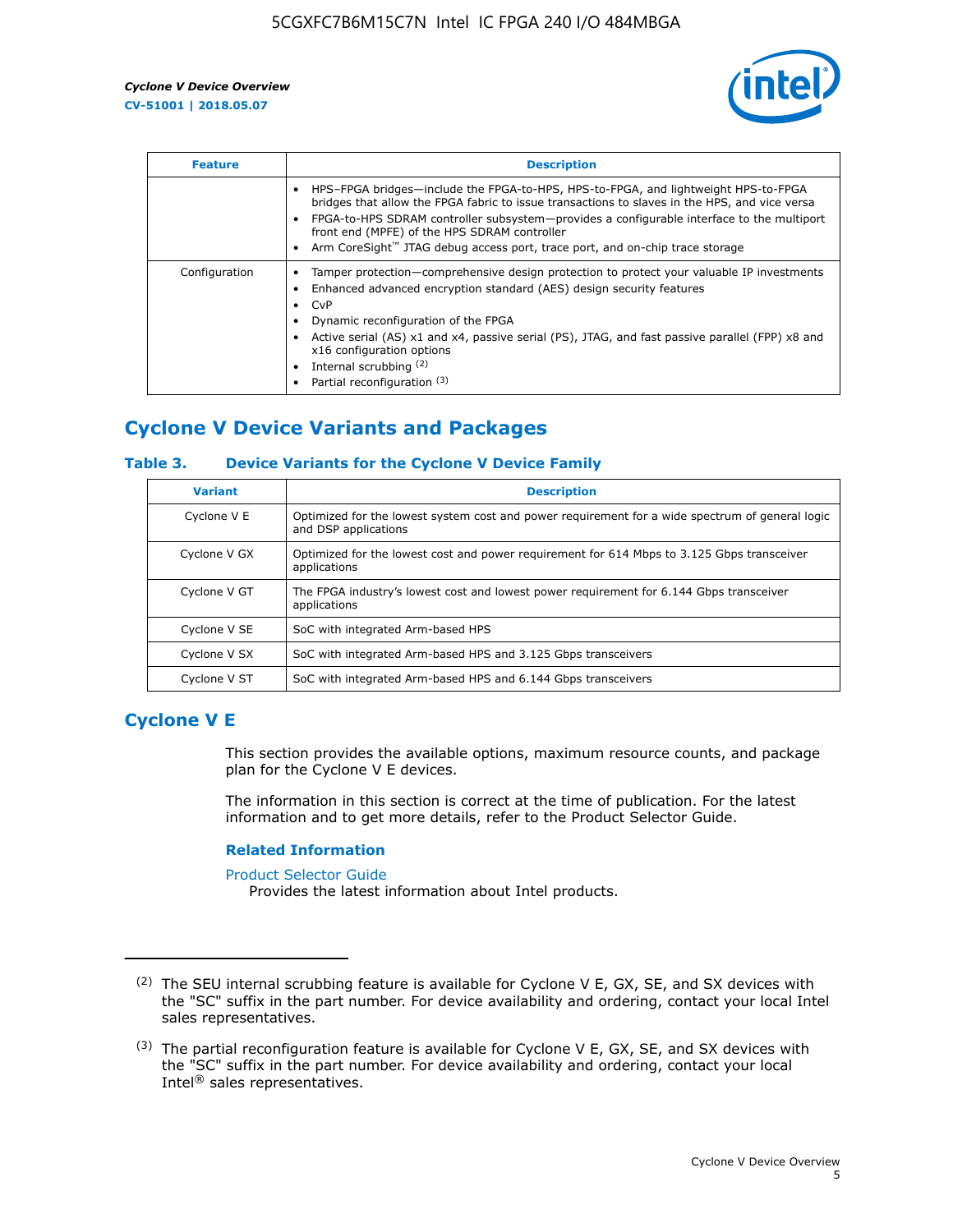Cyclone V Device Overview

6

# **Available Options**

## **Figure 1. Sample Ordering Code and Available Options for Cyclone V E Devices**

The SEU internal scrubbing feature is available for Cyclone V E, GX, SE, and SX devices with the "SC" suffix in the part number. For device availability and ordering, contact your local Intel sales representatives.



## **Maximum Resources**

#### **Table 4. Maximum Resource Counts for Cyclone V E Devices**

| <b>Resource</b>         |                              | <b>Member Code</b> |                |            |                |         |  |  |
|-------------------------|------------------------------|--------------------|----------------|------------|----------------|---------|--|--|
|                         |                              | A2                 | A4             | <b>A5</b>  | <b>A7</b>      | A9      |  |  |
| Logic Elements (LE) (K) |                              | 25                 | 49             | 77         | 150            | 301     |  |  |
| <b>ALM</b>              |                              | 9,430              | 18,480         | 29,080     | 56,480         | 113,560 |  |  |
| Register                |                              |                    | 73,920         | 116,320    | 225,920        | 454,240 |  |  |
| Memory (Kb)             | M10K                         | 1,760              | 3,080          | 4,460      | 6,860          | 12,200  |  |  |
|                         | MLAB                         | 196                | 303            | 424        | 836            | 1,717   |  |  |
|                         | Variable-precision DSP Block |                    | 66             | 150        | 156            | 342     |  |  |
| 18 x 18 Multiplier      |                              | 50                 | 132            | 300        | 312            | 684     |  |  |
| PLL                     |                              | $\overline{4}$     | $\overline{4}$ | 6          | $\overline{7}$ | 8       |  |  |
| GPIO                    |                              | 224                | 224            | 240<br>480 |                | 480     |  |  |
| <b>LVDS</b>             | Transmitter                  | 56                 | 56             | 60         | 120            | 120     |  |  |
|                         | Receiver                     | 56                 | 56             | 60         | 120            | 120     |  |  |
| Hard Memory Controller  |                              | $\mathbf{1}$       | $\mathbf{1}$   | 2          | $\overline{2}$ | 2       |  |  |

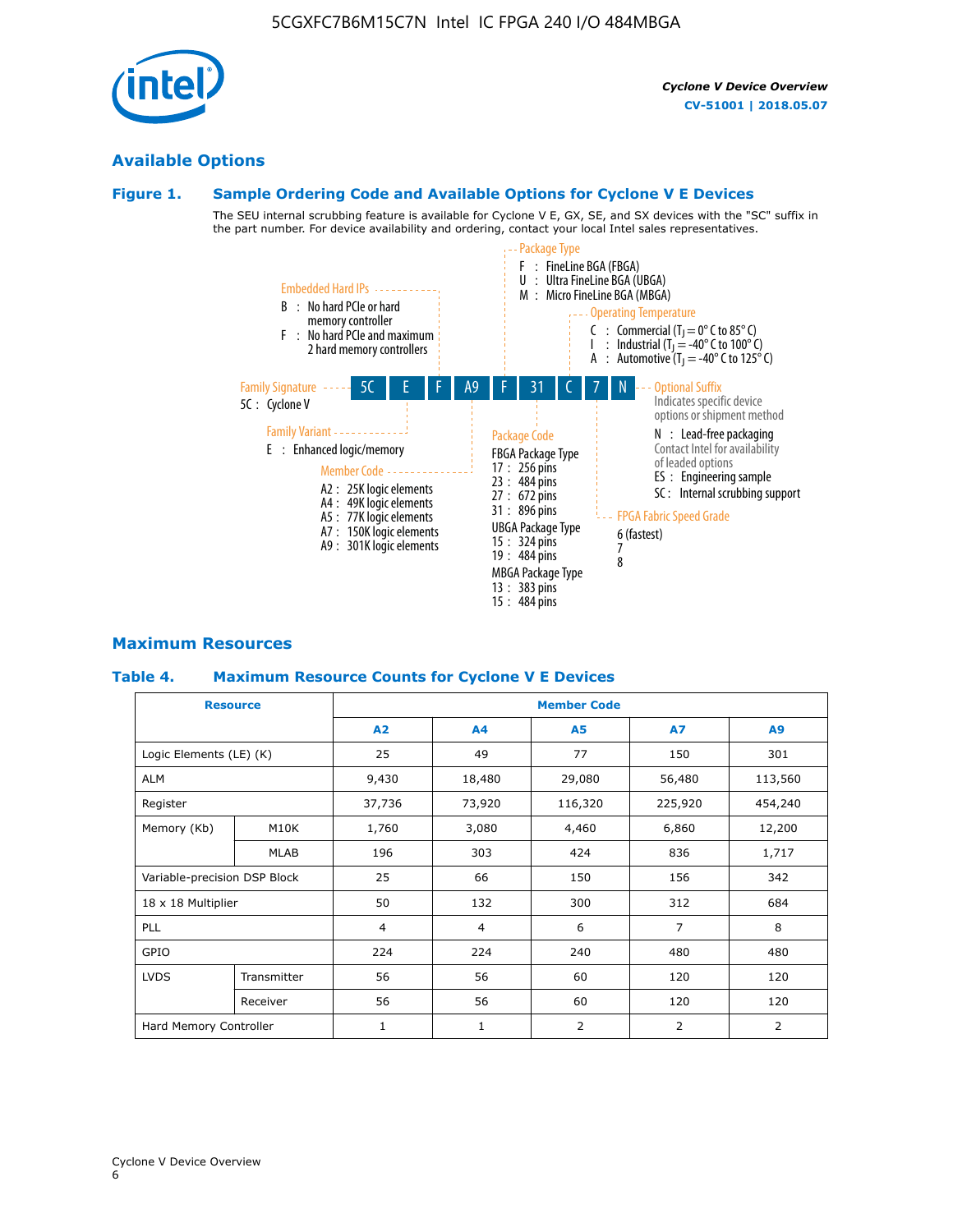

#### **Related Information**

[True LVDS Buffers in Devices, I/O Features in Cyclone V Devices](https://www.altera.com/documentation/sam1403481100977.html#sam1403480885395) Provides the number of LVDS channels in each device package.

#### **Package Plan**

#### **Table 5. Package Plan for Cyclone V E Devices**

| <b>Member</b><br><b>Code</b> | <b>M383</b><br>$(13 \text{ mm})$ | M484<br>$(15 \text{ mm})$ | <b>U324</b><br>$(15 \text{ mm})$ | <b>F256</b><br>$(17 \text{ mm})$ | <b>U484</b><br>$(19$ mm) | <b>F484</b><br>$(23$ mm $)$ | <b>F672</b><br>$(27 \, \text{mm})$ | <b>F896</b><br>$(31$ mm $)$ |
|------------------------------|----------------------------------|---------------------------|----------------------------------|----------------------------------|--------------------------|-----------------------------|------------------------------------|-----------------------------|
|                              | <b>GPIO</b>                      | <b>GPIO</b>               | <b>GPIO</b>                      | <b>GPIO</b>                      | <b>GPIO</b>              | <b>GPIO</b>                 | <b>GPIO</b>                        | <b>GPIO</b>                 |
| A2                           | 223                              |                           | 176                              | 128                              | 224                      | 224                         | –                                  |                             |
| A4                           | 223                              |                           | 176                              | 128                              | 224                      | 224                         | –                                  |                             |
| A5                           | 175                              |                           |                                  |                                  | 224                      | 240                         |                                    |                             |
| A7                           |                                  | 240                       |                                  |                                  | 240                      | 240                         | 336                                | 480                         |
| A9                           |                                  |                           |                                  |                                  | 240                      | 224                         | 336                                | 480                         |

## **Cyclone V GX**

This section provides the available options, maximum resource counts, and package plan for the Cyclone V GX devices.

The information in this section is correct at the time of publication. For the latest information and to get more details, refer to the *Product Selector Guide*.

#### **Related Information**

[Product Selector Guide](https://www.altera.com/products/product-selector-guide.html)

Provides the latest information about Intel products.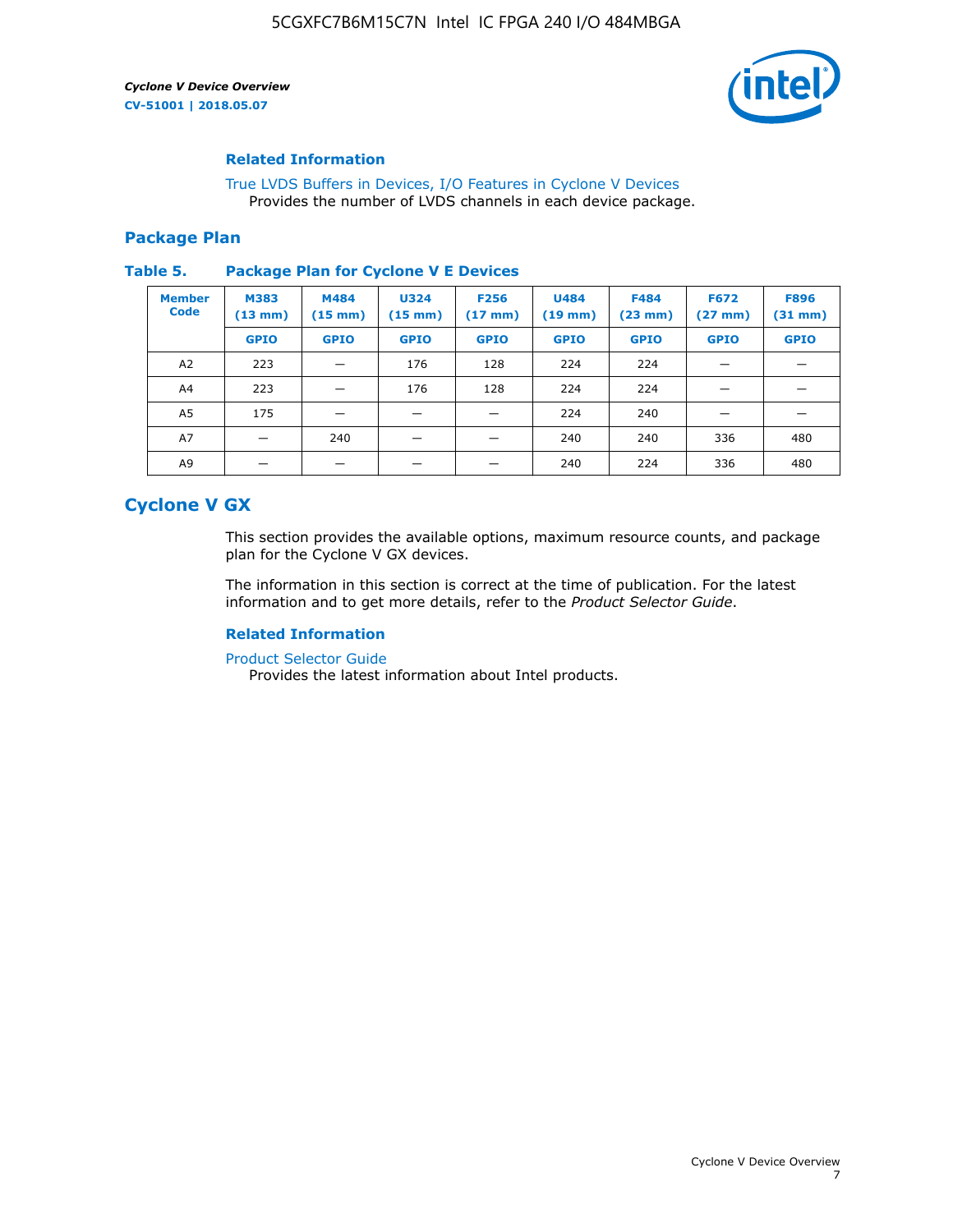

#### **Available Options**

#### **Figure 2. Sample Ordering Code and Available Options for Cyclone V GX Devices**

The SEU internal scrubbing feature is available for Cyclone V E, GX, SE, and SX devices with the "SC" suffix in the part number. For device availability and ordering, contact your local Intel sales representatives.



#### **Maximum Resources**

#### **Table 6. Maximum Resource Counts for Cyclone V GX Devices**

| <b>Resource</b>              |             |                | <b>Member Code</b> |                |         |           |   |   |  |
|------------------------------|-------------|----------------|--------------------|----------------|---------|-----------|---|---|--|
|                              |             | C <sub>3</sub> | C <sub>4</sub>     | C <sub>5</sub> | C7      | C9        |   |   |  |
| Logic Elements (LE) (K)      |             | 36             | 50                 | 77             | 150     | 301       |   |   |  |
| <b>ALM</b>                   |             | 13,460         | 18,860             | 29,080         | 56,480  | 113,560   |   |   |  |
| Register                     |             |                | 75,440             | 116,320        | 225,920 | 454,240   |   |   |  |
| Memory (Kb)                  | M10K        | 1,350          | 2,500              | 4,460          | 6,860   | 12,200    |   |   |  |
|                              | <b>MLAB</b> | 182            | 424                | 424            | 836     | 1,717     |   |   |  |
| Variable-precision DSP Block |             | 57             | 70                 | 150            | 156     | 342       |   |   |  |
| 18 x 18 Multiplier           |             | 114            | 140                | 300            | 312     | 684       |   |   |  |
| <b>PLL</b>                   |             |                |                    |                | 6       | 6         | 7 | 8 |  |
| 3 Gbps Transceiver           |             | 3              | 6                  | 6<br>9         |         | 12        |   |   |  |
| GPIO <sup>(4)</sup>          |             | 208            | 336                | 336            | 480     | 560       |   |   |  |
|                              |             |                |                    |                |         | continued |   |   |  |

 $(4)$  The number of GPIOs does not include transceiver I/Os. In the Intel Quartus® Prime software, the number of user I/Os includes transceiver I/Os.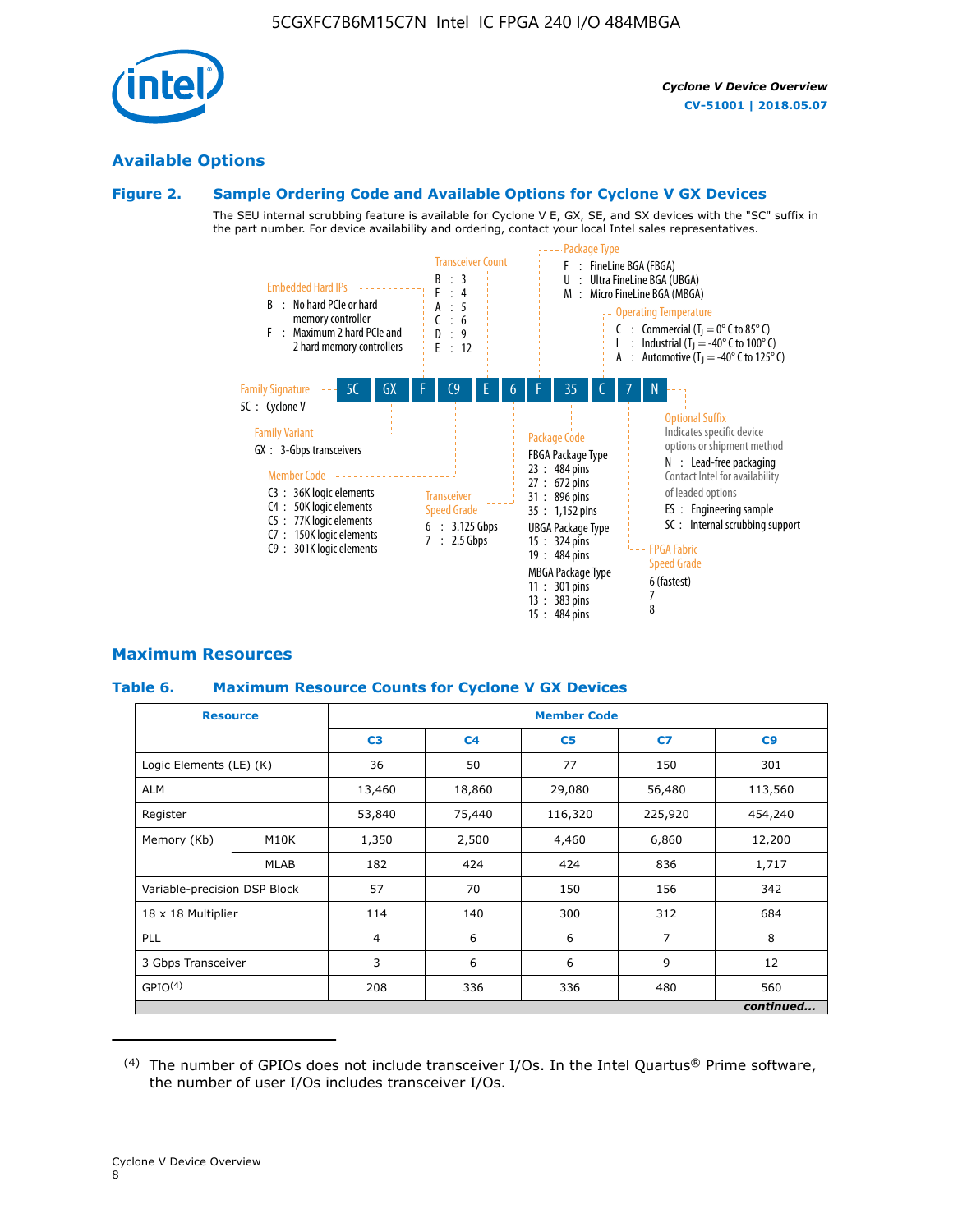

| <b>Resource</b>        |             | <b>Member Code</b> |                |                |     |                |  |  |
|------------------------|-------------|--------------------|----------------|----------------|-----|----------------|--|--|
|                        |             | C <sub>3</sub>     | C <sub>4</sub> | C <sub>5</sub> | C7  | C <sub>9</sub> |  |  |
| <b>LVDS</b>            | Transmitter | 52                 | 84             | 84             | 120 | 140            |  |  |
|                        | Receiver    | 52                 | 84             | 84             | 120 | 140            |  |  |
| PCIe Hard IP Block     |             |                    |                |                |     |                |  |  |
| Hard Memory Controller |             |                    | h              |                |     |                |  |  |

#### **Related Information**

[True LVDS Buffers in Devices, I/O Features in Cyclone V Devices](https://www.altera.com/documentation/sam1403481100977.html#sam1403480885395) Provides the number of LVDS channels in each device package.

#### **Package Plan**

#### **Table 7. Package Plan for Cyclone V GX Devices**

| <b>Member</b><br><b>Code</b> | <b>M301</b><br>$(11$ mm) |                | <b>M383</b><br>$(13 \text{ mm})$ |             | M484        | $(15 \text{ mm})$ | <b>U324</b><br>$(15 \text{ mm})$ |             | <b>U484</b><br>$(19$ mm) |             |
|------------------------------|--------------------------|----------------|----------------------------------|-------------|-------------|-------------------|----------------------------------|-------------|--------------------------|-------------|
|                              | <b>GPIO</b>              | <b>XCVR</b>    | <b>GPIO</b>                      | <b>XCVR</b> | <b>GPIO</b> | <b>XCVR</b>       | <b>GPIO</b>                      | <b>XCVR</b> | <b>GPIO</b>              | <b>XCVR</b> |
| C <sub>3</sub>               |                          |                |                                  |             |             |                   | 144                              | 3           | 208                      | 3           |
| C <sub>4</sub>               | 129                      | $\overline{4}$ | 175                              | 6           |             |                   | –                                |             | 224                      | 6           |
| C5                           | 129                      | 4              | 175                              | 6           |             |                   |                                  |             | 224                      | 6           |
| C7                           | _                        |                |                                  |             | 240         | 3                 |                                  |             | 240                      | 6           |
| C <sub>9</sub>               |                          |                |                                  |             |             |                   |                                  |             | 240                      | 5           |

| <b>Member</b><br><b>Code</b> | <b>F484</b> | $(23$ mm)   |             | <b>F672</b><br><b>F896</b><br>$(27$ mm $)$<br>$(31 \text{ mm})$ |             |             | F1152<br>$(35 \text{ mm})$ |             |
|------------------------------|-------------|-------------|-------------|-----------------------------------------------------------------|-------------|-------------|----------------------------|-------------|
|                              | <b>GPIO</b> | <b>XCVR</b> | <b>GPIO</b> | <b>XCVR</b>                                                     | <b>GPIO</b> | <b>XCVR</b> | <b>GPIO</b>                | <b>XCVR</b> |
| C <sub>3</sub>               | 208         | 3           |             |                                                                 |             |             |                            |             |
| C4                           | 240         | 6           | 336         | 6                                                               |             |             |                            |             |
| C5                           | 240         | 6           | 336         | 6                                                               |             |             |                            |             |
| C <sub>7</sub>               | 240         | 6           | 336         | 9                                                               | 480         | 9           |                            |             |
| C <sub>9</sub>               | 224         | 6           | 336         | 9                                                               | 480         | 12          | 560                        | 12          |

## **Cyclone V GT**

This section provides the available options, maximum resource counts, and package plan for the Cyclone V GT devices.

The information in this section is correct at the time of publication. For the latest information and to get more details, refer to the *Product Selector Guide*.

#### **Related Information**

#### [Product Selector Guide](https://www.altera.com/products/product-selector-guide.html)

Provides the latest information about Intel products.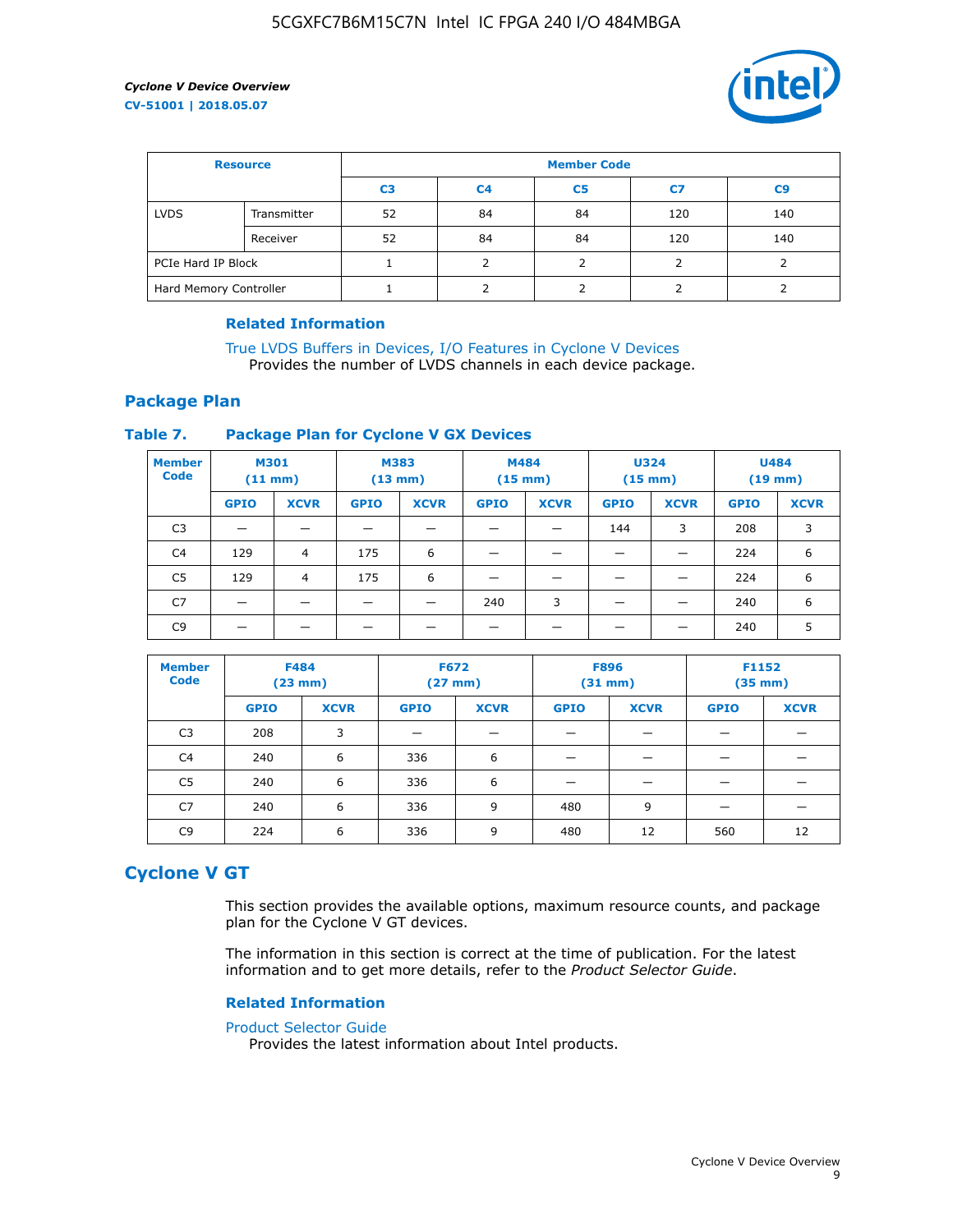

## **Available Options**

#### **Figure 3. Sample Ordering Code and Available Options for Cyclone V GT Devices**



#### **Maximum Resources**

#### **Table 8. Maximum Resource Counts for Cyclone V GT Devices**

|                              | <b>Resource</b> | <b>Member Code</b> |         |                |  |  |  |
|------------------------------|-----------------|--------------------|---------|----------------|--|--|--|
|                              |                 | D <sub>5</sub>     | D7      | D <sub>9</sub> |  |  |  |
| Logic Elements (LE) (K)      |                 | 77                 | 150     | 301            |  |  |  |
| <b>ALM</b>                   |                 | 29,080             | 56,480  | 113,560        |  |  |  |
| Register                     |                 | 116,320            | 225,920 | 454,240        |  |  |  |
| Memory (Kb)                  | M10K            | 4,460              | 6,860   | 12,200         |  |  |  |
|                              | <b>MLAB</b>     | 424                | 836     | 1,717          |  |  |  |
| Variable-precision DSP Block |                 | 150                | 156     | 342            |  |  |  |
| 18 x 18 Multiplier           |                 | 300                | 312     | 684            |  |  |  |
| PLL                          |                 | 6                  | 7       | 8              |  |  |  |
| 6 Gbps Transceiver           |                 | 6                  | 9       | 12             |  |  |  |
| GPIO <sup>(5)</sup>          |                 | 336                | 480     |                |  |  |  |
| <b>LVDS</b>                  | Transmitter     | 84                 | 120     | 140            |  |  |  |
|                              |                 |                    |         | continued      |  |  |  |

<sup>(5)</sup> The number of GPIOs does not include transceiver I/Os. In the Intel Quartus Prime software, the number of user I/Os includes transceiver I/Os.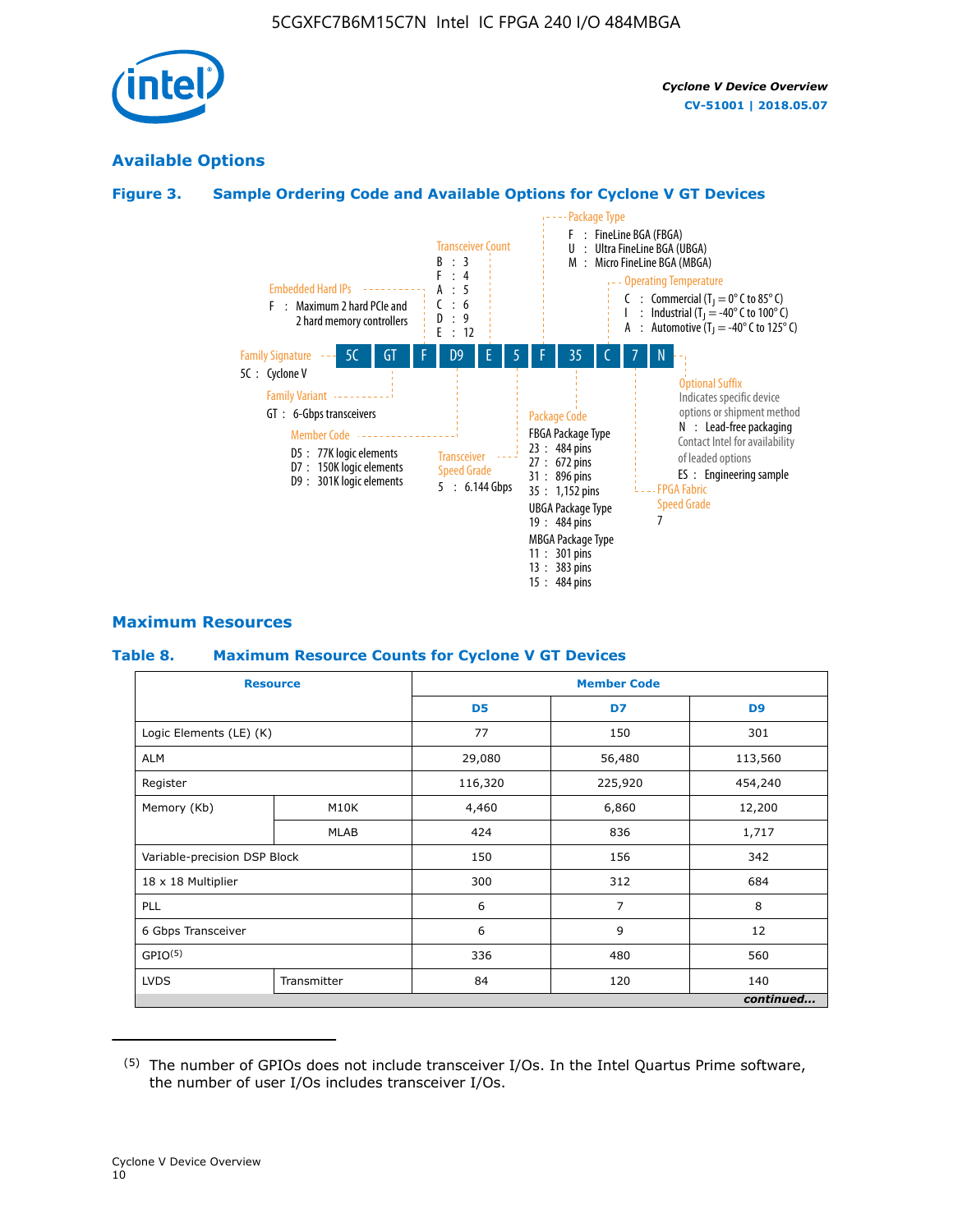

| <b>Resource</b>        |          | <b>Member Code</b> |     |     |  |  |
|------------------------|----------|--------------------|-----|-----|--|--|
|                        |          | D5                 | D7  | D9  |  |  |
|                        | Receiver | 84                 | 120 | 140 |  |  |
| PCIe Hard IP Block     |          |                    |     |     |  |  |
| Hard Memory Controller |          |                    |     |     |  |  |

#### **Related Information**

[True LVDS Buffers in Devices, I/O Features in Cyclone V Devices](https://www.altera.com/documentation/sam1403481100977.html#sam1403480885395) Provides the number of LVDS channels in each device package.

## **Package Plan**

#### **Table 9. Package Plan for Cyclone V GT Devices**

Transceiver counts shown are for transceiver ≤5 Gbps . 6 Gbps transceiver channel count support depends on the package and channel usage. For more information about the 6 Gbps transceiver channel count, refer to the *Cyclone V Device Handbook Volume 2: Transceivers*.

| <b>Member</b><br><b>Code</b> | <b>M301</b><br>(11 mm) |                | M383<br>$(13 \text{ mm})$ |             | M484<br>$(15 \text{ mm})$ |             | <b>U484</b><br>$(19$ mm) |             |
|------------------------------|------------------------|----------------|---------------------------|-------------|---------------------------|-------------|--------------------------|-------------|
|                              | <b>GPIO</b>            | <b>XCVR</b>    | <b>GPIO</b>               | <b>XCVR</b> | <b>GPIO</b>               | <b>XCVR</b> | <b>GPIO</b>              | <b>XCVR</b> |
| D5                           | 129                    | $\overline{4}$ | 175                       | 6           | -                         |             | 224                      | 6           |
| D7                           | -                      |                |                           |             | 240                       | 3           | 240                      | 6           |
| D <sub>9</sub>               | -                      | _              |                           |             | _                         |             | 240                      | 5           |

| <b>Member</b><br><b>Code</b> | <b>F484</b><br>$(23$ mm $)$ |             | <b>F672</b><br>$(27 \text{ mm})$ |             | <b>F896</b><br>$(31$ mm $)$ |             | F1152<br>$(35$ mm $)$ |             |
|------------------------------|-----------------------------|-------------|----------------------------------|-------------|-----------------------------|-------------|-----------------------|-------------|
|                              | <b>GPIO</b>                 | <b>XCVR</b> | <b>GPIO</b>                      | <b>XCVR</b> | <b>GPIO</b>                 | <b>XCVR</b> | <b>GPIO</b>           | <b>XCVR</b> |
| D <sub>5</sub>               | 240                         | 6           | 336                              | 6           | -                           |             |                       |             |
| D7                           | 240                         | 6           | 336                              | q(6)        | 480                         | q(6)        | -                     | _           |
| D <sub>9</sub>               | 224                         | 6           | 336                              | q(6)        | 480                         | 12(7)       | 560                   | 12(7)       |

#### **Related Information**

[6.144-Gbps Support Capability in Cyclone V GT Devices, Cyclone V Device Handbook](https://www.altera.com/documentation/nik1409855456781.html#nik1409855410757) [Volume 2: Transceivers](https://www.altera.com/documentation/nik1409855456781.html#nik1409855410757)

Provides more information about 6 Gbps transceiver channel count.

<sup>(6)</sup> If you require CPRI (at 6.144 Gbps) and PCIe Gen2 transmit jitter compliance, Intel recommends that you use only up to three full-duplex transceiver channels for CPRI, and up to six full-duplex channels for PCIe Gen2. The CMU channels are not considered full-duplex channels.

 $(7)$  If you require CPRI (at 6.144 Gbps) and PCIe Gen2 transmit jitter compliance, Intel recommends that you use only up to three full-duplex transceiver channels for CPRI, and up to eight full-duplex channels for PCIe Gen2. The CMU channels are not considered full-duplex channels.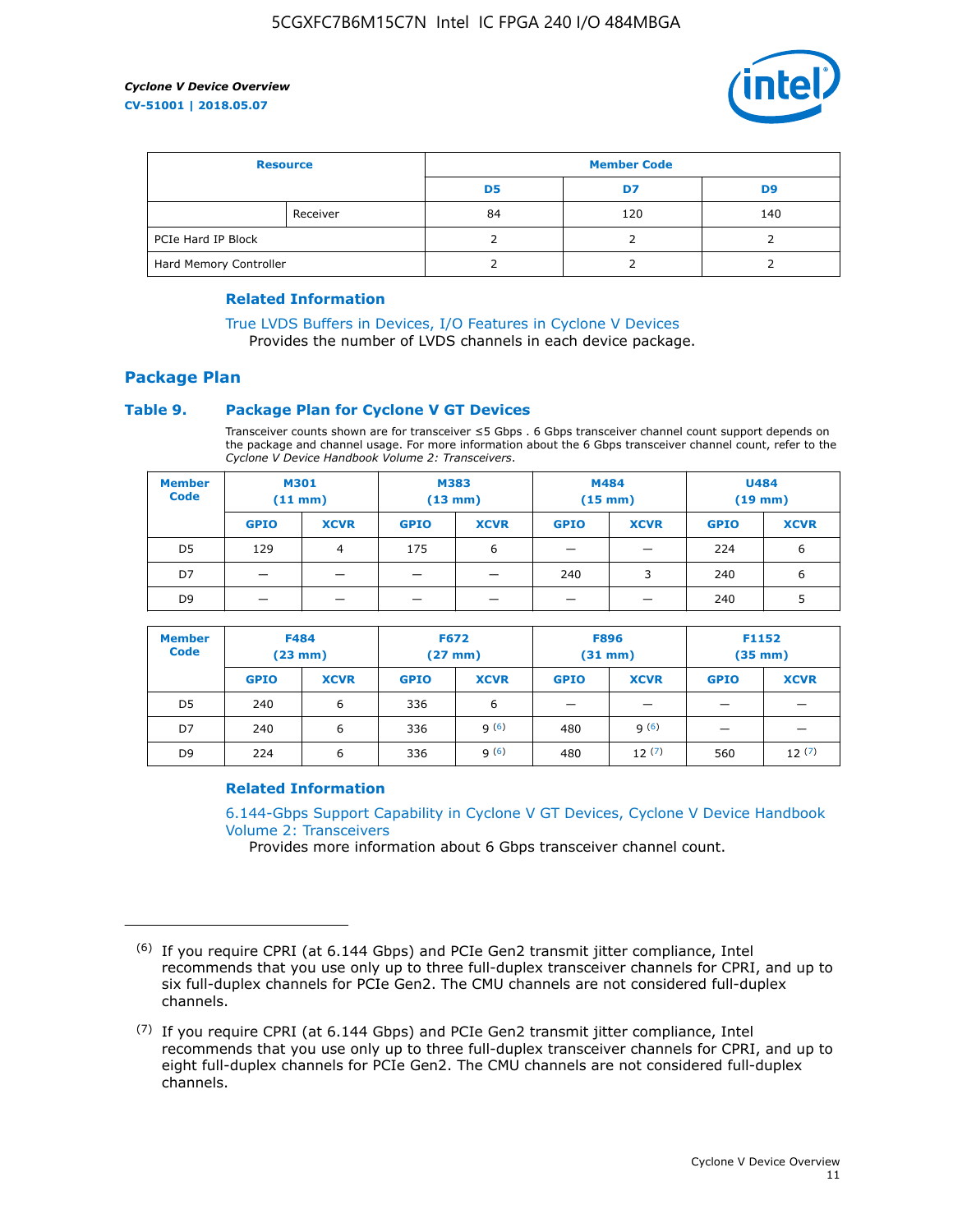

## **Cyclone V SE**

This section provides the available options, maximum resource counts, and package plan for the Cyclone V SE devices.

The information in this section is correct at the time of publication. For the latest information and to get more details, refer to the *Product Selector Guide*.

#### **Related Information**

#### [Product Selector Guide](https://www.altera.com/products/product-selector-guide.html)

Provides the latest information about Intel products.

#### **Available Options**

#### **Figure 4. Sample Ordering Code and Available Options for Cyclone V SE Devices**

The SEU internal scrubbing feature is available for Cyclone V E, GX, SE, and SX devices with the "SC" suffix in the part number. For device availability and ordering, contact your local Intel sales representatives.

Cyclone V SE and SX low-power devices (L power option) offer 30% static power reduction for devices with 25K LE and 40K LE, and 20% static power reduction for devices with 85K LE and 110K LE.

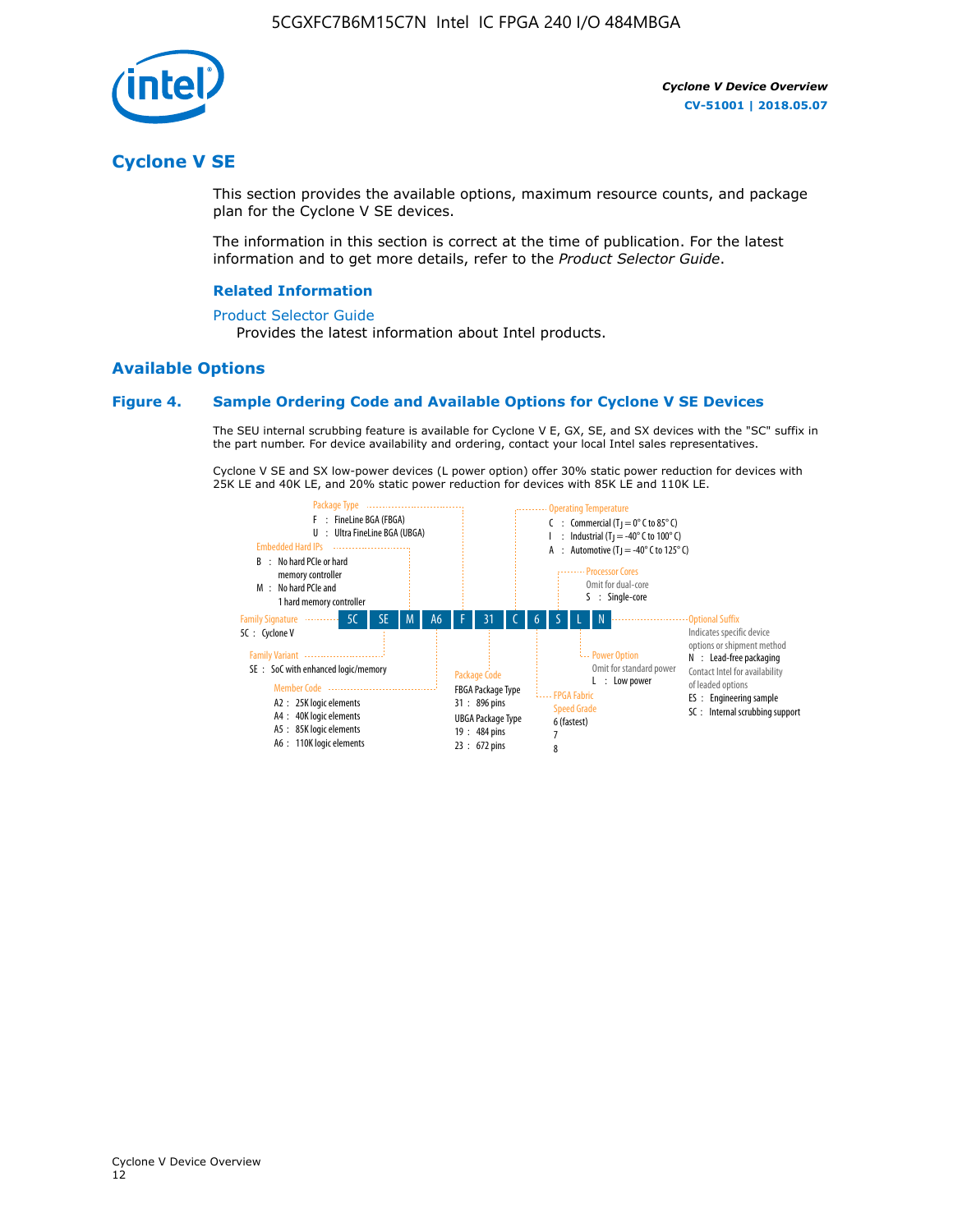

### **Maximum Resources**

#### **Table 10. Maximum Resource Counts for Cyclone V SE Devices**

|                                | <b>Resource</b> | <b>Member Code</b>       |                          |                      |                      |  |
|--------------------------------|-----------------|--------------------------|--------------------------|----------------------|----------------------|--|
|                                |                 | A <sub>2</sub>           | A <sub>4</sub>           | <b>A5</b>            | A6                   |  |
| Logic Elements (LE) (K)        |                 | 25                       | 40                       | 85                   | 110                  |  |
| <b>ALM</b>                     |                 | 9,430                    | 15,880                   | 32,070               | 41,910               |  |
| Register                       |                 | 37,736                   | 60,376                   | 128,300              | 166,036              |  |
| Memory (Kb)                    | M10K            | 1,400                    | 2,700                    | 3,970                | 5,570                |  |
|                                | <b>MLAB</b>     | 138                      | 231                      | 480                  | 621                  |  |
| Variable-precision DSP Block   |                 | 36                       | 84                       | 87                   | 112                  |  |
| 18 x 18 Multiplier             |                 | 72                       | 168                      | 174                  | 224                  |  |
| <b>FPGA PLL</b>                |                 | 5                        | 5                        | 6                    | 6                    |  |
| <b>HPS PLL</b>                 |                 | 3                        | 3                        | 3                    | 3                    |  |
| <b>FPGA GPIO</b>               |                 | 145                      | 145                      | 288                  | 288                  |  |
| HPS I/O                        |                 | 181                      | 181                      | 181                  | 181                  |  |
| <b>LVDS</b>                    | Transmitter     | 32                       | 32                       | 72                   | 72                   |  |
|                                | Receiver        | 37                       | 37                       | 72                   | 72                   |  |
| FPGA Hard Memory Controller    |                 | 1                        | $\mathbf{1}$             | $\mathbf{1}$         | $\mathbf{1}$         |  |
| HPS Hard Memory Controller     |                 | $\mathbf{1}$             | $\mathbf{1}$             | $\mathbf{1}$         | $\mathbf{1}$         |  |
| Arm Cortex-A9 MPCore Processor |                 | Single- or dual-<br>core | Single- or dual-<br>core | Single- or dual-core | Single- or dual-core |  |

#### **Related Information**

[True LVDS Buffers in Devices, I/O Features in Cyclone V Devices](https://www.altera.com/documentation/sam1403481100977.html#sam1403480885395) Provides the number of LVDS channels in each device package.

#### **Package Plan**

#### **Table 11. Package Plan for Cyclone V SE Devices**

The HPS I/O counts are the number of I/Os in the HPS and does not correlate with the number of HPS-specific I/O pins in the FPGA. Each HPS-specific pin in the FPGA may be mapped to several HPS I/Os.

| <b>Member Code</b> | <b>U484</b><br>$(19$ mm) |           | <b>U672</b><br>(23 mm) |         | <b>F896</b><br>$(31$ mm $)$ |           |
|--------------------|--------------------------|-----------|------------------------|---------|-----------------------------|-----------|
|                    | <b>FPGA GPIO</b>         | HPS $I/O$ | <b>FPGA GPIO</b>       | HPS I/O | <b>FPGA GPIO</b>            | HPS $I/O$ |
| A <sub>2</sub>     | 66                       | 151       | 145                    | 181     |                             |           |
| A4                 | 66                       | 151       | 145                    | 181     |                             |           |
| A <sub>5</sub>     | 66                       | 151       | 145                    | 181     | 288                         | 181       |
| A6                 | 66                       | 151       | 145                    | 181     | 288                         | 181       |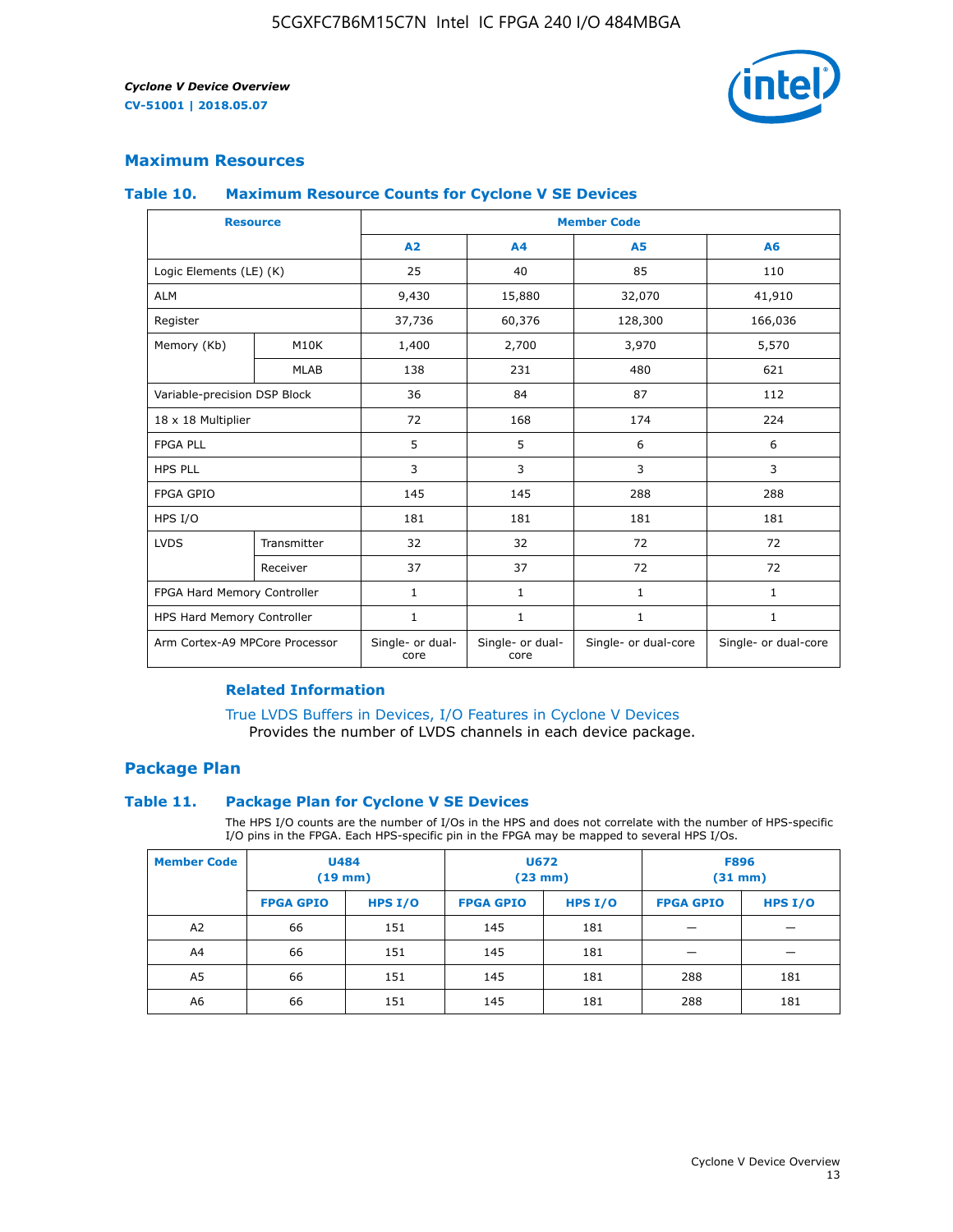

## **Cyclone V SX**

This section provides the available options, maximum resource counts, and package plan for the Cyclone V SX devices.

The information in this section is correct at the time of publication. For the latest information and to get more details, refer to the *Product Selector Guide*.

#### **Related Information**

#### [Product Selector Guide](https://www.altera.com/products/product-selector-guide.html)

Provides the latest information about Intel products.

#### **Available Options**

#### **Figure 5. Sample Ordering Code and Available Options for Cyclone V SX Devices**

The SEU internal scrubbing feature is available for Cyclone V E, GX, SE, and SX devices with the "SC" suffix in the part number. For device availability and ordering, contact your local Intel sales representatives.

Cyclone V SE and SX low-power devices (L power option) offer 30% static power reduction for devices with 25K LE and 40K LE, and 20% static power reduction for devices with 85K LE and 110K LE.



#### **Maximum Resources**

#### **Table 12. Maximum Resource Counts for Cyclone V SX Devices**

|                              | <b>Resource</b> | <b>Member Code</b> |                |                |           |  |
|------------------------------|-----------------|--------------------|----------------|----------------|-----------|--|
|                              |                 | C <sub>2</sub>     | C <sub>4</sub> | C <sub>5</sub> | C6        |  |
| Logic Elements (LE) (K)      |                 | 25                 | 40             | 85             | 110       |  |
| <b>ALM</b>                   |                 | 9,430              | 15,880         | 32,070         | 41,910    |  |
| Register                     |                 | 37,736             | 60,376         | 128,300        | 166,036   |  |
| Memory (Kb)                  | M10K            | 1,400              | 2,700          | 3,970          | 5,570     |  |
|                              | <b>MLAB</b>     | 138                | 231            | 480            | 621       |  |
| Variable-precision DSP Block |                 | 36                 | 84             | 87             | 112       |  |
| 18 x 18 Multiplier           |                 | 72                 | 168            | 174            | 224       |  |
| <b>FPGA PLL</b>              |                 | 5                  | 5              | 6              | 6         |  |
|                              |                 |                    |                |                | continued |  |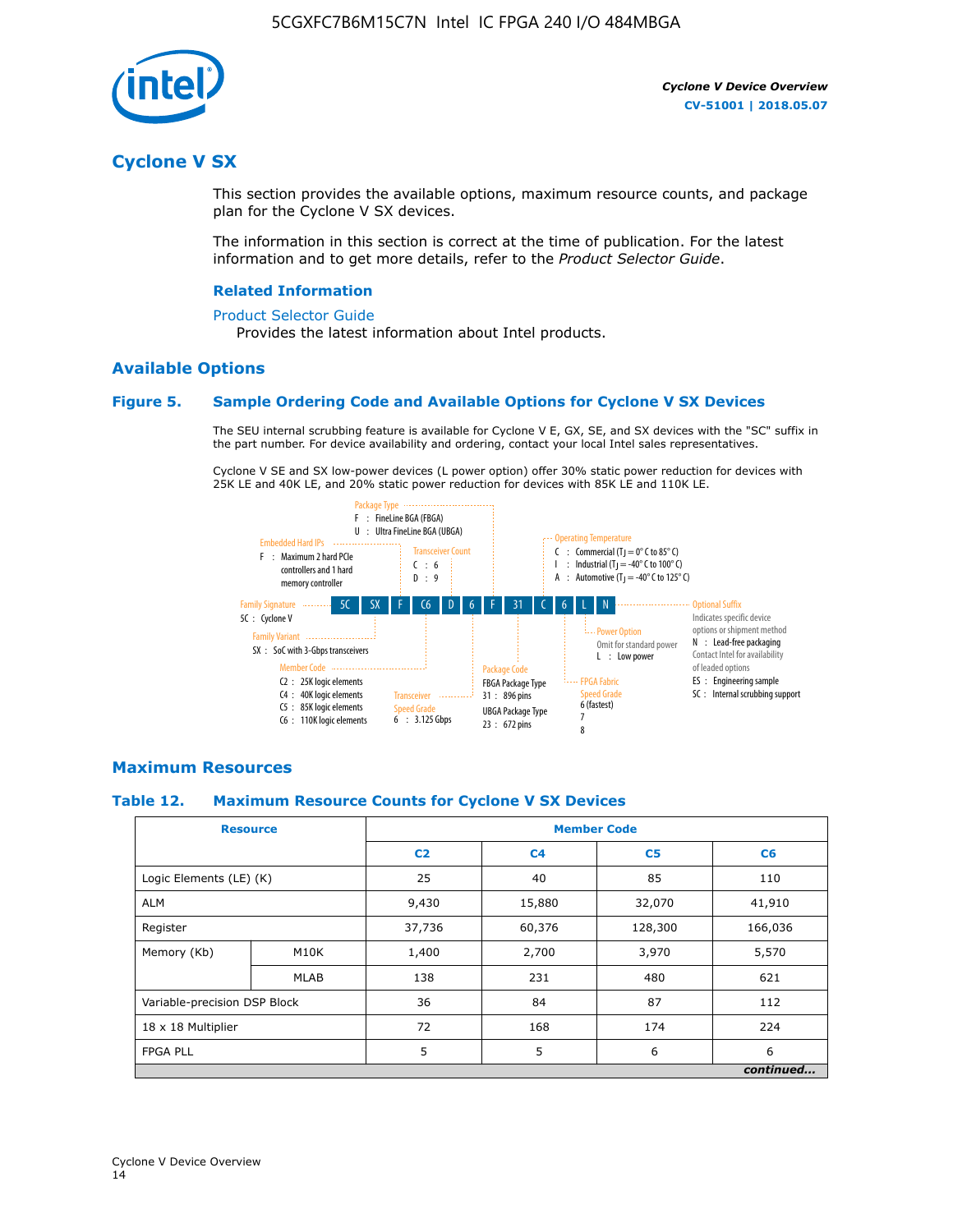

| <b>Resource</b>                |             | <b>Member Code</b> |                |                |                |  |  |
|--------------------------------|-------------|--------------------|----------------|----------------|----------------|--|--|
|                                |             | C <sub>2</sub>     | C <sub>4</sub> | C <sub>5</sub> | C <sub>6</sub> |  |  |
| <b>HPS PLL</b>                 |             | 3                  | 3              | 3              | 3              |  |  |
| 3 Gbps Transceiver             |             | 6                  | 6              | 9              | 9              |  |  |
| FPGA GPIO <sup>(8)</sup>       |             | 145                | 145            | 288            | 288            |  |  |
| HPS I/O                        |             | 181                | 181            | 181            | 181            |  |  |
| <b>LVDS</b>                    | Transmitter | 32                 | 32             | 72             | 72             |  |  |
|                                | Receiver    | 37                 | 37             | 72             | 72             |  |  |
| PCIe Hard IP Block             |             | $\overline{2}$     | 2              | 2(9)           | 2(9)           |  |  |
| FPGA Hard Memory Controller    |             | 1                  | $\mathbf{1}$   | $\mathbf{1}$   | $\mathbf{1}$   |  |  |
| HPS Hard Memory Controller     |             |                    | $\mathbf{1}$   | 1              | 1              |  |  |
| Arm Cortex-A9 MPCore Processor |             | Dual-core          | Dual-core      | Dual-core      | Dual-core      |  |  |

#### **Related Information**

[True LVDS Buffers in Devices, I/O Features in Cyclone V Devices](https://www.altera.com/documentation/sam1403481100977.html#sam1403480885395) Provides the number of LVDS channels in each device package.

#### **Package Plan**

#### **Table 13. Package Plan for Cyclone V SX Devices**

The HPS I/O counts are the number of I/Os in the HPS and does not correlate with the number of HPS-specific I/O pins in the FPGA. Each HPS-specific pin in the FPGA may be mapped to several HPS I/Os.

| <b>Member Code</b> | U672<br>(23 mm)  |           | <b>F896</b><br>$(31$ mm $)$ |                  |         |             |
|--------------------|------------------|-----------|-----------------------------|------------------|---------|-------------|
|                    | <b>FPGA GPIO</b> | HPS $I/O$ | <b>XCVR</b>                 | <b>FPGA GPIO</b> | HPS I/O | <b>XCVR</b> |
| C <sub>2</sub>     | 145              | 181       | 6                           |                  |         |             |
| C4                 | 145              | 181       | 6                           |                  |         |             |
| C <sub>5</sub>     | 145              | 181       | 6                           | 288              | 181     | 9           |
| C6                 | 145              | 181       | 6                           | 288              | 181     | 9           |

## **Cyclone V ST**

This section provides the available options, maximum resource counts, and package plan for the Cyclone V ST devices.

The information in this section is correct at the time of publication. For the latest information and to get more details, refer to the *Product Selector Guide*.

 $(8)$  The number of GPIOs does not include transceiver I/Os. In the Intel Quartus Prime software, the number of user I/Os includes transceiver I/Os.

<sup>(9)</sup> 1 PCIe Hard IP Block in U672 package.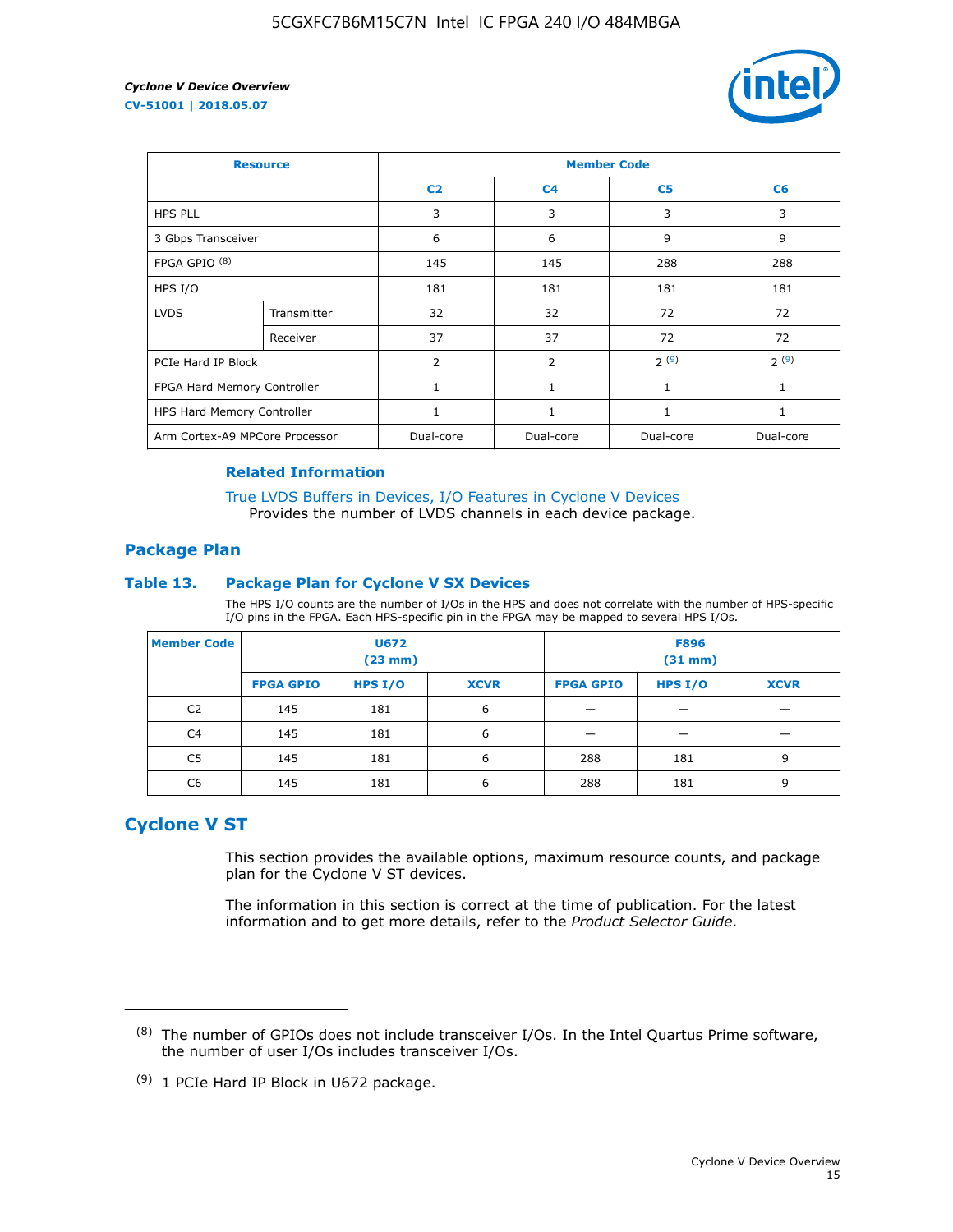

#### **Related Information**

[Product Selector Guide](https://www.altera.com/products/product-selector-guide.html) Provides the latest information about Intel products.

#### **Available Options**

#### **Figure 6. Sample Ordering Code and Available Options for Cyclone V ST Devices**



#### **Maximum Resources**

#### **Table 14. Maximum Resource Counts for Cyclone V ST Devices**

| <b>Resource</b>              |             |                | <b>Member Code</b> |
|------------------------------|-------------|----------------|--------------------|
|                              |             | D <sub>5</sub> | D <sub>6</sub>     |
| Logic Elements (LE) (K)      |             | 85             | 110                |
| <b>ALM</b>                   |             | 32,070         | 41,910             |
| Register                     |             | 128,300        | 166,036            |
| Memory (Kb)                  | M10K        | 3,970          | 5,570              |
|                              | <b>MLAB</b> | 480            | 621                |
| Variable-precision DSP Block |             | 87             | 112                |
| 18 x 18 Multiplier           |             | 174            | 224                |
| <b>FPGA PLL</b>              |             | 6              | 6                  |
| <b>HPS PLL</b>               |             | 3              | 3                  |
| 6.144 Gbps Transceiver       |             | 9              | 9                  |
| FPGA GPIO(10)                |             | 288            | 288                |
| HPS I/O                      |             | 181            | 181                |
| <b>LVDS</b><br>Transmitter   |             | 72             | 72                 |
|                              |             |                | continued          |

<sup>(10)</sup> The number of GPIOs does not include transceiver I/Os. In the Intel Quartus Prime software, the number of user I/Os includes transceiver I/Os.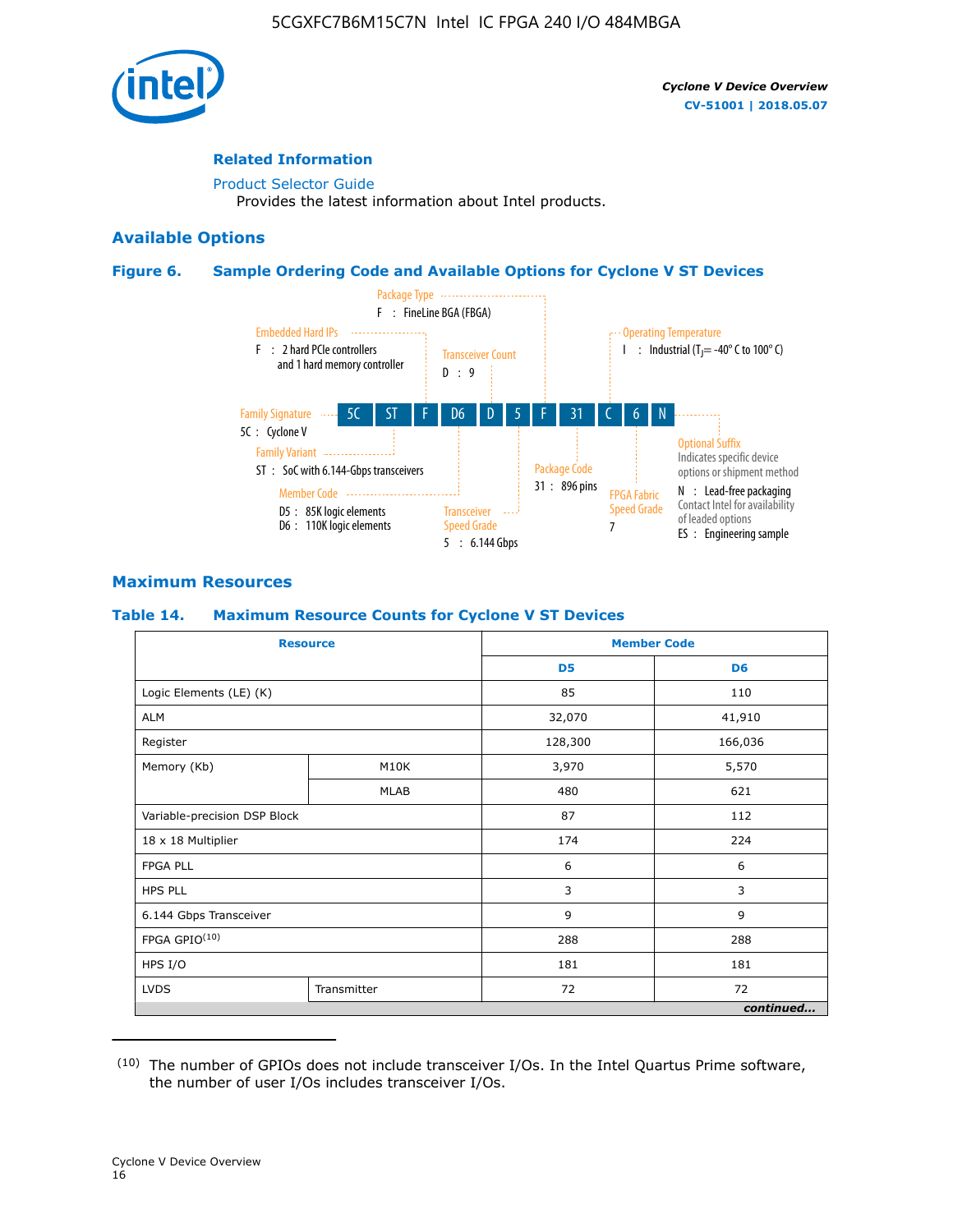

| <b>Resource</b>                |          | <b>Member Code</b> |                |  |
|--------------------------------|----------|--------------------|----------------|--|
|                                |          | D <sub>5</sub>     | D <sub>6</sub> |  |
|                                | Receiver | 72                 | 72             |  |
| PCIe Hard IP Block             |          |                    |                |  |
| FPGA Hard Memory Controller    |          |                    |                |  |
| HPS Hard Memory Controller     |          |                    |                |  |
| Arm Cortex-A9 MPCore Processor |          | Dual-core          | Dual-core      |  |

#### **Related Information**

## [True LVDS Buffers in Devices, I/O Features in Cyclone V Devices](https://www.altera.com/documentation/sam1403481100977.html#sam1403480885395)

Provides the number of LVDS channels in each device package.

#### **Package Plan**

#### **Table 15. Package Plan for Cyclone V ST Devices**

- The HPS I/O counts are the number of I/Os in the HPS and does not correlate with the number of HPSspecific I/O pins in the FPGA. Each HPS-specific pin in the FPGA may be mapped to several HPS I/Os.
- Transceiver counts shown are for transceiver ≤5 Gbps . 6 Gbps transceiver channel count support depends on the package and channel usage. For more information about the 6 Gbps transceiver channel count, refer to the *Cyclone V Device Handbook Volume 2: Transceivers*.

| <b>Member Code</b> | <b>F896</b><br>$(31$ mm $)$ |           |             |  |  |
|--------------------|-----------------------------|-----------|-------------|--|--|
|                    | <b>FPGA GPIO</b>            | HPS $I/O$ | <b>XCVR</b> |  |  |
| D <sub>5</sub>     | 288                         | 181       | 9(11)       |  |  |
| D <sub>6</sub>     | 288                         | 181       | q(11)       |  |  |

#### **Related Information**

[6.144-Gbps Support Capability in Cyclone V GT Devices, Cyclone V Device Handbook](https://www.altera.com/documentation/nik1409855456781.html#nik1409855410757) [Volume 2: Transceivers](https://www.altera.com/documentation/nik1409855456781.html#nik1409855410757)

Provides more information about 6 Gbps transceiver channel count.

<sup>(11)</sup> If you require CPRI (at 4.9152 Gbps) and PCIe Gen2 transmit jitter compliance, Intel recommends that you use only up to seven full-duplex transceiver channels for CPRI, and up to six full-duplex channels for PCIe Gen2. The CMU channels are not considered full-duplex channels.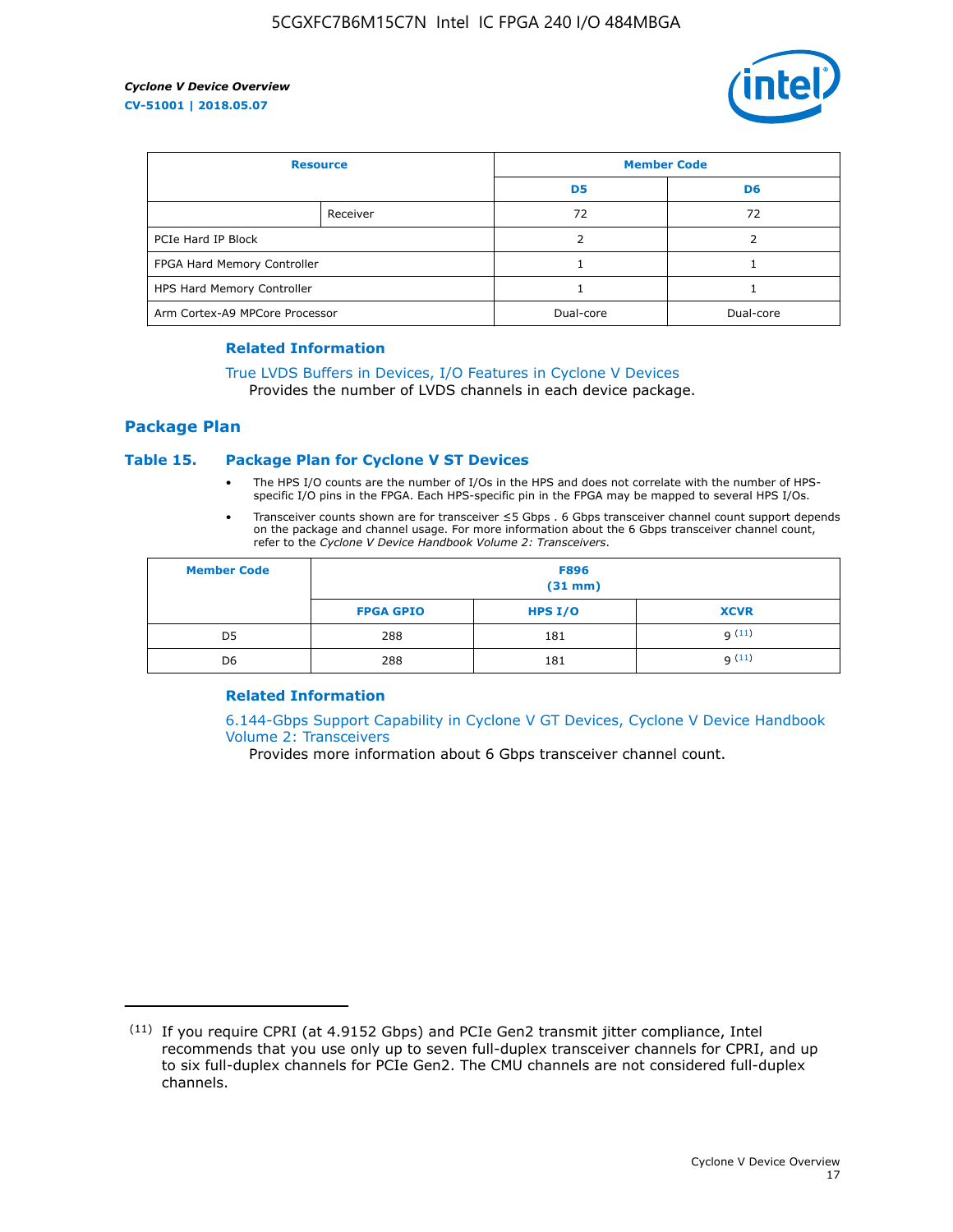

## **I/O Vertical Migration for Cyclone V Devices**

#### **Figure 7. Vertical Migration Capability Across Cyclone V Device Packages and Densities**

The arrows indicate the vertical migration paths. The devices included in each vertical migration path are shaded. You can also migrate your design across device densities in the same package option if the devices have the same dedicated pins, configuration pins, and power pins.



You can achieve the vertical migration shaded in red if you use only up to 175 GPIOs for the M383 package, and 138 GPIOs for the U672 package. These migration paths are not shown in the Intel Quartus Prime software Pin Migration View.

*Note:* To verify the pin migration compatibility, use the Pin Migration View window in the Intel Quartus Prime software Pin Planner.

## **Adaptive Logic Module**

Cyclone V devices use a 28 nm ALM as the basic building block of the logic fabric.

The ALM, as shown in following figure, uses an 8-input fracturable look-up table (LUT) with four dedicated registers to help improve timing closure in register-rich designs and achieve an even higher design packing capability than previous generations.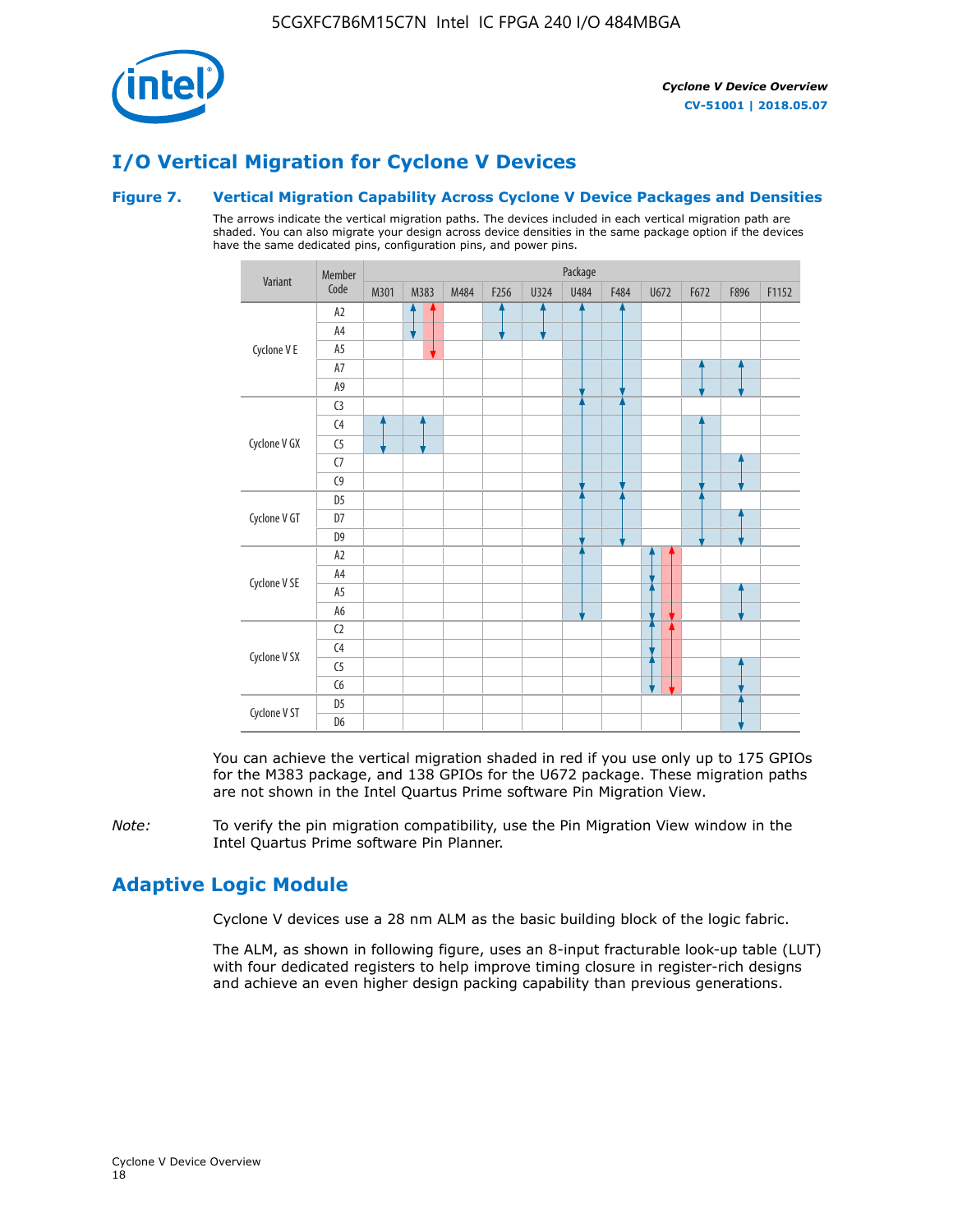

#### **Figure 8. ALM for Cyclone V Devices**



You can configure up to 25% of the ALMs in the Cyclone V devices as distributed memory using MLABs.

#### **Related Information**

Embedded Memory Capacity in Cyclone V Devices on page 21 Lists the embedded memory capacity for each device.

## **Variable-Precision DSP Block**

Cyclone V devices feature a variable-precision DSP block that supports these features:

- Configurable to support signal processing precisions ranging from  $9 \times 9$ ,  $18 \times 18$ and 27 x 27 bits natively
- A 64-bit accumulator
- A hard preadder that is available in both 18- and 27-bit modes
- Cascaded output adders for efficient systolic finite impulse response (FIR) filters
- Internal coefficient register banks, 8 deep, for each multiplier in 18- or 27-bit mode
- Fully independent multiplier operation
- A second accumulator feedback register to accommodate complex multiplyaccumulate functions
- Fully independent Efficient support for single-precision floating point arithmetic
- The inferability of all modes by the Intel Quartus Prime design software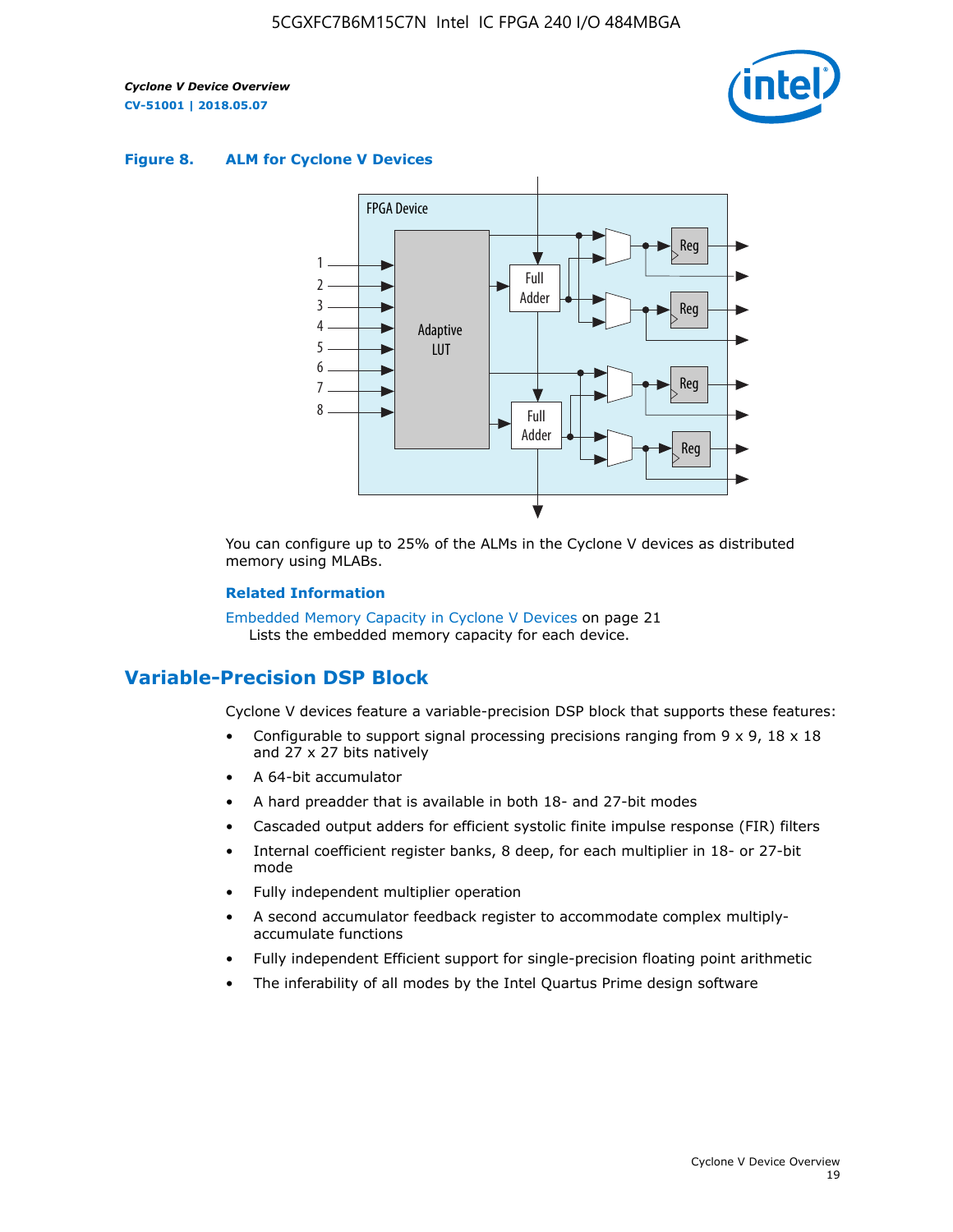

#### **Table 16. Variable-Precision DSP Block Configurations for Cyclone V Devices**

| <b>Usage Example</b>                                       | <b>Multiplier Size (Bit)</b> | <b>DSP Block Resource</b> |
|------------------------------------------------------------|------------------------------|---------------------------|
| Low precision fixed point for video<br>applications        | Three $9 \times 9$           |                           |
| Medium precision fixed point in FIR<br>filters             | Two 18 x 18                  |                           |
| FIR filters and general DSP usage                          | Two 18 x 18 with accumulate  |                           |
| High precision fixed- or floating-point<br>implementations | One 27 x 27 with accumulate  |                           |

You can configure each DSP block during compilation as independent three  $9 \times 9$ , two 18 x 18, or one 27 x 27 multipliers. With a dedicated 64 bit cascade bus, you can cascade multiple variable-precision DSP blocks to implement even higher precision DSP functions efficiently.

#### **Table 17. Number of Multipliers in Cyclone V Devices**

The table lists the variable-precision DSP resources by bit precision for each Cyclone V device.

| <b>Variant</b>  | <b>Member</b><br>Code | <b>Variable-</b><br>precision |                                   | <b>Independent Input and Output</b><br><b>Multiplications Operator</b> |                                     |                   | $18 \times 18$<br><b>Multiplier</b>                          |
|-----------------|-----------------------|-------------------------------|-----------------------------------|------------------------------------------------------------------------|-------------------------------------|-------------------|--------------------------------------------------------------|
|                 |                       | <b>DSP Block</b>              | $9 \times 9$<br><b>Multiplier</b> | $18 \times 18$<br><b>Multiplier</b>                                    | $27 \times 27$<br><b>Multiplier</b> | <b>Adder Mode</b> | <b>Adder</b><br><b>Summed</b><br>with 36 bit<br><b>Input</b> |
| Cyclone V E     | A2                    | 25                            | 75                                | 50                                                                     | 25                                  | 25                | 25                                                           |
|                 | A4                    | 66                            | 198                               | 132                                                                    | 66                                  | 66                | 66                                                           |
|                 | A <sub>5</sub>        | 150                           | 450                               | 300                                                                    | 150                                 | 150               | 150                                                          |
|                 | A7                    | 156                           | 468                               | 312                                                                    | 156                                 | 156               | 156                                                          |
|                 | A9                    | 342                           | 1,026                             | 684                                                                    | 342                                 | 342               | 342                                                          |
| Cyclone V<br>GX | C <sub>3</sub>        | 57                            | 171                               | 114                                                                    | 57                                  | 57                | 57                                                           |
|                 | C <sub>4</sub>        | 70                            | 210                               | 140                                                                    | 70                                  | 70                | 70                                                           |
|                 | C <sub>5</sub>        | 150                           | 450                               | 300                                                                    | 150                                 | 150               | 150                                                          |
|                 | C7                    | 156                           | 468                               | 312                                                                    | 156                                 | 156               | 156                                                          |
|                 | C <sub>9</sub>        | 342                           | 1,026                             | 684                                                                    | 342                                 | 342               | 342                                                          |
| Cyclone V GT    | D <sub>5</sub>        | 150                           | 450                               | 300                                                                    | 150                                 | 150               | 150                                                          |
|                 | D7                    | 156                           | 468                               | 312                                                                    | 156                                 | 156               | 156                                                          |
|                 | D <sub>9</sub>        | 342                           | 1,026                             | 684                                                                    | 342                                 | 342               | 342                                                          |
| Cyclone V SE    | A <sub>2</sub>        | 36                            | 108                               | 72                                                                     | 36                                  | 36                | 36                                                           |
|                 | A4                    | 84                            | 252                               | 168                                                                    | 84                                  | 84                | 84                                                           |
|                 | A5                    | 87                            | 261                               | 174                                                                    | 87                                  | 87                | 87                                                           |
|                 | A <sub>6</sub>        | 112                           | 336                               | 224                                                                    | 112                                 | 112               | 112                                                          |
| Cyclone V SX    | C <sub>2</sub>        | 36                            | 108                               | 72                                                                     | 36                                  | 36                | 36                                                           |
|                 | C <sub>4</sub>        | 84                            | 252                               | 168                                                                    | 84                                  | 84                | 84                                                           |
|                 | C <sub>5</sub>        | 87                            | 261                               | 174                                                                    | 87                                  | 87                | 87                                                           |
|                 |                       |                               |                                   |                                                                        |                                     |                   | continued                                                    |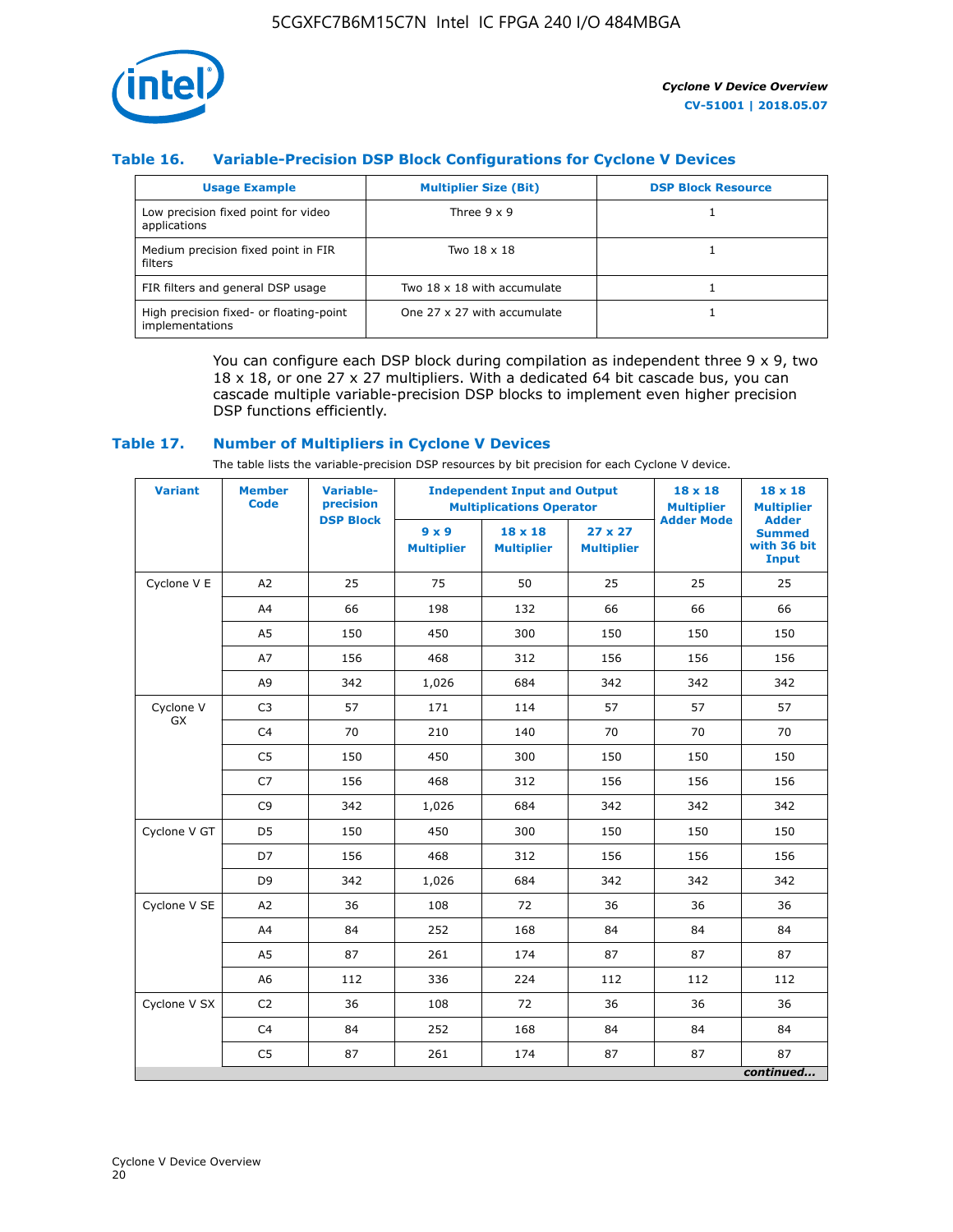

| <b>Variant</b> | <b>Variable-</b><br><b>Member</b><br>precision<br><b>Code</b> |                  |                                   | <b>Independent Input and Output</b><br><b>Multiplications Operator</b> | $18 \times 18$<br><b>Multiplier</b> | $18 \times 18$<br><b>Multiplier</b><br><b>Adder</b> |                                       |
|----------------|---------------------------------------------------------------|------------------|-----------------------------------|------------------------------------------------------------------------|-------------------------------------|-----------------------------------------------------|---------------------------------------|
|                |                                                               | <b>DSP Block</b> | $9 \times 9$<br><b>Multiplier</b> | $18 \times 18$<br><b>Multiplier</b>                                    | $27 \times 27$<br><b>Multiplier</b> | <b>Adder Mode</b>                                   | <b>Summed</b><br>with 36 bit<br>Input |
|                | C6                                                            | 112              | 336                               | 224                                                                    | 112                                 | 112                                                 | 112                                   |
| Cyclone V ST   | D <sub>5</sub>                                                | 87               | 261                               | 174                                                                    | 87                                  | 87                                                  | 87                                    |
|                | D <sub>6</sub>                                                | 112              | 336                               | 224                                                                    | 112                                 | 112                                                 | 112                                   |

## **Embedded Memory Blocks**

The embedded memory blocks in the devices are flexible and designed to provide an optimal amount of small- and large-sized memory arrays to fit your design requirements.

## **Types of Embedded Memory**

The Cyclone V devices contain two types of memory blocks:

- 10 Kb M10K blocks—blocks of dedicated memory resources. The M10K blocks are ideal for larger memory arrays while still providing a large number of independent ports.
- 640 bit memory logic array blocks (MLABs)—enhanced memory blocks that are configured from dual-purpose logic array blocks (LABs). The MLABs are ideal for wide and shallow memory arrays. The MLABs are optimized for implementation of shift registers for digital signal processing (DSP) applications, wide shallow FIFO buffers, and filter delay lines. Each MLAB is made up of ten adaptive logic modules (ALMs). In the Cyclone V devices, you can configure these ALMs as ten 32 x 2 blocks, giving you one 32 x 20 simple dual-port SRAM block per MLAB.

## **Embedded Memory Capacity in Cyclone V Devices**

#### **Table 18. Embedded Memory Capacity and Distribution in Cyclone V Devices**

|                | <b>Member</b>  | <b>M10K</b>  |                     | <b>MLAB</b>  | <b>Total RAM Bit</b> |        |  |  |
|----------------|----------------|--------------|---------------------|--------------|----------------------|--------|--|--|
| <b>Variant</b> | <b>Code</b>    | <b>Block</b> | <b>RAM Bit (Kb)</b> | <b>Block</b> | <b>RAM Bit (Kb)</b>  | (Kb)   |  |  |
| Cyclone V E    | A2             | 176          | 1,760               | 314          | 196                  | 1,956  |  |  |
|                | A4             | 308          | 3,080               | 485          | 303                  | 3,383  |  |  |
|                | A5             | 446          | 4,460               | 679          | 424                  | 4,884  |  |  |
|                | A7             | 686          | 6,860               | 1338         | 836                  | 7,696  |  |  |
|                | A9             | 1,220        | 12,200              | 2748         | 1,717                | 13,917 |  |  |
| Cyclone V GX   | C <sub>3</sub> | 135          | 1,350               | 291          | 182                  | 1,532  |  |  |
|                | C4             | 250          | 2,500               | 678          | 424                  | 2,924  |  |  |
|                | C5             | 446          | 4,460               | 678          | 424                  | 4,884  |  |  |
|                | C7             | 686          | 6,860               | 1338         | 836                  | 7,696  |  |  |
|                | C <sub>9</sub> | 1,220        | 12,200              | 2748         | 1,717                | 13,917 |  |  |
|                | continued      |              |                     |              |                      |        |  |  |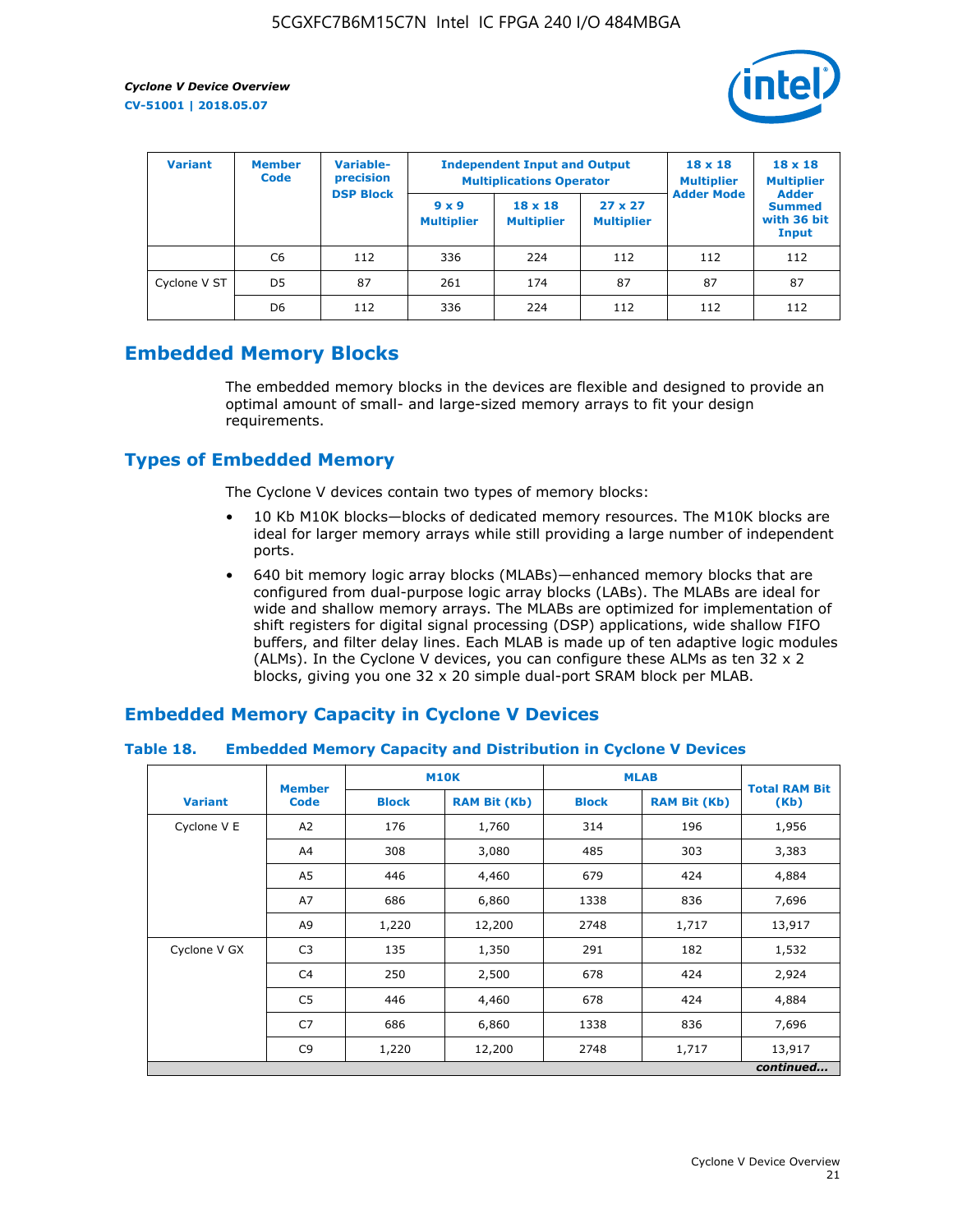

|                | <b>Member</b>  | <b>M10K</b>  |                     | <b>MLAB</b>  | <b>Total RAM Bit</b> |        |
|----------------|----------------|--------------|---------------------|--------------|----------------------|--------|
| <b>Variant</b> | <b>Code</b>    | <b>Block</b> | <b>RAM Bit (Kb)</b> | <b>Block</b> | <b>RAM Bit (Kb)</b>  | (Kb)   |
| Cyclone V GT   | D <sub>5</sub> | 446          | 4,460               | 679          | 424                  | 4,884  |
|                | D7             | 686          | 6,860               | 1338         | 836                  | 7,696  |
|                | D <sub>9</sub> | 1,220        | 12,200              | 2748         | 1,717                | 13,917 |
| Cyclone V SE   | A2             | 140          | 1,400               | 221          | 138                  | 1,538  |
|                | A4             | 270          | 2,700               | 370          | 231                  | 2,460  |
|                | A5             | 397          | 3,970               | 768          | 480                  | 4,450  |
|                | A6             | 553          | 5,530               | 994          | 621                  | 6,151  |
| Cyclone V SX   | C <sub>2</sub> | 140          | 1,400               | 221          | 138                  | 1,538  |
|                | C <sub>4</sub> | 270          | 2,700               | 370          | 231                  | 2,460  |
|                | C5             | 397          | 3,970               | 768          | 480                  | 4,450  |
|                | C <sub>6</sub> | 553          | 5,530               | 994          | 621                  | 6,151  |
| Cyclone V ST   | D5             | 397          | 3,970               | 768          | 480                  | 4,450  |
|                | D <sub>6</sub> | 553          | 5,530               | 994          | 621                  | 6,151  |

## **Embedded Memory Configurations**

#### **Table 19. Supported Embedded Memory Block Configurations for Cyclone V Devices**

This table lists the maximum configurations supported for the embedded memory blocks. The information is applicable only to the single-port RAM and ROM modes.

| <b>Memory Block</b> | Depth (bits) | <b>Programmable Width</b> |
|---------------------|--------------|---------------------------|
| MLAB                | 32           | x16, x18, or x20          |
| M10K                | 256          | x40 or x32                |
|                     | 512          | x20 or x16                |
|                     | 1K           | $x10$ or $x8$             |
|                     | 2K           | $x5$ or $x4$              |
|                     | 4K           | x2                        |
|                     | 8K           | x1                        |

## **Clock Networks and PLL Clock Sources**

550 MHz Cyclone V devices have 16 global clock networks capable of up to operation. The clock network architecture is based on Intel's global, quadrant, and peripheral clock structure. This clock structure is supported by dedicated clock input pins and fractional PLLs.

*Note:* To reduce power consumption, the Intel Quartus Prime software identifies all unused sections of the clock network and powers them down.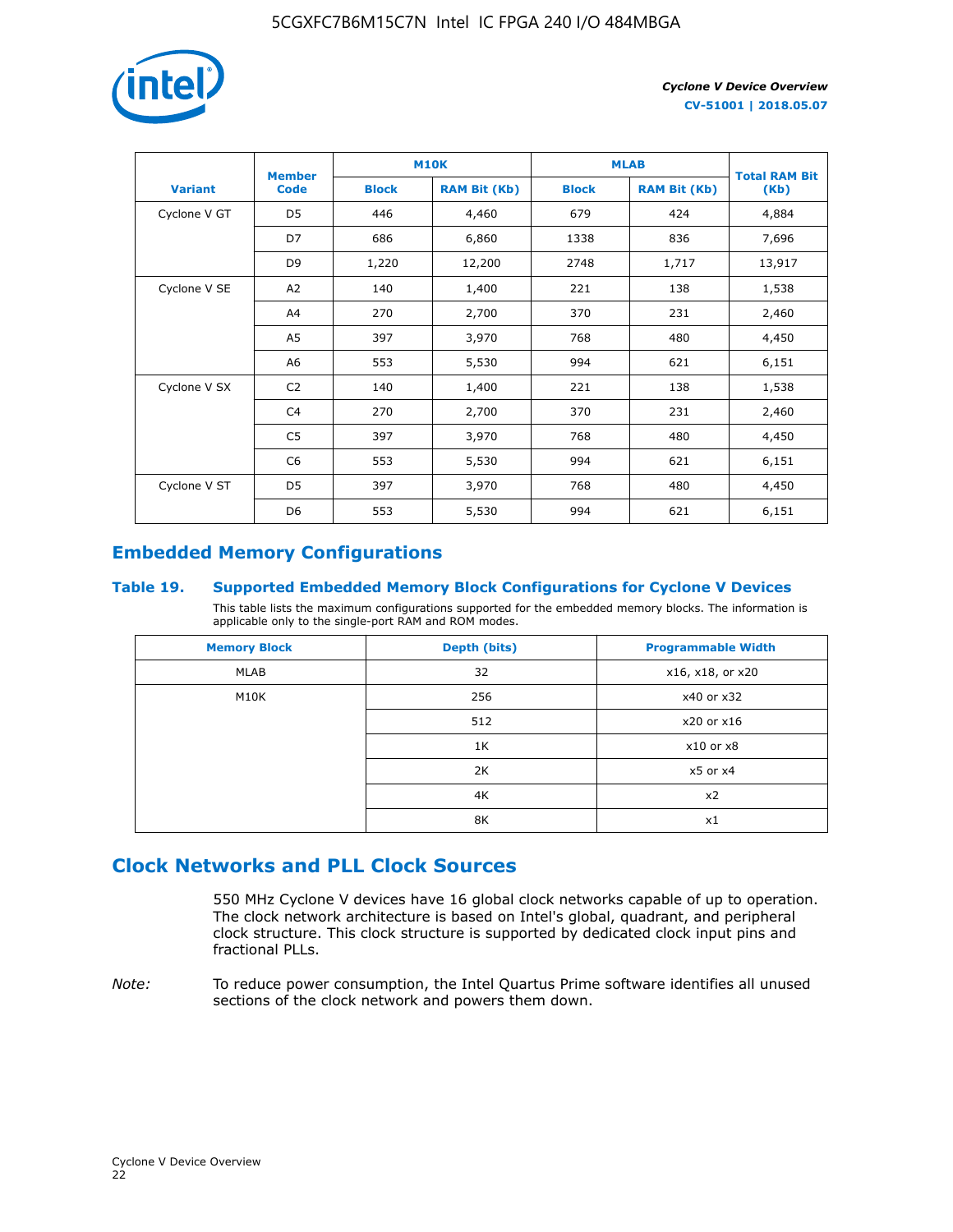

#### **PLL Features**

The PLLs in the Cyclone V devices support the following features:

- Frequency synthesis
- On-chip clock deskew
- Jitter attenuation
- Programmable output clock duty cycles
- PLL cascading
- Reference clock switchover
- Programmable bandwidth
- User-mode reconfiguration of PLLs
- Low power mode for each fractional PLL
- Dynamic phase shift
- Direct, source synchronous, zero delay buffer, external feedback, and LVDS compensation modes

#### **Fractional PLL**

In addition to integer PLLs, the Cyclone V devices use a fractional PLL architecture. The devices have up to eight PLLs, each with nine output counters. You can use the output counters to reduce PLL usage in two ways:

- Reduce the number of oscillators that are required on your board by using fractional PLLs
- Reduce the number of clock pins that are used in the device by synthesizing multiple clock frequencies from a single reference clock source

If you use the fractional PLL mode, you can use the PLLs for precision fractional-N frequency synthesis—removing the need for off-chip reference clock sources in your design.

The transceiver fractional PLLs that are not used by the transceiver I/Os can be used as general purpose fractional PLLs by the FPGA fabric.

## **FPGA General Purpose I/O**

Cyclone V devices offer highly configurable GPIOs. The following list describes the features of the GPIOs:

- Programmable bus hold and weak pull-up
- LVDS output buffer with programmable differential output voltage ( $V_{OD}$ ) and programmable pre-emphasis
- On-chip parallel termination ( $R<sub>T</sub>$  OCT) for all I/O banks with OCT calibration to limit the termination impedance variation
- On-chip dynamic termination that has the ability to swap between series and parallel termination, depending on whether there is read or write on a common bus for signal integrity
- Easy timing closure support using the hard read FIFO in the input register path, and delay-locked loop (DLL) delay chain with fine and coarse architecture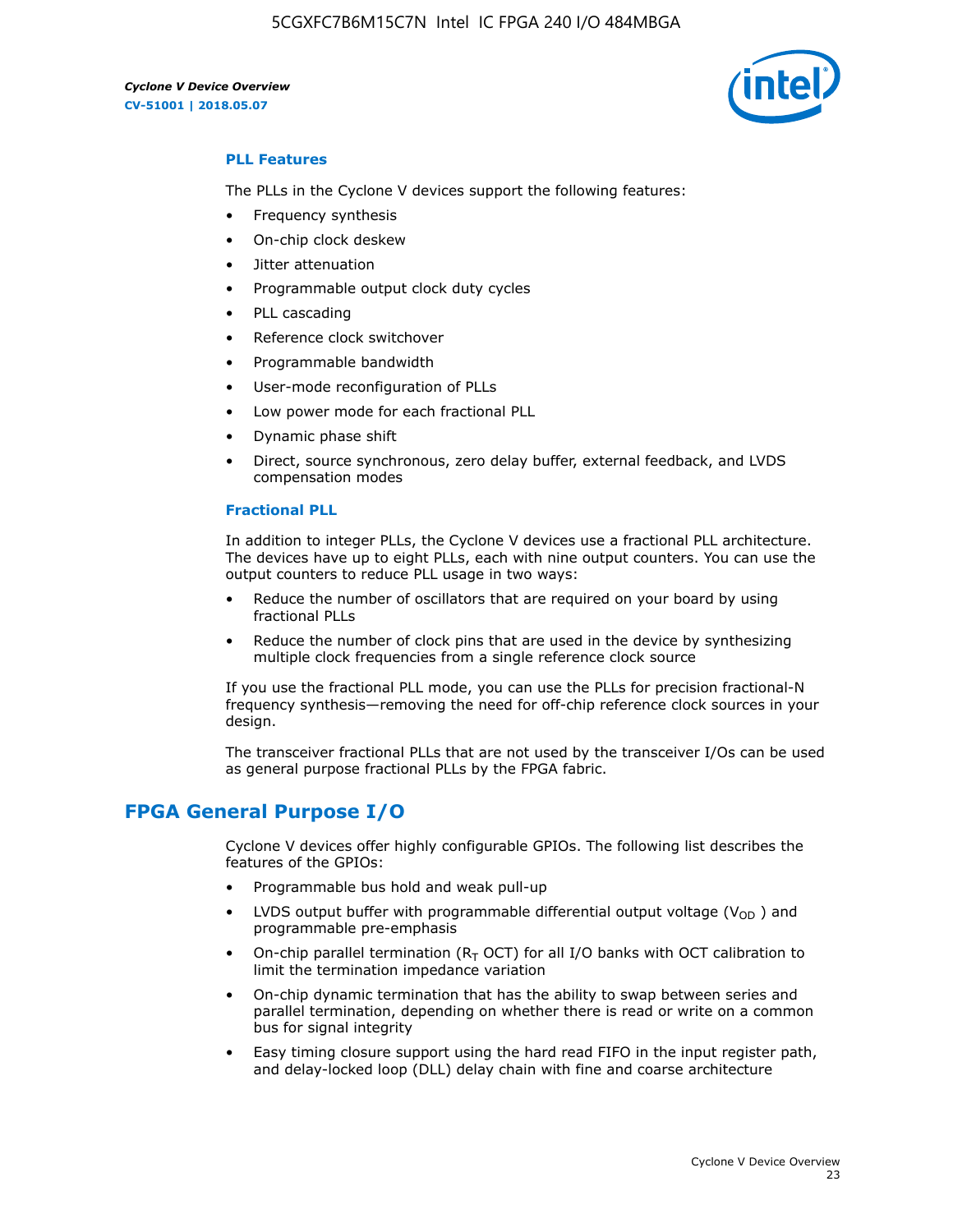

## **PCIe Gen1 and Gen2 Hard IP**

Cyclone V GX, GT, SX, and ST devices contain PCIe hard IP that is designed for performance and ease-of-use. The PCIe hard IP consists of the MAC, data link, and transaction layers.

The PCIe hard IP supports PCIe Gen2 and Gen1 end point and root port for up to x4 lane configuration. The PCIe Gen2 x4 support is PCIe-compatible.

The PCIe endpoint support includes multifunction support for up to eight functions, as shown in the following figure. The integrated multifunction support reduces the FPGA logic requirements by up to 20,000 LEs for PCIe designs that require multiple peripherals.

#### **Figure 9. PCIe Multifunction for Cyclone V Devices**



The Cyclone V PCIe hard IP operates independently from the core logic. This independent operation allows the PCIe link to wake up and complete link training in less than 100 ms while the Cyclone V device completes loading the programming file for the rest of the device.

In addition, the PCIe hard IP in the Cyclone V device provides improved end-to-end datapath protection using ECC.

## **External Memory Interface**

This section provides an overview of the external memory interface in Cyclone V devices.

#### **Hard and Soft Memory Controllers**

Cyclone V devices support up to two hard memory controllers for DDR3, DDR2, and LPDDR2 SDRAM devices. Each controller supports 8 to 32 bit components of up to 4 gigabits (Gb) in density with two chip selects and optional ECC. For the Cyclone V SoC devices, an additional hard memory controller in the HPS supports DDR3, DDR2, and LPDDR2 SDRAM devices.

All Cyclone V devices support soft memory controllers for DDR3, DDR2, and LPDDR2 SDRAM devices for maximum flexibility.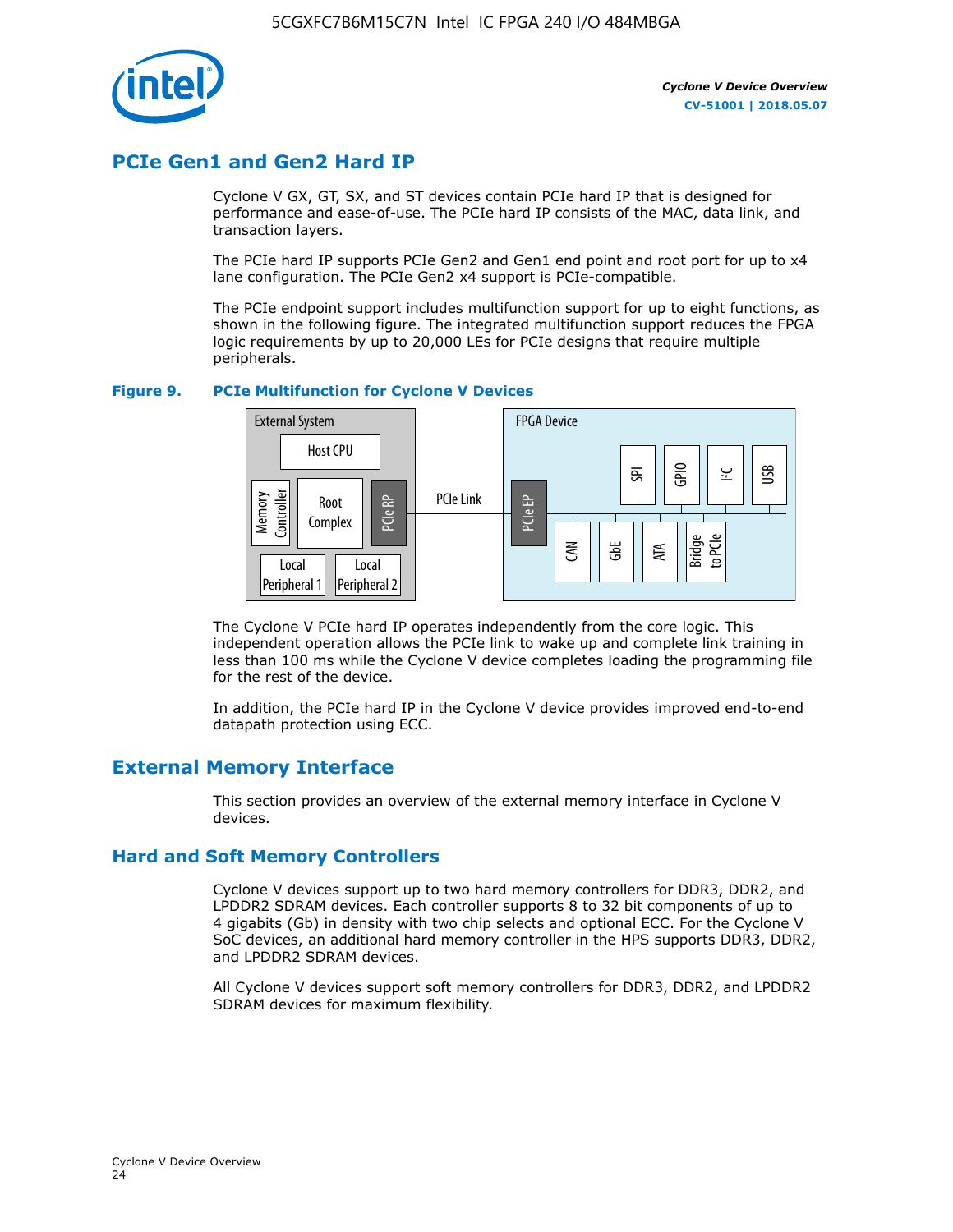

## **External Memory Performance**

#### **Table 20. External Memory Interface Performance in Cyclone V Devices**

The maximum and minimum operating frequencies depend on the memory interface standards and the supported delay-locked loop (DLL) frequency listed in the device datasheet.

| <b>Voltage</b><br><b>Interface</b> |                | <b>Maximum Frequency (MHz)</b> | <b>Minimum Frequency</b> |       |
|------------------------------------|----------------|--------------------------------|--------------------------|-------|
|                                    | $(\mathsf{V})$ | <b>Hard Controller</b>         | <b>Soft Controller</b>   | (MHz) |
| <b>DDR3 SDRAM</b>                  | 1.5            | 400                            | 303                      | 303   |
|                                    | 1.35           | 400                            | 303                      | 303   |
| <b>DDR2 SDRAM</b>                  | 1.8            | 400                            | 300                      | 167   |
| LPDDR2 SDRAM                       | 1.2            | 333                            | 300                      | 167   |

#### **Related Information**

[External Memory Interface Spec Estimator](https://www.altera.com/solutions/technology/external-memory/spec-estimator.html)

For the latest information and to estimate the external memory system performance specification, use Intel's External Memory Interface Spec Estimator tool.

#### **HPS External Memory Performance**

#### **Table 21. HPS External Memory Interface Performance**

The hard processor system (HPS) is available in Cyclone V SoC devices only.

| <b>Interface</b>  | Voltage (V) | <b>HPS Hard Controller (MHz)</b> |
|-------------------|-------------|----------------------------------|
| <b>DDR3 SDRAM</b> | 1.5         | 400                              |
|                   | 1.35        | 400                              |
| <b>DDR2 SDRAM</b> | 1.8         | 400                              |
| LPDDR2 SDRAM      | 1.2         | 333                              |

#### **Related Information**

#### [External Memory Interface Spec Estimator](https://www.altera.com/solutions/technology/external-memory/spec-estimator.html)

For the latest information and to estimate the external memory system performance specification, use Intel's External Memory Interface Spec Estimator tool.

## **Low-Power Serial Transceivers**

Cyclone V devices deliver the industry's lowest power 6.144 Gbps transceivers at an estimated 88 mW maximum power consumption per channel. Cyclone V transceivers are designed to be compliant with a wide range of protocols and data rates.

### **Transceiver Channels**

The transceivers are positioned on the left outer edge of the device. The transceiver channels consist of the physical medium attachment (PMA), physical coding sublayer (PCS), and clock networks.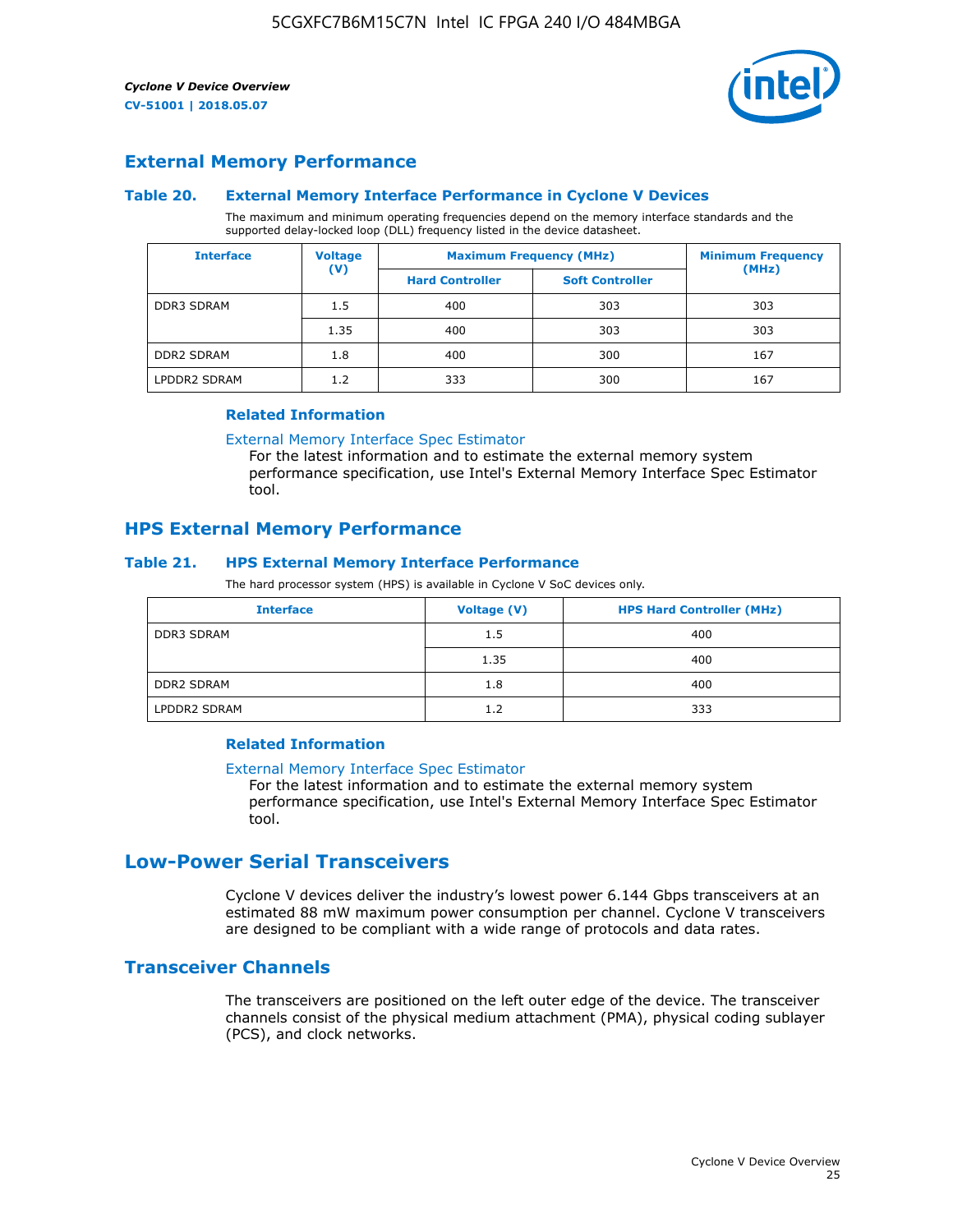

#### **Figure 10. Device Chip Overview for Cyclone V GX and GT Devices**

The figure shows a Cyclone V FPGA with transceivers. Different Cyclone V devices may have a different floorplans than the one shown here.



#### **PMA Features**

To prevent core and I/O noise from coupling into the transceivers, the PMA block is isolated from the rest of the chip—ensuring optimal signal integrity. For the transceivers, you can use the channel PLL of an unused receiver PMA as an additional transmit PLL.

#### **Table 22. PMA Features of the Transceivers in Cyclone V Devices**

| <b>Features</b>                                    | <b>Capability</b>                                                                                       |
|----------------------------------------------------|---------------------------------------------------------------------------------------------------------|
| Backplane support                                  | Driving capability up to 6.144 Gbps                                                                     |
| PLL-based clock recovery                           | Superior jitter tolerance                                                                               |
| Programmable deserialization and word<br>alignment | Flexible deserialization width and configurable word alignment pattern                                  |
| Equalization and pre-emphasis                      | Up to 14.37 dB of pre-emphasis and up to 4.7 dB of equalization<br>No decision feedback equalizer (DFE) |
| Ring oscillator transmit PLLs                      | 614 Mbps to 6.144 Gbps                                                                                  |
| Input reference clock range                        | 20 MHz to 400 MHz                                                                                       |
| Transceiver dynamic reconfiguration                | Allows the reconfiguration of a single channel without affecting the operation of<br>other channels     |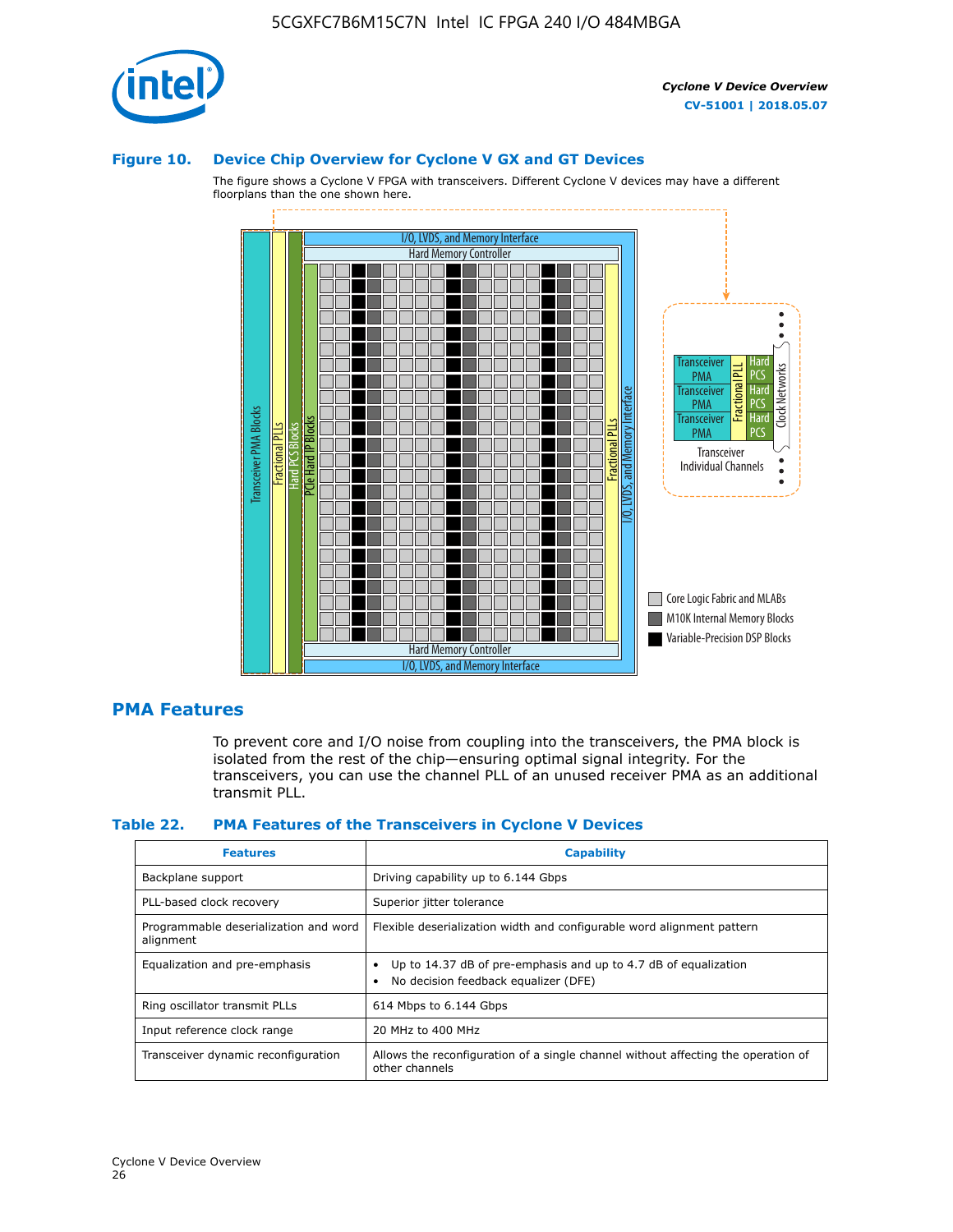

## **PCS Features**

The Cyclone V core logic connects to the PCS through an 8, 10, 16, 20, 32, or 40 bit interface, depending on the transceiver data rate and protocol. Cyclone V devices contain PCS hard IP to support PCIe Gen1 and Gen2, Gbps Ethernet (GbE), Serial RapidIO® (SRIO), and Common Public Radio Interface (CPRI).

Most of the standard and proprietary protocols from 614 Mbps to 6.144 Gbps are supported.

| Table 23. |  | <b>Transceiver PCS Features for Cyclone V Devices</b> |
|-----------|--|-------------------------------------------------------|
|           |  |                                                       |

| <b>PCS Support</b>                 | <b>Data Rates</b><br>(Gbps)        | <b>Transmitter Data Path Feature</b>                                                                         | <b>Receiver Data Path Feature</b>                                                                                                                                                                                                  |  |  |
|------------------------------------|------------------------------------|--------------------------------------------------------------------------------------------------------------|------------------------------------------------------------------------------------------------------------------------------------------------------------------------------------------------------------------------------------|--|--|
| 3-Gbps and 6-Gbps Basic            | 0.614 to 6.144                     | • Phase compensation FIFO<br>Byte serializer<br>8B/10B encoder<br>Transmitter bit-slip                       | Word aligner<br>$\bullet$<br>Deskew FIFO<br>$\bullet$<br>Rate-match FIFO<br>$\bullet$<br>8B/10B decoder<br>$\bullet$<br>Byte deserializer<br>$\bullet$<br>Byte ordering<br>$\bullet$<br>Receiver phase compensation<br><b>FIFO</b> |  |  |
| PCIe Gen1<br>(x1, x2, x4)          | $2.5$ and $5.0$                    | Dedicated PCIe PHY IP core<br>PIPE 2.0 interface to the core<br>$\bullet$<br>logic                           | Dedicated PCIe PHY IP core<br>$\bullet$<br>PIPE 2.0 interface to the core<br>$\bullet$<br>logic                                                                                                                                    |  |  |
| PCIe Gen2<br>$(x1, x2, x4)^{(12)}$ |                                    |                                                                                                              |                                                                                                                                                                                                                                    |  |  |
| GbE                                | 1.25                               | • Custom PHY IP core with preset<br>feature<br>GbE transmitter synchronization<br>$\bullet$<br>state machine | • Custom PHY IP core with preset<br>feature<br>GbE receiver synchronization<br>state machine                                                                                                                                       |  |  |
| $XAUI$ $(13)$                      | 3.125                              | Dedicated XAUI PHY IP core<br>$\bullet$                                                                      | Dedicated XAUI PHY IP core<br>$\bullet$                                                                                                                                                                                            |  |  |
| <b>HiGig</b>                       | 3.75                               | XAUI synchronization state<br>$\bullet$<br>machine for bonding four<br>channels                              | XAUI synchronization state<br>$\bullet$<br>machine for realigning four<br>channels                                                                                                                                                 |  |  |
| SRIO 1.3 and 2.1                   | 1.25 to 3.125                      | • Custom PHY IP core with preset<br>feature<br>• SRIO version 2.1-compliant x2<br>and x4 channel bonding     | • Custom PHY IP core with preset<br>feature<br>• SRIO version 2.1-compliant x2<br>and x4 deskew state machine                                                                                                                      |  |  |
| SDI, SD/HD, and 3G-SDI             | $0.27^{(14)}$ , 1.485,<br>and 2.97 | Custom PHY IP core with preset<br>feature                                                                    | Custom PHY IP core with preset<br>feature                                                                                                                                                                                          |  |  |
| JESD204A                           | $0.3125^{(15)}$ to<br>3.125        |                                                                                                              |                                                                                                                                                                                                                                    |  |  |
| continued                          |                                    |                                                                                                              |                                                                                                                                                                                                                                    |  |  |

<sup>(12)</sup> PCIe Gen2 is supported for Cyclone V GT and ST devices. The PCIe Gen2 x4 support is PCIe-compatible.

<sup>(13)</sup> XAUI is supported through the soft PCS.

<sup>(14)</sup> The 0.27-Gbps data rate is supported using oversampling user logic that you must implement in the FPGA fabric.

<sup>(15)</sup> The 0.3125-Gbps data rate is supported using oversampling user logic that you must implement in the FPGA fabric.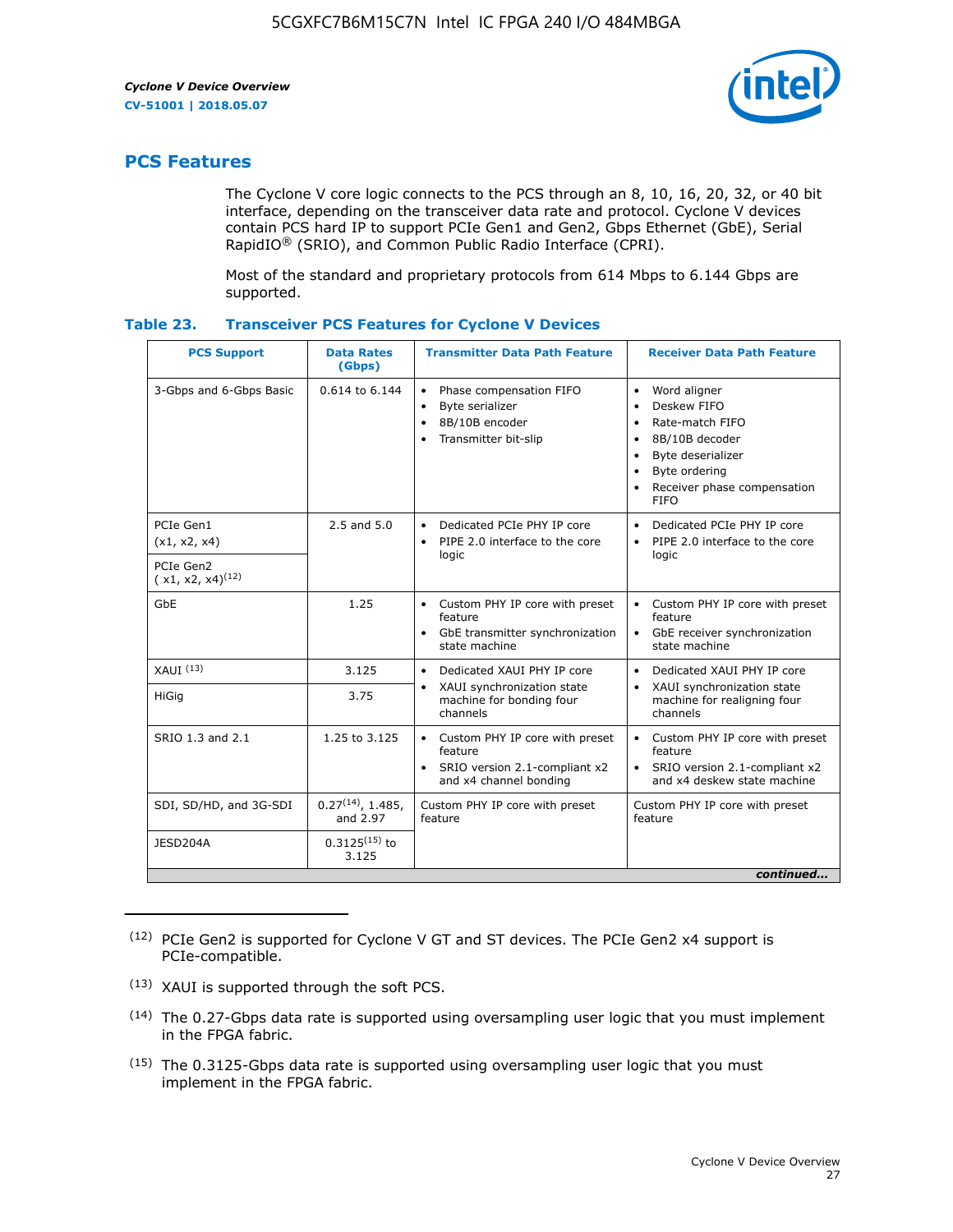

| <b>PCS Support</b>       | <b>Data Rates</b><br>(Gbps) | <b>Transmitter Data Path Feature</b>                         | <b>Receiver Data Path Feature</b>                                                                  |
|--------------------------|-----------------------------|--------------------------------------------------------------|----------------------------------------------------------------------------------------------------|
| Serial ATA Gen1 and Gen2 | $1.5$ and $3.0$             | Custom PHY IP core with preset<br>feature<br>Electrical idle | Custom PHY IP core with preset<br>feature<br>Signal detect<br>Wider spread of asynchronous<br>SSC. |
| CPRI $4.1^{(16)}$        | 0.6144 to 6.144             | Dedicated deterministic latency<br>٠<br>PHY IP core          | Dedicated deterministic latency<br>PHY IP core                                                     |
| OBSAI RP3                | 0.768 to 3.072              | Transmitter (TX) manual bit-slip<br>mode                     | Receiver (RX) deterministic<br>latency state machine                                               |
| V-by-One HS              | Up to 3.75                  | Custom PHY IP core                                           | Custom PHY IP core                                                                                 |
| DisplayPort $1.2^{(17)}$ | 1.62 and $2.7$              |                                                              | Wider spread of asynchronous<br><b>SSC</b>                                                         |

## **SoC with HPS**

Each SoC combines an FPGA fabric and an HPS in a single device. This combination delivers the flexibility of programmable logic with the power and cost savings of hard IP in these ways:

- Reduces board space, system power, and bill of materials cost by eliminating a discrete embedded processor
- Allows you to differentiate the end product in both hardware and software, and to support virtually any interface standard
- Extends the product life and revenue through in-field hardware and software updates

## **HPS Features**

The HPS consists of a dual-core Arm Cortex-A9 MPCore processor, a rich set of peripherals, and a shared multiport SDRAM memory controller, as shown in the following figure.

<sup>(16)</sup> High-voltage output mode (1000-BASE-CX) is not supported.

<sup>(17)</sup> Pending characterization.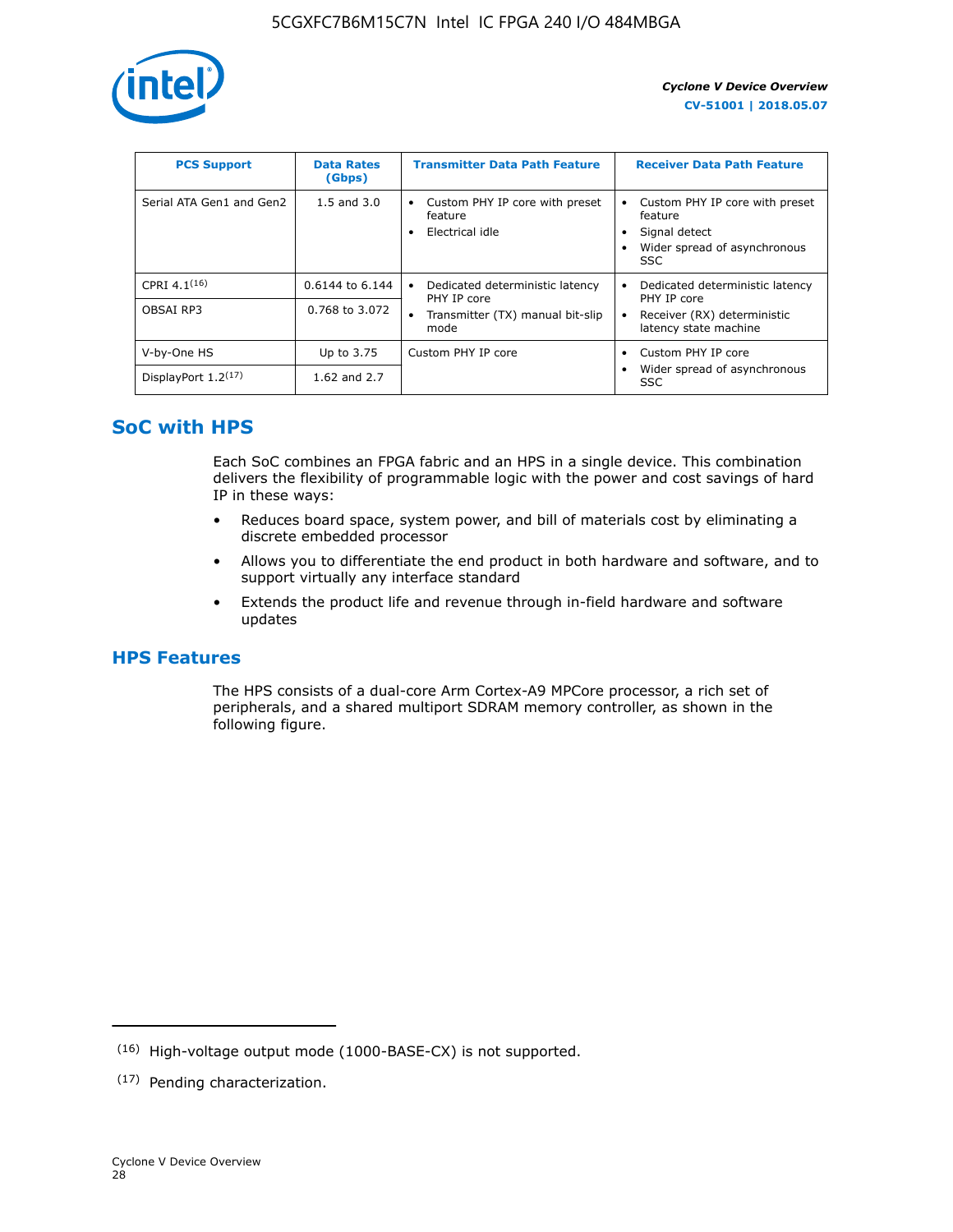



#### **Figure 11. HPS with Dual-Core Arm Cortex-A9 MPCore Processor**

#### **System Peripherals and Debug Access Port**

Each Ethernet MAC, USB OTG, NAND flash controller, and SD/MMC controller module has an integrated DMA controller. For modules without an integrated DMA controller, an additional DMA controller module provides up to eight channels of high-bandwidth data transfers. Peripherals that communicate off-chip are multiplexed with other peripherals at the HPS pin level. This allows you to choose which peripherals to interface with other devices on your PCB.

The debug access port provides interfaces to industry standard JTAG debug probes and supports Arm CoreSight debug and core traces to facilitate software development.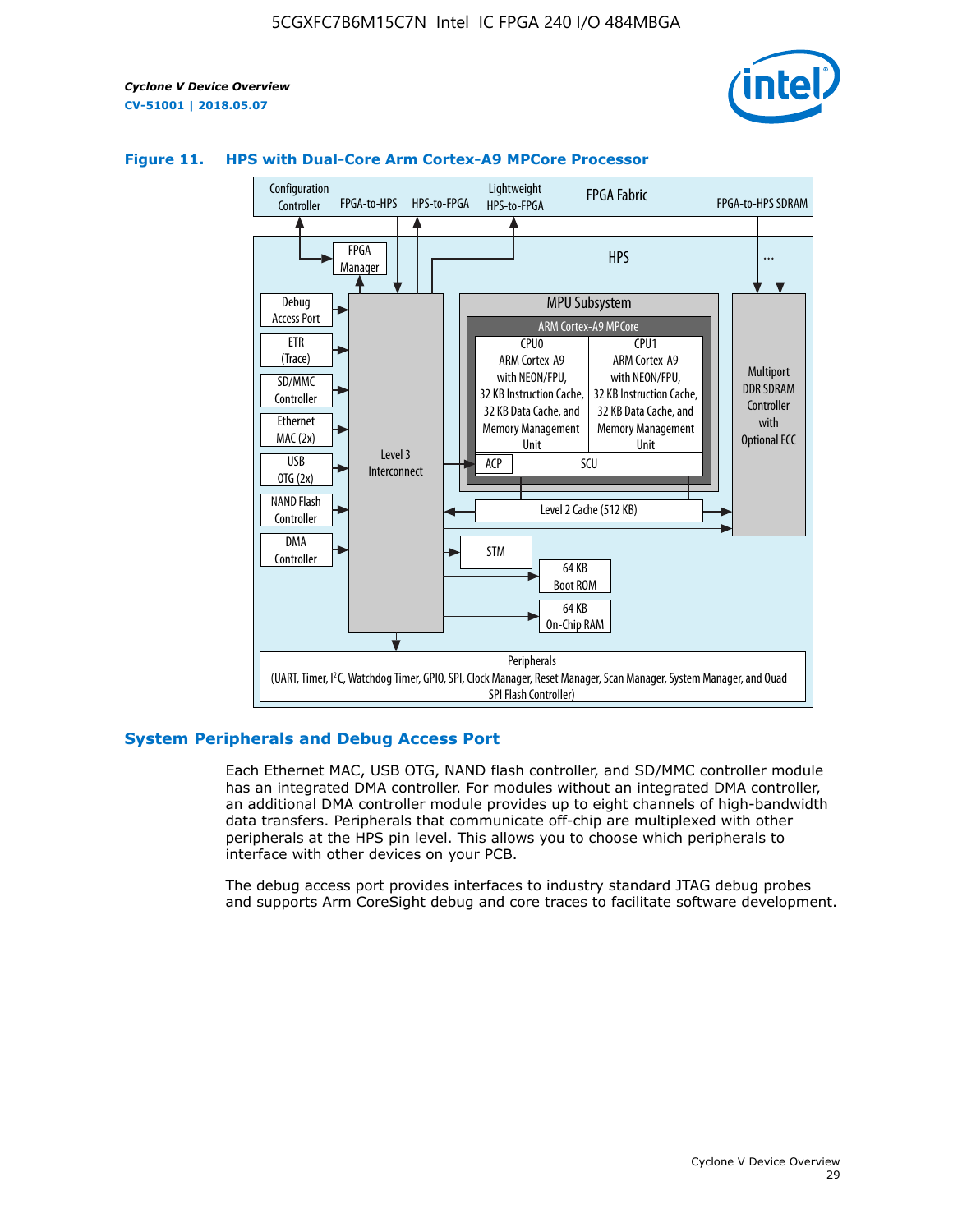

#### **HPS–FPGA AXI Bridges**

The HPS–FPGA bridges, which support the Advanced Microcontroller Bus Architecture (AMBA<sup>®</sup>) Advanced eXtensible Interface (AXI<sup>™</sup>) specifications, consist of the following bridges:

- FPGA-to-HPS AXI bridge—a high-performance bus supporting 32, 64, and 128 bit data widths that allows the FPGA fabric to issue transactions to slaves in the HPS.
- HPS-to-FPGA AXI bridge—a high-performance bus supporting 32, 64, and 128 bit data widths that allows the HPS to issue transactions to slaves in the FPGA fabric.
- Lightweight HPS-to-FPGA AXI bridge—a lower latency 32 bit width bus that allows the HPS to issue transactions to slaves in the FPGA fabric. This bridge is primarily used for control and status register (CSR) accesses to peripherals in the FPGA fabric.

The HPS–FPGA AXI bridges allow masters in the FPGA fabric to communicate with slaves in the HPS logic, and vice versa. For example, the HPS-to-FPGA AXI bridge allows you to share memories instantiated in the FPGA fabric with one or both microprocessors in the HPS, while the FPGA-to-HPS AXI bridge allows logic in the FPGA fabric to access the memory and peripherals in the HPS.

Each HPS–FPGA bridge also provides asynchronous clock crossing for data transferred between the FPGA fabric and the HPS.

#### **HPS SDRAM Controller Subsystem**

The HPS SDRAM controller subsystem contains a multiport SDRAM controller and DDR PHY that are shared between the FPGA fabric (through the FPGA-to-HPS SDRAM interface), the level 2 (L2) cache, and the level 3 (L3) system interconnect. The FPGA-to-HPS SDRAM interface supports AMBA AXI and Avalon® Memory-Mapped (Avalon-MM) interface standards, and provides up to six individual ports for access by masters implemented in the FPGA fabric.

To maximize memory performance, the SDRAM controller subsystem supports command and data reordering, deficit round-robin arbitration with aging, and high-priority bypass features. The SDRAM controller subsystem supports DDR2, DDR3, or LPDDR2 devices up to 4 Gb in density operating at up to 400 MHz (800 Mbps data rate).

#### **FPGA Configuration and Processor Booting**

The FPGA fabric and HPS in the SoC are powered independently. You can reduce the clock frequencies or gate the clocks to reduce dynamic power, or shut down the entire FPGA fabric to reduce total system power.

You can configure the FPGA fabric and boot the HPS independently, in any order, providing you with more design flexibility:

- You can boot the HPS independently. After the HPS is running, the HPS can fully or partially reconfigure the FPGA fabric at any time under software control. The HPS can also configure other FPGAs on the board through the FPGA configuration controller.
- You can power up both the HPS and the FPGA fabric together, configure the FPGA fabric first, and then boot the HPS from memory accessible to the FPGA fabric.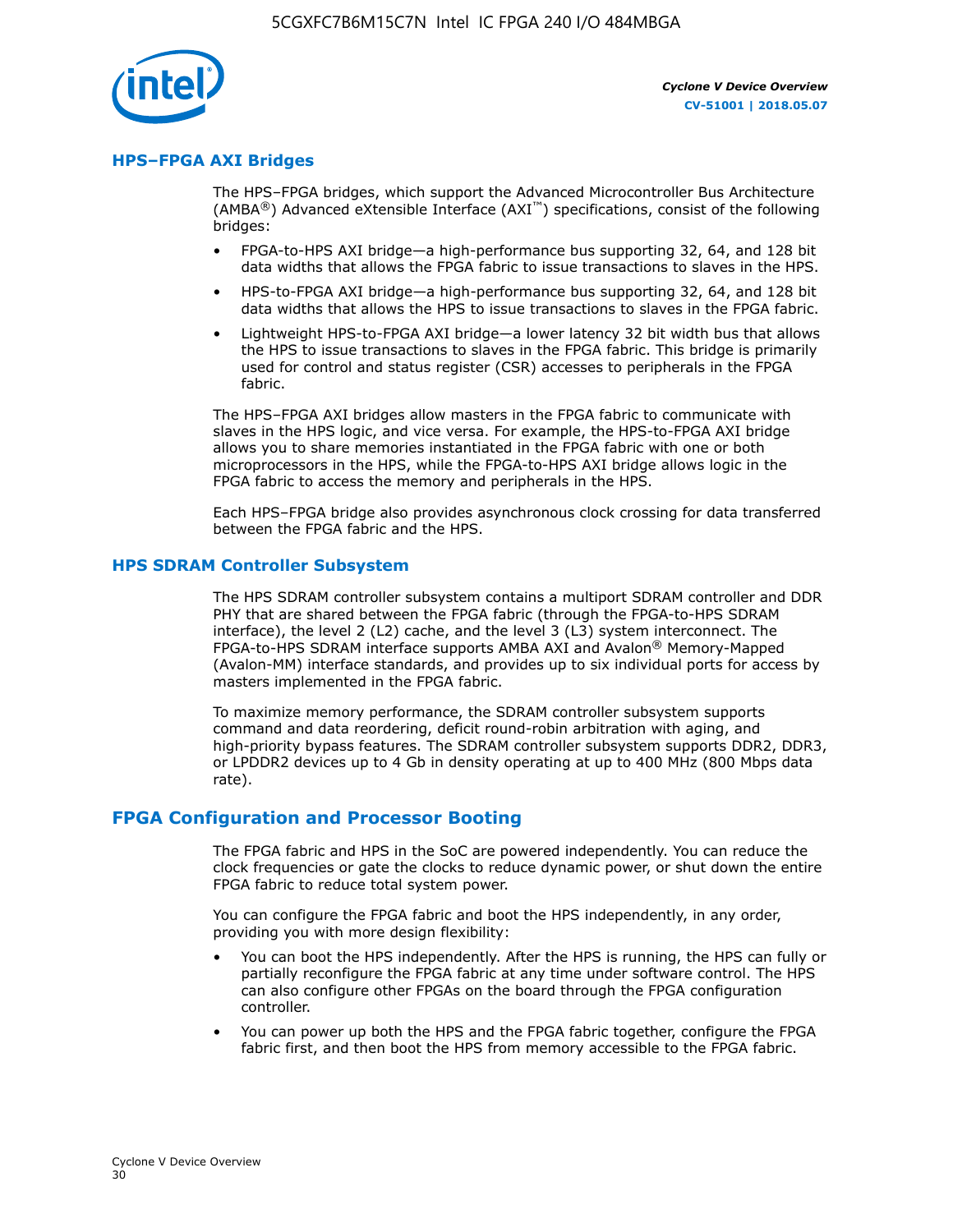

*Note:* Although the FPGA fabric and HPS are on separate power domains, the HPS must remain powered up during operation while the FPGA fabric can be powered up or down as required.

#### **Related Information**

[Cyclone V Device Family Pin Connection Guidelines](https://www.altera.com/content/dam/altera-www/global/en_US/pdfs/literature/dp/cyclone-v/pcg-01014.pdf)

Provides detailed information about power supply pin connection guidelines and power regulator sharing.

#### **Hardware and Software Development**

For hardware development, you can configure the HPS and connect your soft logic in the FPGA fabric to the HPS interfaces using the Platform Designer (Standard) system integration tool in the Intel Quartus Prime software.

For software development, the Arm-based SoC devices inherit the rich software development ecosystem available for the Arm Cortex-A9 MPCore processor. The software development process for Intel SoCs follows the same steps as those for other SoC devices from other manufacturers. Support for Linux, VxWorks®, and other operating systems is available for the SoCs. For more information on the operating systems support availability, contact the Intel sales team.

You can begin device-specific firmware and software development on the Intel SoC Virtual Target. The Virtual Target is a fast PC-based functional simulation of a target development system—a model of a complete development board that runs on a PC. The Virtual Target enables the development of device-specific production software that can run unmodified on actual hardware.

#### **Related Information**

[International Altera Sales Support Offices](https://www.altera.com/about/contact/contact/international-altera-sales-offices.html)

## **Dynamic and Partial Reconfiguration**

The Cyclone V devices support dynamic reconfiguration and partial reconfiguration.

#### **Dynamic Reconfiguration**

The dynamic reconfiguration feature allows you to dynamically change the transceiver data rates, PMA settings, or protocols of a channel, without affecting data transfer on adjacent channels. This feature is ideal for applications that require on-the-fly multiprotocol or multirate support. You can reconfigure the PMA and PCS blocks with dynamic reconfiguration.

## **Partial Reconfiguration**

*Note:* The partial reconfiguration feature is available for Cyclone V E, GX, SE, and SX devices with the "SC" suffix in the part number. For device availability and ordering, contact your local Intel sales representatives.

> Partial reconfiguration allows you to reconfigure part of the device while other sections of the device remain operational. This capability is important in systems with critical uptime requirements because it allows you to make updates or adjust functionality without disrupting services.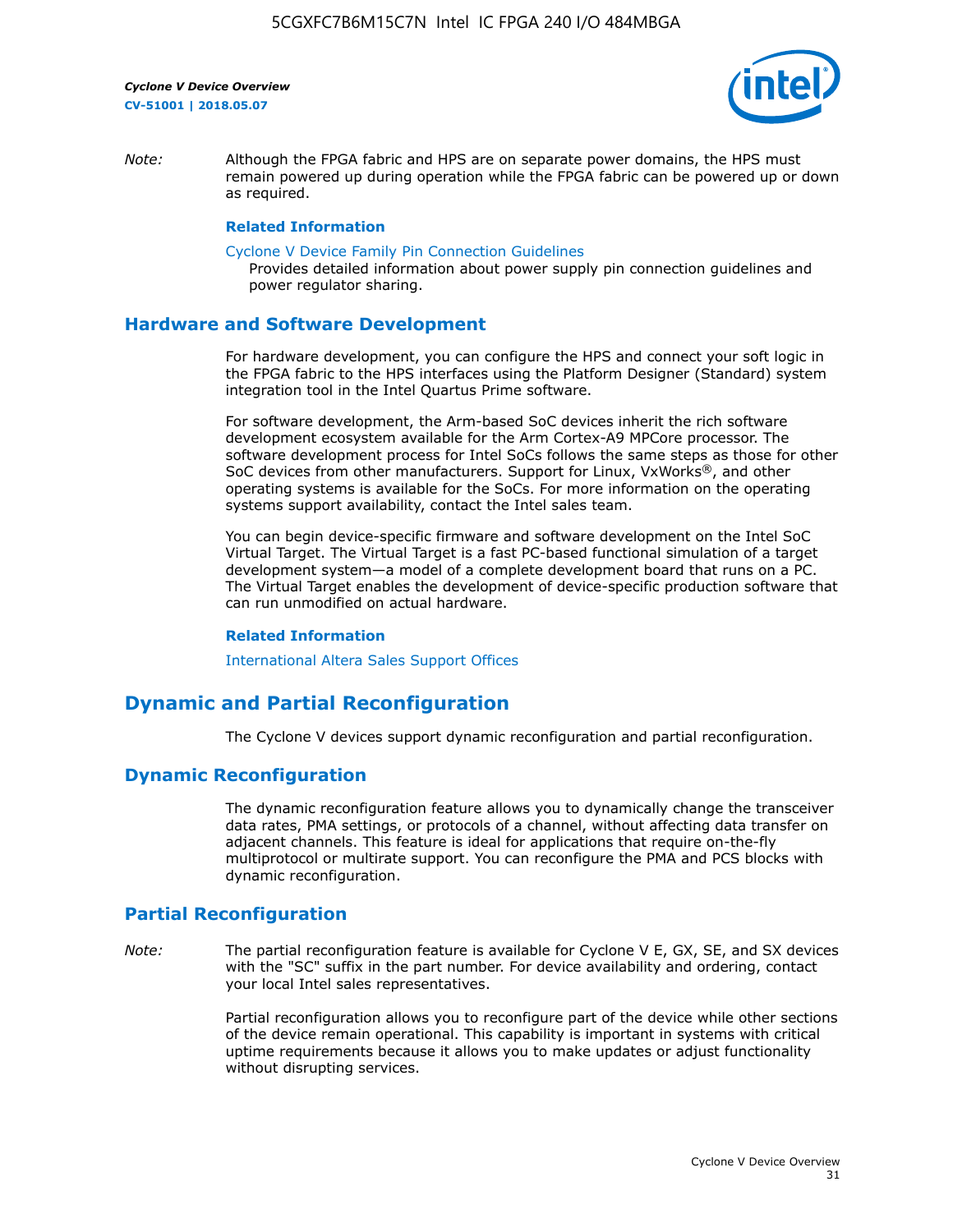

Apart from lowering cost and power consumption, partial reconfiguration increases the effective logic density of the device because placing device functions that do not operate simultaneously is not necessary. Instead, you can store these functions in external memory and load them whenever the functions are required. This capability reduces the size of the device because it allows multiple applications on a single device—saving the board space and reducing the power consumption.

Intel simplifies the time-intensive task of partial reconfiguration by building this capability on top of the proven incremental compile and design flow in the Intel Quartus Prime design software. With the Intel solution, you do not need to know all the intricate device architecture details to perform a partial reconfiguration.

Partial reconfiguration is supported through the FPP x16 configuration interface. You can seamlessly use partial reconfiguration in tandem with dynamic reconfiguration to enable simultaneous partial reconfiguration of both the device core and transceivers.

## **Enhanced Configuration and Configuration via Protocol**

Cyclone V devices support 1.8 V, 2.5 V, 3.0 V, and 3.3 V programming voltages and several configuration schemes.

| <b>Mode</b>                                                    | <b>Data</b><br>Width         | Max Clock  <br>Rate<br>(MHz) | <b>Max Data</b><br>Rate<br>(Mbps) | <b>Decompressi</b><br>on | <b>Design</b><br><b>Security</b> | <b>Partial</b><br>Reconfigurat<br>ion <sup>(18)</sup> | <b>Remote</b><br><b>System</b><br><b>Update</b> |
|----------------------------------------------------------------|------------------------------|------------------------------|-----------------------------------|--------------------------|----------------------------------|-------------------------------------------------------|-------------------------------------------------|
| AS through the EPCS<br>and EPCQ serial<br>configuration device | 1 bit, 4<br>bits             | 100                          |                                   | Yes                      | <b>Yes</b>                       |                                                       | Yes                                             |
| PS through CPLD or<br>external<br>microcontroller              | 1 bit                        | 125                          | 125                               | Yes                      | Yes                              |                                                       |                                                 |
| <b>FPP</b>                                                     | 8 bits                       | 125                          |                                   | Yes                      | <b>Yes</b>                       |                                                       | Parallel flash                                  |
|                                                                | 16 bits                      | 125                          |                                   | Yes                      | <b>Yes</b>                       | Yes                                                   | loader                                          |
| CvP (PCIe)                                                     | x1, x2,<br>and $x4$<br>lanes |                              |                                   | Yes                      | <b>Yes</b>                       | Yes                                                   |                                                 |
| <b>JTAG</b>                                                    | 1 bit                        | 33                           | 33                                |                          |                                  |                                                       |                                                 |

**Table 24. Configuration Schemes and Features Supported by Cyclone V Devices**

Instead of using an external flash or ROM, you can configure the Cyclone V devices through PCIe using CvP. The CvP mode offers the fastest configuration rate and flexibility with the easy-to-use PCIe hard IP block interface. The Cyclone V CvP implementation conforms to the PCIe 100 ms power-up-to-active time requirement.

#### **Related Information**

[Configuration via Protocol \(CvP\) Implementation in Intel FPGAs User Guide](https://www.altera.com/documentation/nik1412546950394.html#nik1412546833714) Provides more information about CvP.

 $(18)$  The partial reconfiguration feature is available for Cyclone V E, GX, SE, and SX devices with the "SC" suffix in the part number. For device availability and ordering, contact your local Intel sales representatives.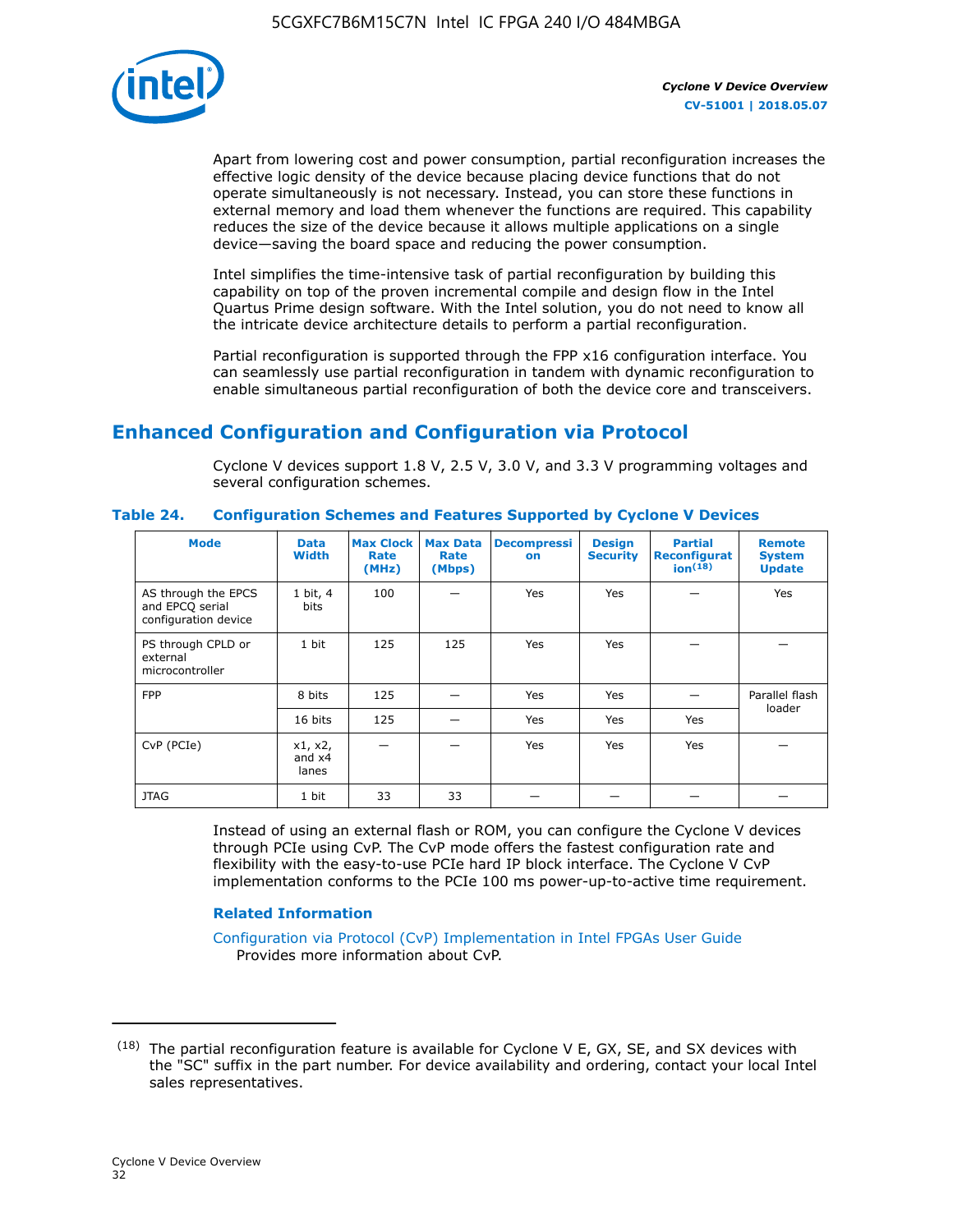

## **Power Management**

Leveraging the FPGA architectural features, process technology advancements, and transceivers that are designed for power efficiency, the Cyclone V devices consume less power than previous generation Cyclone FPGAs:

- Total device core power consumption—less by up to 40%.
- Transceiver channel power consumption—less by up to 50%.

Additionally, Cyclone V devices contain several hard IP blocks that reduce logic resources and deliver substantial power savings of up to 25% less power than equivalent soft implementations.

## **Document Revision History for Cyclone V Device Overview**

| <b>Document</b><br><b>Version</b> | <b>Changes</b>                                                                                                                                                          |
|-----------------------------------|-------------------------------------------------------------------------------------------------------------------------------------------------------------------------|
| 2018.05.07                        | Added the low power option ("L" suffix) for Cyclone V SE and Cyclone V SX devices in the Sample<br>Ordering Code and Available Options diagrams.<br>Rebranded as Intel. |

| <b>Date</b>   | <b>Version</b> | <b>Changes</b>                                                                                                                                                                                                                                                                                                                                                                                                                                                                                                                                                                                                                                                                                                                                                                                                                                                                                                  |
|---------------|----------------|-----------------------------------------------------------------------------------------------------------------------------------------------------------------------------------------------------------------------------------------------------------------------------------------------------------------------------------------------------------------------------------------------------------------------------------------------------------------------------------------------------------------------------------------------------------------------------------------------------------------------------------------------------------------------------------------------------------------------------------------------------------------------------------------------------------------------------------------------------------------------------------------------------------------|
| December 2017 | 2017.12.18     | Updated ALM resources for Cyclone V E, Cyclone V SE, Cyclone V SX, and<br>Cyclone V ST devices.                                                                                                                                                                                                                                                                                                                                                                                                                                                                                                                                                                                                                                                                                                                                                                                                                 |
| June 2016     | 2016.06.10     | Updated Cyclone V GT speed grade to -7 in Sample Ordering Code and<br>Available Options for Cyclone V GT Devices diagram.                                                                                                                                                                                                                                                                                                                                                                                                                                                                                                                                                                                                                                                                                                                                                                                       |
| December 2015 | 2015.12.21     | Added descriptions to package plan tables for Cyclone V GT and ST<br>devices.<br>Changed instances of Quartus II to Quartus Prime.                                                                                                                                                                                                                                                                                                                                                                                                                                                                                                                                                                                                                                                                                                                                                                              |
| June 2015     | 2015.06.12     | Replaced a note to partial reconfiguration feature. Note: The partial<br>reconfiguration feature is available for Cyclone V E, GX, SE, and SX<br>devices with the "SC" suffix in the part number. For device availability and<br>ordering, contact your local Altera sales representatives.<br>Updated logic elements (LE) (K) for the following devices:<br>$\bullet$<br>- Cyclone V E A7: Updated from 149.5 to 150<br>- Cyclone V GX C3: Updated from 35.5 to 36<br>- Cyclone V GX C7: Updated from 149.7 to 150<br>- Cyclone V GT D7: Updated from 149.5 to 150<br>Updated MLAB (Kb) in Maximum Resource Counts for Cyclone V GX<br>Devices table as follows:<br>- Cyclone V GX C3: Updated from 291 to 182<br>- Cyclone V GX C4: Updated from 678 to 424<br>- Cyclone V GX C5: Updated from 678 to 424<br>- Cyclone V GX C7: Updated from 1,338 to 836<br>$-$ Cyclone V GX C9: Updated from 2,748 to 1,717 |
|               |                | continued                                                                                                                                                                                                                                                                                                                                                                                                                                                                                                                                                                                                                                                                                                                                                                                                                                                                                                       |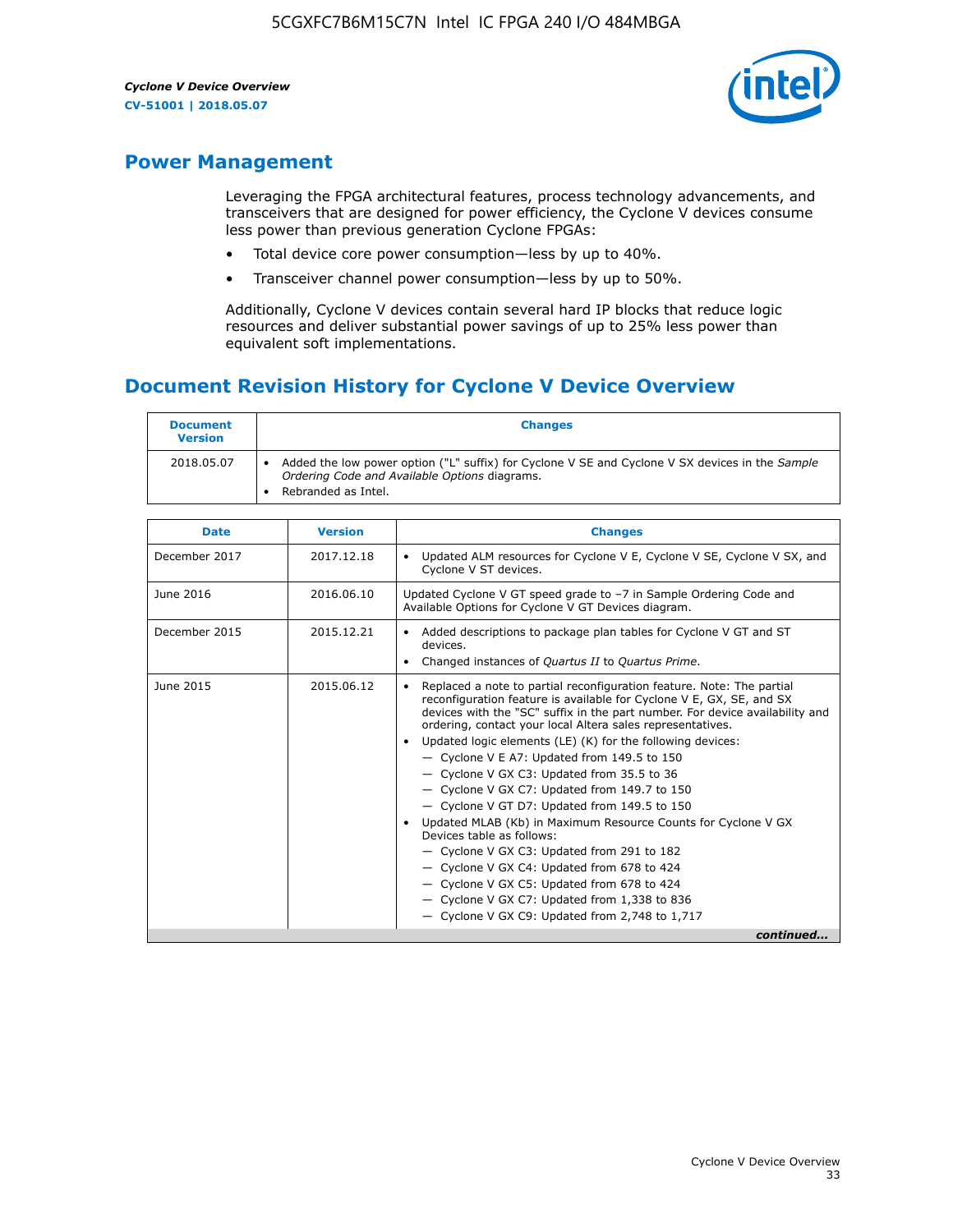

| Date         | <b>Version</b> | <b>Changes</b>                                                                                                                                                                                                                                                                                                                                                                                                                                                                                                                                                                                                                                                                                                                                                                                                                                                                                                                                                                                                                                                                                                                                                                                                                                                                                                                                                                                                                                                                                                                                                                                                                                                                                          |
|--------------|----------------|---------------------------------------------------------------------------------------------------------------------------------------------------------------------------------------------------------------------------------------------------------------------------------------------------------------------------------------------------------------------------------------------------------------------------------------------------------------------------------------------------------------------------------------------------------------------------------------------------------------------------------------------------------------------------------------------------------------------------------------------------------------------------------------------------------------------------------------------------------------------------------------------------------------------------------------------------------------------------------------------------------------------------------------------------------------------------------------------------------------------------------------------------------------------------------------------------------------------------------------------------------------------------------------------------------------------------------------------------------------------------------------------------------------------------------------------------------------------------------------------------------------------------------------------------------------------------------------------------------------------------------------------------------------------------------------------------------|
|              |                | Updated MLAB RAM Bit (Kb) in Embedded Memory Capacity and<br>Distribution in Cyclone V Devices table as follows:<br>- Cyclone V GX C3: Updated from 181 to 182<br>- Cyclone V GX C4: Updated from 295 to 424<br>Updated Total RAM Bit (Kb) in Embedded Memory Capacity and<br>Distribution in Cyclone V Devices table as follows:<br>$-$ Cyclone V GX C3: Updated from 1,531 to 1,532<br>- Cyclone V GX C4: Updated from 2,795 to 2,924<br>Updated MLAB Block count in Embedded Memory Capacity and<br>Distribution in Cyclone V Devices table as follows:<br>- Cyclone V GX C4: Updated from 472 to 678<br>- Cyclone V GX C5: Updated from 679 to 678                                                                                                                                                                                                                                                                                                                                                                                                                                                                                                                                                                                                                                                                                                                                                                                                                                                                                                                                                                                                                                                  |
| March 2015   | 2015.03.31     | Added internal scrubbing feature under configuration in Summary of<br>Features for Cyclone V Devices table.<br>Added optional suffix "SC: Internal scrubbing support" to the following<br>diagrams:<br>- Sample Ordering Code and Available Options for Cyclone V E Devices<br>- Sample Ordering Code and Available Options for Cyclone V GX Devices<br>- Sample Ordering Code and Available Options for Cyclone V SE Devices<br>- Sample Ordering Code and Available Options for Cyclone V SX Devices                                                                                                                                                                                                                                                                                                                                                                                                                                                                                                                                                                                                                                                                                                                                                                                                                                                                                                                                                                                                                                                                                                                                                                                                  |
| January 2015 | 2015.01.23     | Updated Sample Ordering Code and Available Options for Cyclone V ST<br>Devices figure because Cyclone V ST devices are only available in I<br>temperature grade and -7 speed grade.<br>- Operating Temperature: Removed C and A temperature grades<br>- FPGA Fabric Speed Grade: Removed -6 and -8 speed grades<br>Updated the transceiver specification for Cyclone V ST from 5 Gbps to<br>6.144 Gbps:<br>- Device Variants for the Cyclone V Device Family table<br>- Sample Ordering Code and Available Options for Cyclone V ST Devices<br>figure<br>- Maximum Resource Counts for Cyclone V ST Devices<br>Updated Maximum Resource Counts for Cyclone V GX Devices table for<br>Cyclone V GX G3 devices.<br>$-$ Logic elements (LE) (K): Updated from 35.7 to 35.5<br>- Variable-precision DSP block: Updated from 51 to 57<br>$-18 \times 18$ multiplier: Updated from 102 to 114<br>Updated Number of Multipliers in Cyclone V Devices table for Cyclone V<br>GX G3 devices.<br>- Variableprecision DSP Block: Updated from 51 to 57<br>$-9x9$ Multiplier: Updated from 153 to 171<br>$-18 \times 18$ Multiplier: Updated from 102 to 114<br>- 27 x 27 Multiplier: Updated from 51 to 57<br>- 18 x 18 Multiplier Adder Mode: Updated from 51 to 57<br>- 18 x 18 Multiplier Adder Summed with 36 bit Input: Updated from 51<br>to 57<br>Updated Embedded Memory Capacity and Distribution in Cyclone V<br>Devices table for Cyclone V GX G3 devices.<br>- M10K block: Updated from 119 to 135<br>- M10K RAM bit (Kb): Updated from 1,190 to 1,350<br>- MLAB block: Updated from 255 to 291<br>- MLAB RAM bit (Kb): Updated from 159 to 181<br>$-$ Total RAM bit (Kb): Updated from 1,349 to 1,531 |
| October 2014 | 2014.10.06     | Added a footnote to the "Transceiver PCS Features for Cyclone V Devices"<br>table to show that PCIe Gen2 is supported for Cyclone V GT and ST devices.                                                                                                                                                                                                                                                                                                                                                                                                                                                                                                                                                                                                                                                                                                                                                                                                                                                                                                                                                                                                                                                                                                                                                                                                                                                                                                                                                                                                                                                                                                                                                  |
|              |                | continued                                                                                                                                                                                                                                                                                                                                                                                                                                                                                                                                                                                                                                                                                                                                                                                                                                                                                                                                                                                                                                                                                                                                                                                                                                                                                                                                                                                                                                                                                                                                                                                                                                                                                               |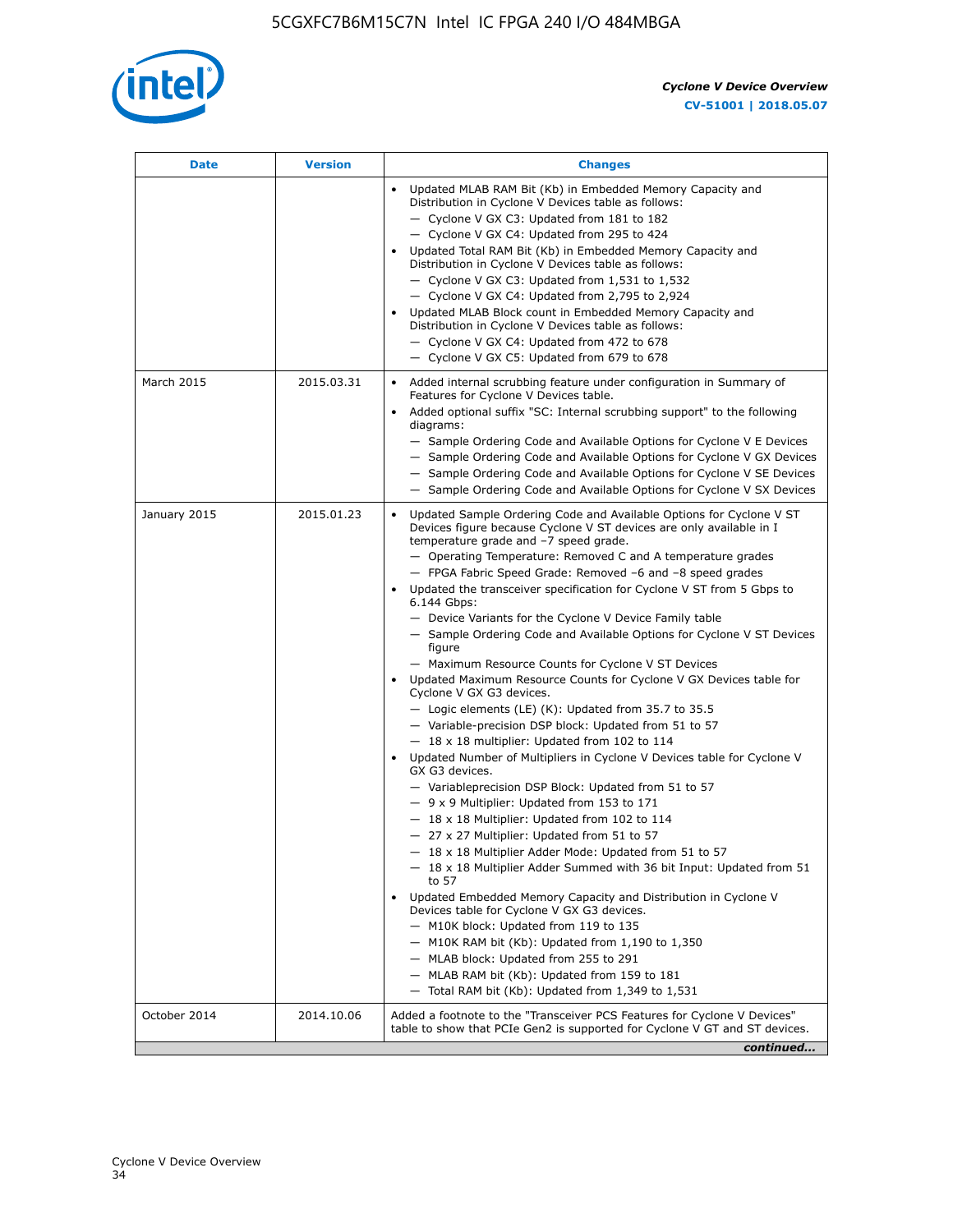r



| <b>Date</b>   | <b>Version</b> | <b>Changes</b>                                                                                                                                                                                                                           |
|---------------|----------------|------------------------------------------------------------------------------------------------------------------------------------------------------------------------------------------------------------------------------------------|
| July 2014     | 2014.07.07     | Updated the I/O vertical migration figure to clarify the migration capability of<br>Cyclone V SE and SX devices.                                                                                                                         |
| December 2013 | 2013.12.26     | Corrected single or dual-core ARM Cortex-A9 MPCore processor-up to 925<br>MHz from 800 MHz.                                                                                                                                              |
|               |                | Removed "Preliminary" texts from Ordering Code figures, Maximum<br>Resources, Package Plan and I/O Vertical Migration tables.                                                                                                            |
|               |                | Removed the note "The number of GPIOs does not include transceiver<br>I/Os. In the Quartus II software, the number of user I/Os includes<br>transceiver I/Os." for GPIOs in the Maximum Resource Counts table for<br>Cyclone V E and SE. |
|               |                | Added link to Altera Product Selector for each device variant.<br>Updated Embedded Hard IPs for Cyclone V GT devices to indicate<br>Maximum 2 hard PCIe and 2 hard memory controllers.                                                   |
|               |                | • Added leaded package options.                                                                                                                                                                                                          |
|               |                | Removed the note "The number of PLLs includes general-purpose<br>fractional PLLs and transceiver fractional PLLs." for all PLLs in the<br>Maximum Resource Counts table.                                                                 |
|               |                | • Corrected max LVDS counts for transmitter and receiver for Cyclone V E<br>A5 device from 84 to 60.                                                                                                                                     |
|               |                | • Corrected max LVDS counts for transmitter and receiver for Cyclone V E<br>A9 device from 140 to 120.                                                                                                                                   |
|               |                | Corrected variable-precision DSP block, 27 x 27 multiplier, 18 x 18<br>multiplier adder mode and 18 x 18 multiplier adder summed with 36 bit<br>input for Cyclone V SE devices from 58 to 84.                                            |
|               |                | Corrected 18 x 18 multiplier for Cyclone V SE devices from 116 to 168.                                                                                                                                                                   |
|               |                | Corrected 9 x 9 multiplier for Cyclone V SE devices from 174 to 252.                                                                                                                                                                     |
|               |                | • Corrected LVDS transmitter for Cyclone V SE A2 and A4 as well as SX C2<br>and C4 devices from 31 to 32.                                                                                                                                |
|               |                | • Corrected LVDS receiver for Cyclone V SE A2 and A4 as well as SX C2 and<br>C4 devices from 35 to 37.                                                                                                                                   |
|               |                | • Corrected transceiver speed grade for Cyclone V ST devices ordering code<br>from 4 to 5.                                                                                                                                               |
|               |                | • Updated the DDR3 SDRAM for the maximum frequency's soft controller<br>and the minimum frequency from 300 to 303 for voltage 1.35V.                                                                                                     |
|               |                | Added links to Altera's External Memory Spec Estimator tool to the topics<br>listing the external memory interface performance.                                                                                                          |
|               |                | • Corrected XAUI is supported through the soft PCS in the PCS features for<br>Cyclone V.                                                                                                                                                 |
|               |                | Added decompression support for the CvP configuration mode.                                                                                                                                                                              |
| May 2013      | 2013.05.06     | Added link to the known document issues in the Knowledge Base.<br>$\bullet$<br>Moved all links to the Related Information section of respective topics for<br>$\bullet$<br>easy reference.                                               |
|               |                | • Corrected the title to the PCIe hard IP topic. Cyclone V devices support<br>only PCIe Gen1 and Gen2.                                                                                                                                   |
|               |                | • Updated Supporting Feature in Table 1 of Increased bandwidth capacity to<br>'6.144 Gbps'.                                                                                                                                              |
|               |                | Updated Description in Table 2 of Low-power high-speed serial interface to<br>'6.144 Gbps'.                                                                                                                                              |
|               |                | Updated Description in Table 3 of Cyclone V GT to '6.144 Gbps'.                                                                                                                                                                          |
|               |                | Updated the M386 package to M383 for Figure 1, Figure 2 and Figure 3.<br>$\bullet$                                                                                                                                                       |
|               |                | Updated Figure 2 and Figure 3 for Transceiver Count by adding 'F : 4'.<br>$\bullet$                                                                                                                                                      |
|               |                | Updated LVDS in the Maximum Resource Counts tables to include<br>Transmitter and Receiver values.                                                                                                                                        |
|               |                | Updated the package plan with M383 for the Cyclone V E device.                                                                                                                                                                           |
|               |                | Removed the M301 and M383 packages from the Cyclone V GX C4 device.<br>Updated the GPIO count to '129' for the M301 package of the Cyclone V                                                                                             |
|               |                | GX C5 device.                                                                                                                                                                                                                            |
|               |                | Updated 5 Gbps to '6.144 Gbps' for Cyclone V GT device.                                                                                                                                                                                  |
|               |                | continued                                                                                                                                                                                                                                |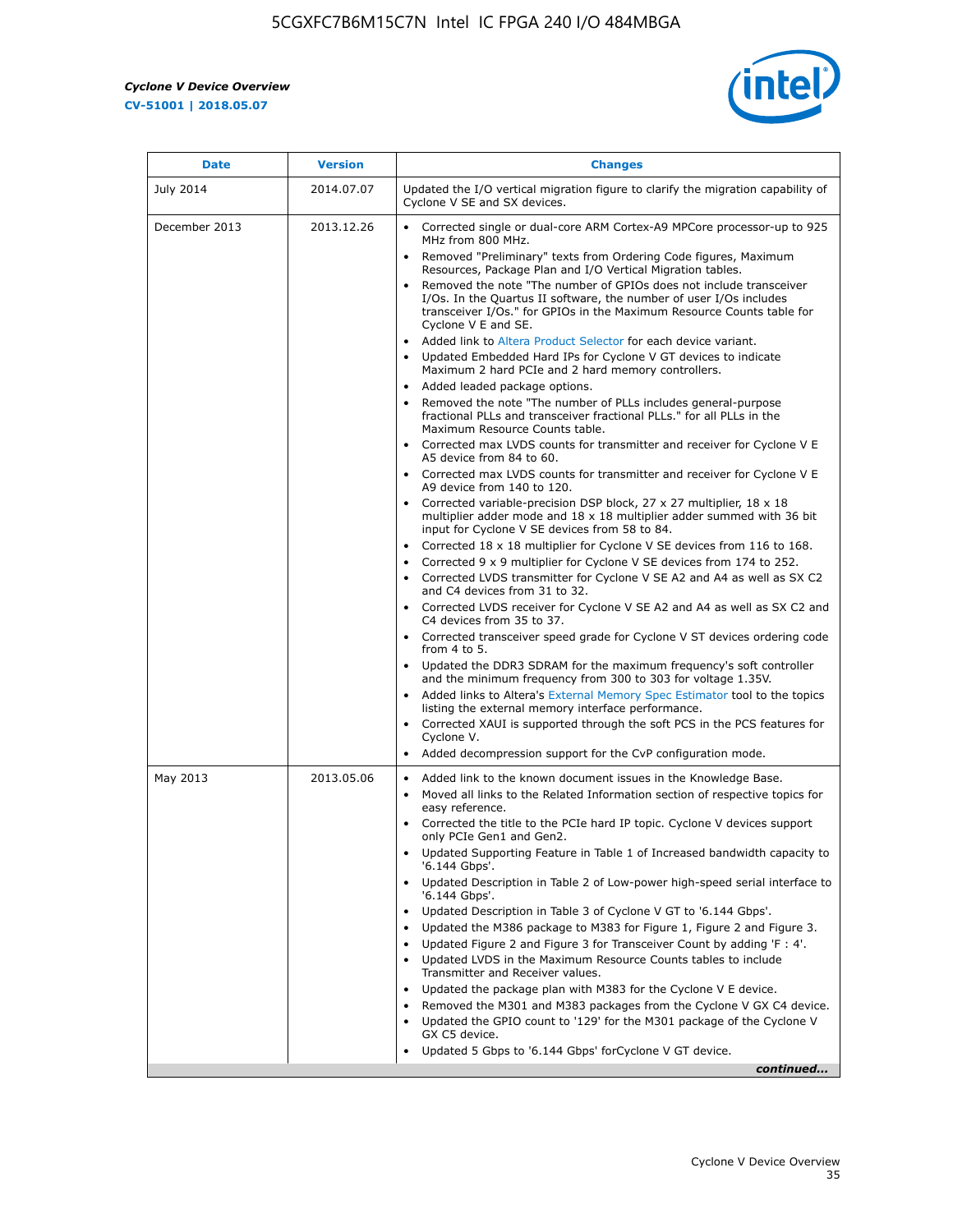

|               |            | <b>Changes</b>                                                                                                                                                                                                                                                                                                                                                                                                                                                                                                                                                                                                                                                                                                                                                                                                                                                                                                                                                                                                                                     |
|---------------|------------|----------------------------------------------------------------------------------------------------------------------------------------------------------------------------------------------------------------------------------------------------------------------------------------------------------------------------------------------------------------------------------------------------------------------------------------------------------------------------------------------------------------------------------------------------------------------------------------------------------------------------------------------------------------------------------------------------------------------------------------------------------------------------------------------------------------------------------------------------------------------------------------------------------------------------------------------------------------------------------------------------------------------------------------------------|
|               |            | • Updated HPS I/O for U484 (19 mm) in Table 11 with '151' for A2, A4, A5<br>and A6.                                                                                                                                                                                                                                                                                                                                                                                                                                                                                                                                                                                                                                                                                                                                                                                                                                                                                                                                                                |
|               |            | • Updated Memory (Kb) for Maximum Resource Counts for Cyclone V SE A4<br>and A6, SX C4 and C6, ST D6 devices.                                                                                                                                                                                                                                                                                                                                                                                                                                                                                                                                                                                                                                                                                                                                                                                                                                                                                                                                      |
|               |            | Updated FPGA PLL for Maximum Resource Counts for Cyclone V SE A2, SX<br>C2, devices.                                                                                                                                                                                                                                                                                                                                                                                                                                                                                                                                                                                                                                                                                                                                                                                                                                                                                                                                                               |
|               |            | Removed '36 x 36' from the Variable-Precision DSP Block.<br>Updated Variable-precision DSP Blocks and 18 x 18 Multiplier for<br>Maximum Resource Counts for Cyclone V SX C4 device.<br>• Updated the HPS I/O counts for Cyclone V SE, SX, and ST devices.<br>Updated Figure 7 which shows the I/O vertical migration table.<br>Updated Table 17 for Cyclone V SX C4 device.<br>$\bullet$<br>• Updated Embedded Memory Capacity and Distribution table for Cyclone V<br>SE A4 and A6, SX C4 and C6, ST D6 devices.<br>Removed 'Counter reconfiguration' from the PLL Features.<br>Updated Low-Power Serial Transceivers by replacing 5 Gbps with<br>6.144 Gbps.<br>Removed 'Distributed Memory' symbol.<br>Updated the Capability in Table 22 of Backplane support to '6.144 Gbps'.<br>Updated Capability in Table 22 of Ring oscillator transmit PLLs with<br>6.144 Gbps.<br>Updated the PCS Support in Table 23 from 5 Gbps to '6 Gbps'.<br>Updated the Data Rates (Gbps) in Table 23 of 3 Gbps and 6 Gbps Basic to<br>$\bullet$<br>'6.144 Gbps'. |
|               |            | Updated the Data Rates (Gbps) in Table 23 of CPRI 4.1 to '6.144 Gbps'.<br>Clarified that partial reconfiguration is an advanced feature. Contact Altera<br>for support of the feature.                                                                                                                                                                                                                                                                                                                                                                                                                                                                                                                                                                                                                                                                                                                                                                                                                                                             |
| December 2012 | 2012.12.28 | Updated the pin counts for the MBGA packages.<br>$\bullet$<br>Updated the GPIO and transceiver counts for the MBGA packages.<br>$\bullet$<br>Updated the GPIO counts for the U484 package of the Cyclone V E A9, GX<br>C9, and GT D9 devices.<br>• Updated the vertical migration table for vertical migration of the U484<br>packages.<br>• Updated the MLAB supported programmable widths at 32 bits depth.                                                                                                                                                                                                                                                                                                                                                                                                                                                                                                                                                                                                                                      |
| November 2012 | 2012.11.19 | • Added new MBGA packages and additional U484 packages for Cyclone V E,<br>GX, and GT.<br>• Added ordering code for five-transceiver devices for Cyclone V GT and ST.<br>Updated the vertical migration table to add MBGA packages.<br>$\bullet$<br>Added performance information for HPS memory controller.<br>$\bullet$<br>Removed DDR3U support.<br>$\bullet$<br>Updated Cyclone V ST speed grade information.<br>Added information on maximum transceiver channel usage restrictions for<br>PCI Gen2 and CPRI at 4.9152 Gbps transmit jitter compliance.<br>Added note on the differences between GPIO reported in Overview with<br>User I/O numbers shown in the Quartus II software.<br>Updated template.                                                                                                                                                                                                                                                                                                                                    |
| July 2012     | 2.1        | Added support for PCIe Gen2 x4 lane configuration (PCIe-compatible)                                                                                                                                                                                                                                                                                                                                                                                                                                                                                                                                                                                                                                                                                                                                                                                                                                                                                                                                                                                |
| June 2012     | 2.0        | Restructured the document.<br>Added the "Embedded Memory Capacity" and "Embedded Memory<br>Configurations" sections.<br>Added Table 1, Table 3, Table 16, Table 19, and Table 20.<br>Updated Table 2, Table 4, Table 5, Table 6, Table 7, Table 8, Table 9, Table<br>10, Table 11, Table 12, Table 13, Table 14, Table 17, and Table 18.<br>continued                                                                                                                                                                                                                                                                                                                                                                                                                                                                                                                                                                                                                                                                                              |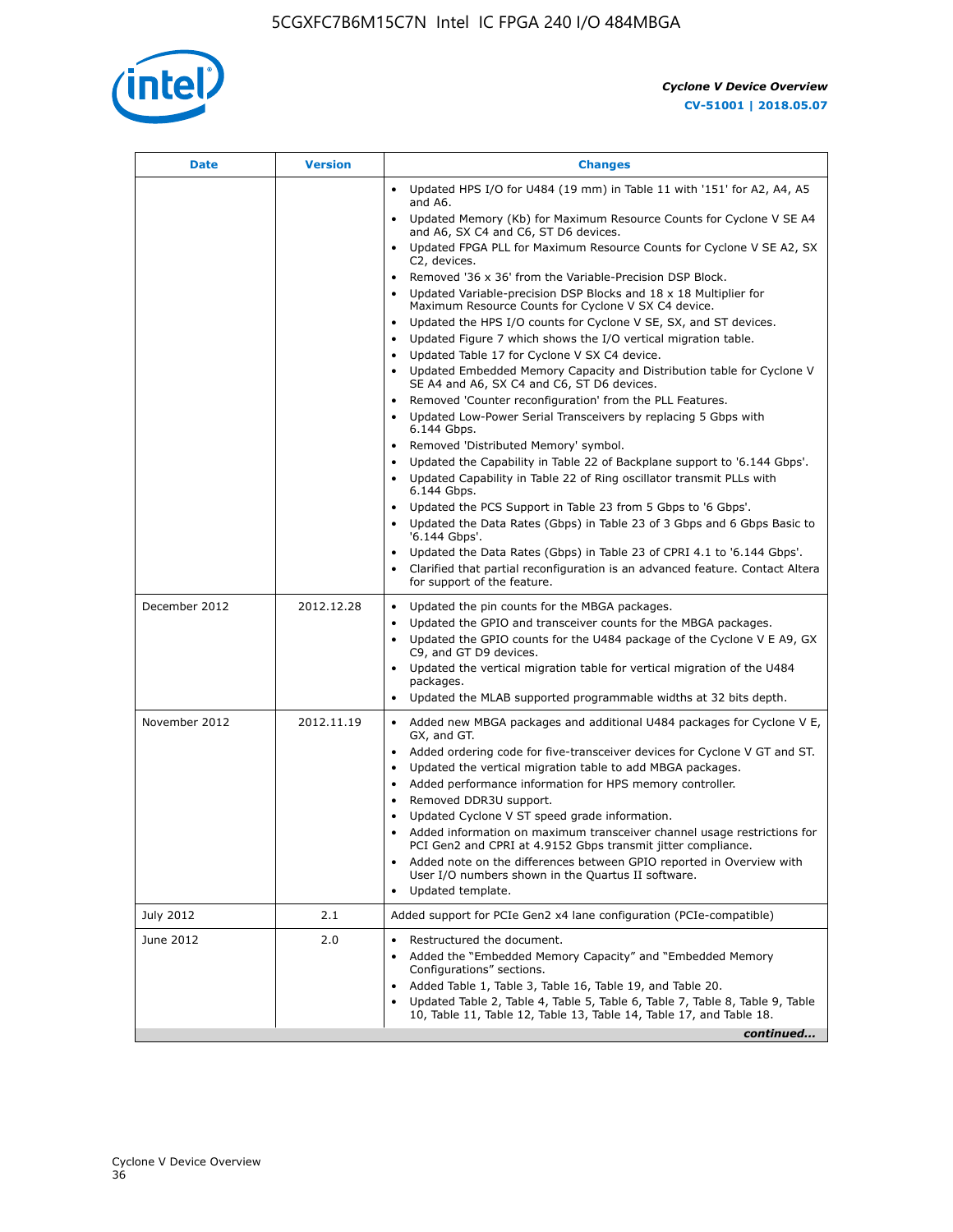

| <b>Date</b>   | <b>Version</b> | <b>Changes</b>                                                                                                                                                                                                                                                                                                                                                                                                                                                             |
|---------------|----------------|----------------------------------------------------------------------------------------------------------------------------------------------------------------------------------------------------------------------------------------------------------------------------------------------------------------------------------------------------------------------------------------------------------------------------------------------------------------------------|
|               |                | Updated Figure 1, Figure 2, Figure 3, Figure 4, Figure 5, Figure 6, and<br>Figure 10.<br>Updated the "FPGA Configuration and Processor Booting" and "Hardware<br>and Software Development" sections.<br>Text edits throughout the document.                                                                                                                                                                                                                                |
| February 2012 | 1.2            | Updated Table $1-2$ , Table $1-3$ , and Table $1-6$ .<br>Updated "Cyclone V Family Plan" on page 1-4 and "Clock Networks and<br>PLL Clock Sources" on page 1-15.<br>Updated Figure 1-1 and Figure 1-6.                                                                                                                                                                                                                                                                     |
| November 2011 | 1.1            | Updated Table $1-1$ , Table $1-2$ , Table $1-3$ , Table $1-4$ , Table $1-5$ , and Table<br>$1 - 6.$<br>Updated Figure 1-4, Figure 1-5, Figure 1-6, Figure 1-7, and Figure 1-8.<br>Updated "System Peripherals" on page 1-18, "HPS-FPGA AXI Bridges" on<br>page 1-19, "HPS SDRAM Controller Subsystem" on page 1-19, "FPGA<br>Configuration and Processor Booting" on page 1-19, and "Hardware and<br>Software Development" on page 1-20.<br>Minor text edits.<br>$\bullet$ |
| October 2011  | 1.0            | Initial release.                                                                                                                                                                                                                                                                                                                                                                                                                                                           |